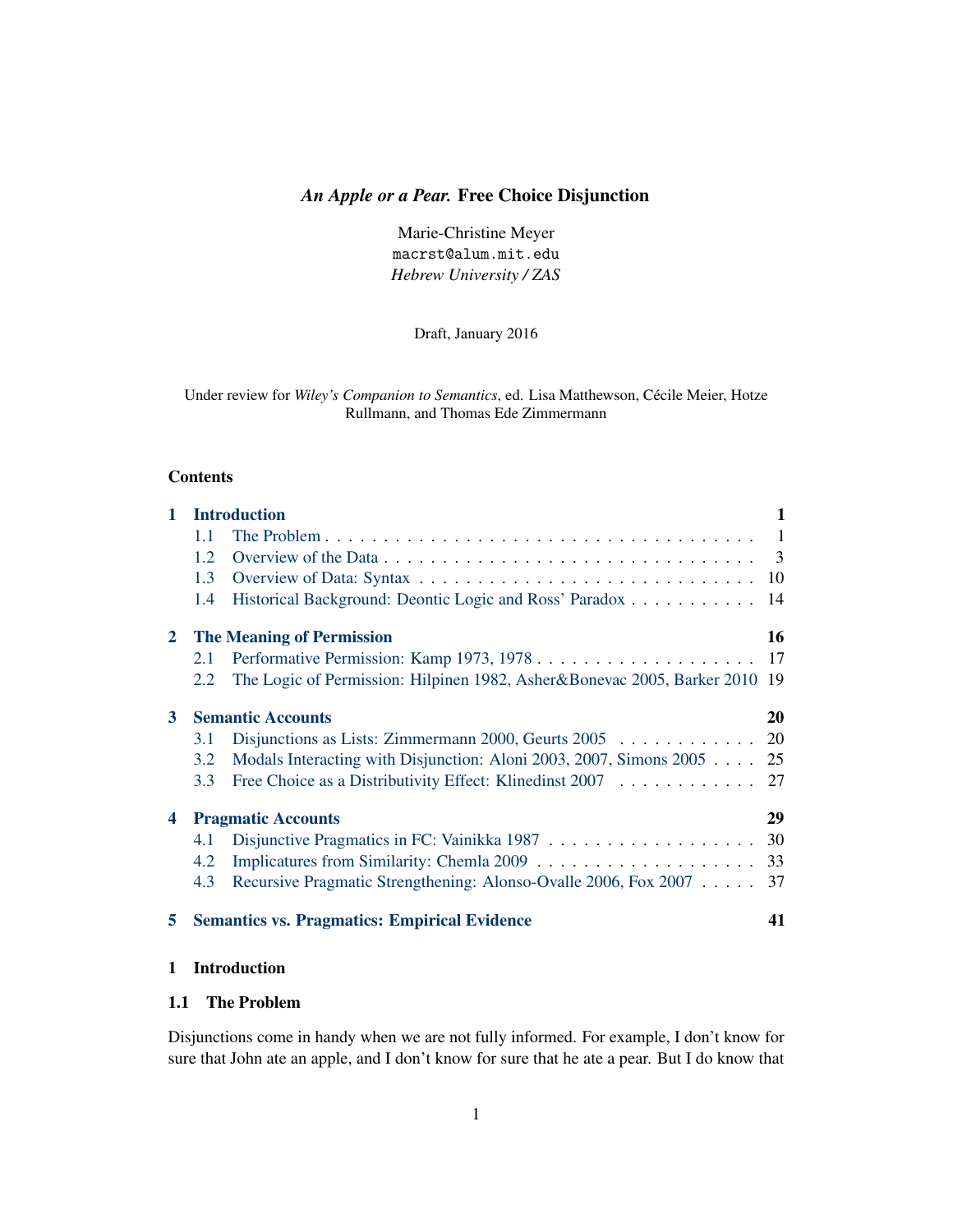he had at least one of these two fruits. I can use the disjunction in [\(1\)](#page-1-0) to communicate this partial knowledge:

<span id="page-1-0"></span>(1) John ate an apple or he ate a pear

What can you infer from this statement? You may infer that he didn't have both fruits. Perhaps you also infer that John didn't eat a papaya. But what you can definitely *not* infer is that John really did eat an apple, or that he really did eat a pear:

<span id="page-1-1"></span>(2) John ate an apple or he ate a pear

 $\Rightarrow$  John ate an apple

 $\Rightarrow$  John ate a pear

(I use  $\Rightarrow$  to indicate that something can be inferred, and  $\Rightarrow$  that something can not be inferred from the previous sentence.)

What we have just illustrated is the uncontroversial empirical fact that asserting a disjunction *A or B* does not commit the speaker to the truth of either disjunct *A* or *B*. Importantly, this corresponds to the entailment pattern of the propositional logic disjunction operator <sup>∨</sup>:

(3) 
$$
(A \lor B) \nrightarrow A
$$
  
\n $(A \lor B) \nrightarrow B$ 

Therefore, if we assume that the semantic denotation of *or* is  $\vee$ :  $\mathbb{A}$  or  $\mathbb{B}$  = *A*  $\vee$  *B*, the observation in [\(2\)](#page-1-1) follows immediately: We cannot infer *A* from a disjunction *A or B*.

Free Choice disjunctions are a puzzle because they seem to defy this basic fact. Let us see how. A father is having dinner with his daughter Mary and his son John. He announces:

<span id="page-1-2"></span>(4) Mary may have a burger or (she may have) a steak

<span id="page-1-3"></span>As for the son, the father states that

(5) John may have a burger

Which sibling did the father allow more? John will probably conclude that he can order a burger, but nothing else. As for Mary, we can conclude that

- (6) Mary may have a burger or a steak
	- $\Rightarrow$  Mary may have a burger
	- $\Rightarrow$  Mary may have a steak

So when the father asserted the disjunction in [\(4\),](#page-1-2) he intuitively committed himself to more than he did when asserting the single disjunct in [\(5\).](#page-1-3) But that's exactly the opposite of what we observed above! Free Choice disjunctions, as opposed to standard disjunctions, seem to commit us to the truth of both of the disjuncts.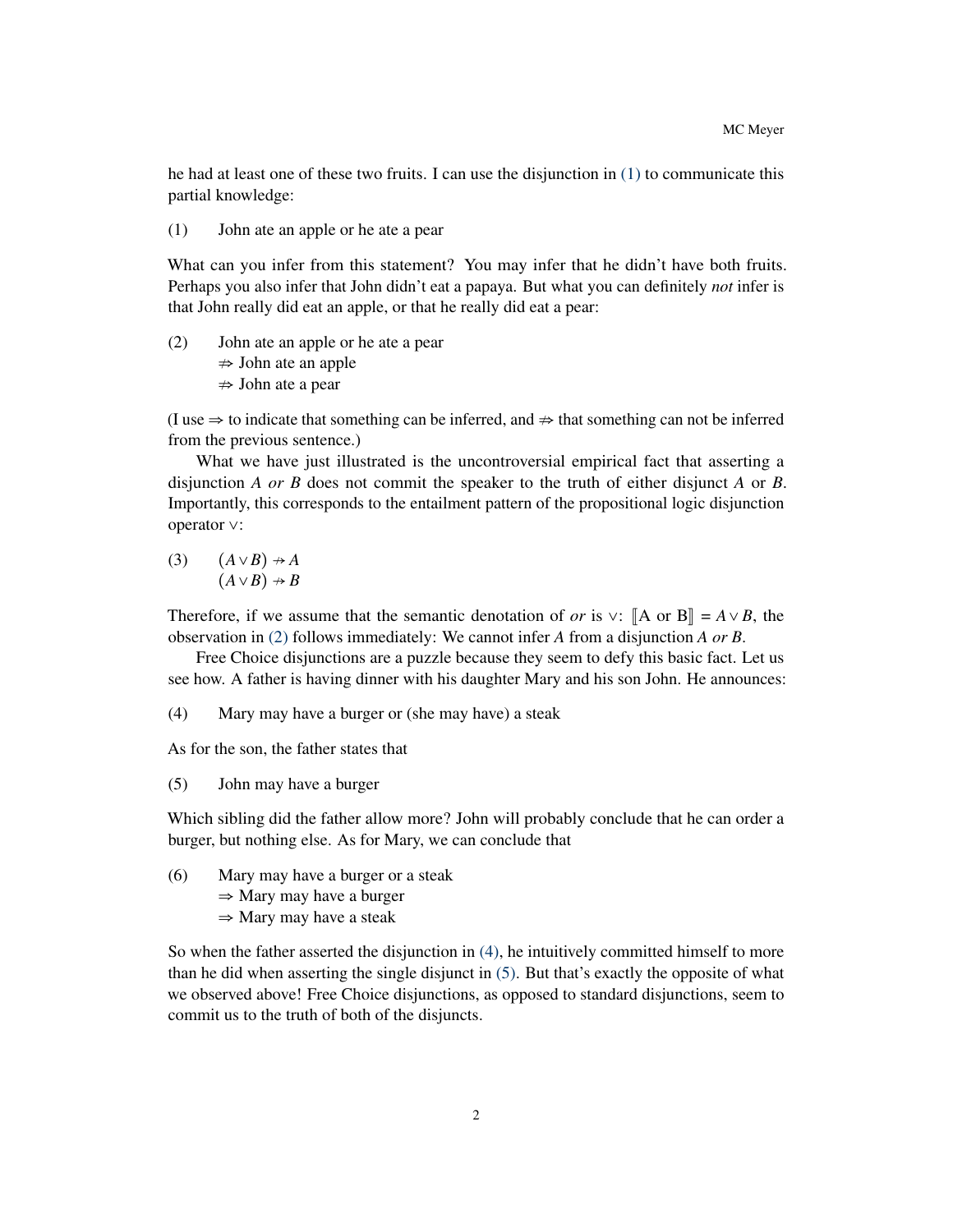Generally, Free Choice (FC) inferences correspond to the following schema; throughout the paper, we will find this schema exemplified in different variations:<sup>[1](#page-2-1)</sup>

<span id="page-2-3"></span>(7) 
$$
OP
$$
 A or B  
\n $\Rightarrow OP$  A and *OP* B

<span id="page-2-2"></span>(8) *OP* A or *OP* B  $\Rightarrow$  *OP* A and *OP* B

We will see in the next sections that whether or not these FC inferences can actually be drawn in a given sentence depends on the identity of *OP*. For instance, the inference in [\(8\)](#page-2-2) may go through only for certain *OP*s like *may* but not for others like *it is allowed*. Likewise, the inference in [\(7\)](#page-2-3) may go through for  $OP =$  *sometimes* but not for  $OP =$  *somebody*. Furthermore, the FC inferences shown in [\(7\)](#page-2-3) and [\(8\)](#page-2-2) are a possible, but typically not the only interpretation of the relevant disjunctive sentences. Free Choice is thus the name of a particular interpretation of a disjunction, defined by the inferences shown in [\(7\)](#page-2-3) and [\(8\).](#page-2-2) FC inferences are sometimes described as a *quasi-conjunctive* interpretation of disjunction. This characterization of FC disjunctions offers an intuitive understanding of the connection to FC effects arising with indefinites like *any*: Its usual contribution is existential. Thus, *You didn't eat any dessert* can be paraphrased as an existential statement: There is no dessert which you ate. But in *You may eat any dessert*, the correct paraphrase is a universal statement — all desserts are allowed. Thus, the two kinds of FC effects in disjunction and lexical items like *any* are connected in that both of them involve a weak or existential item (*or, any*) which is suddenly interpreted much stronger, i.e., as a universal (allowing a paraphrase with *and, all*). Typically, this happens in combination with existential modals like *may*. Yet, simply replacing *or, any* with *and, all* in the relevant sentences will not yield two equivalent sentences, as we will see shortly.

### <span id="page-2-0"></span>1.2 Overview of the Data

The goal of this section is to introduce a wider range of data which constitute the puzzle of Free Choice disjunction, and to understand the theoretical challenge posed by these data.

As stated above, FC sentences are often described as disjunctions that are interpreted (quasi-)conjunctively (e.g. [Klinedinst](#page-47-0) [2007b,](#page-47-0) [van Rooij](#page-48-0) [2010\)](#page-48-0). To illustrate in some more detail that FC disjunctions are not in fact *equivalent* to the corresponding conjunction, compare the two sentences below:

<span id="page-2-5"></span><span id="page-2-4"></span>(9) a. You may have an apple or a pear

<span id="page-2-1"></span><sup>1</sup> The inference pattern characterized in this schema is reminiscent of the formal definition of *anti-additive* functions: *f* is anti-additive iff  $f(A \cup B) = f(A) \cap f(B)$ . Certain natural language expressions, (e.g. *not*) are said to denote anti-additive functions (e.g.  $\neg$ ). This allows the formulation of an important generalization: expressions that denote anti-additive functions license strong and weak NPIs in their scope. The puzzle of FC can then be thought of as follows: In FC disjunctions, operators like *may* behave anti-additive in their entailment patterns (i.e., *may (A or B)* = *may A and may B*), but not in their ability to license NPIs (cf. #Mary may ever have cake or ice-cream vs. ✓ Mary may not ever have cake or ice-cream).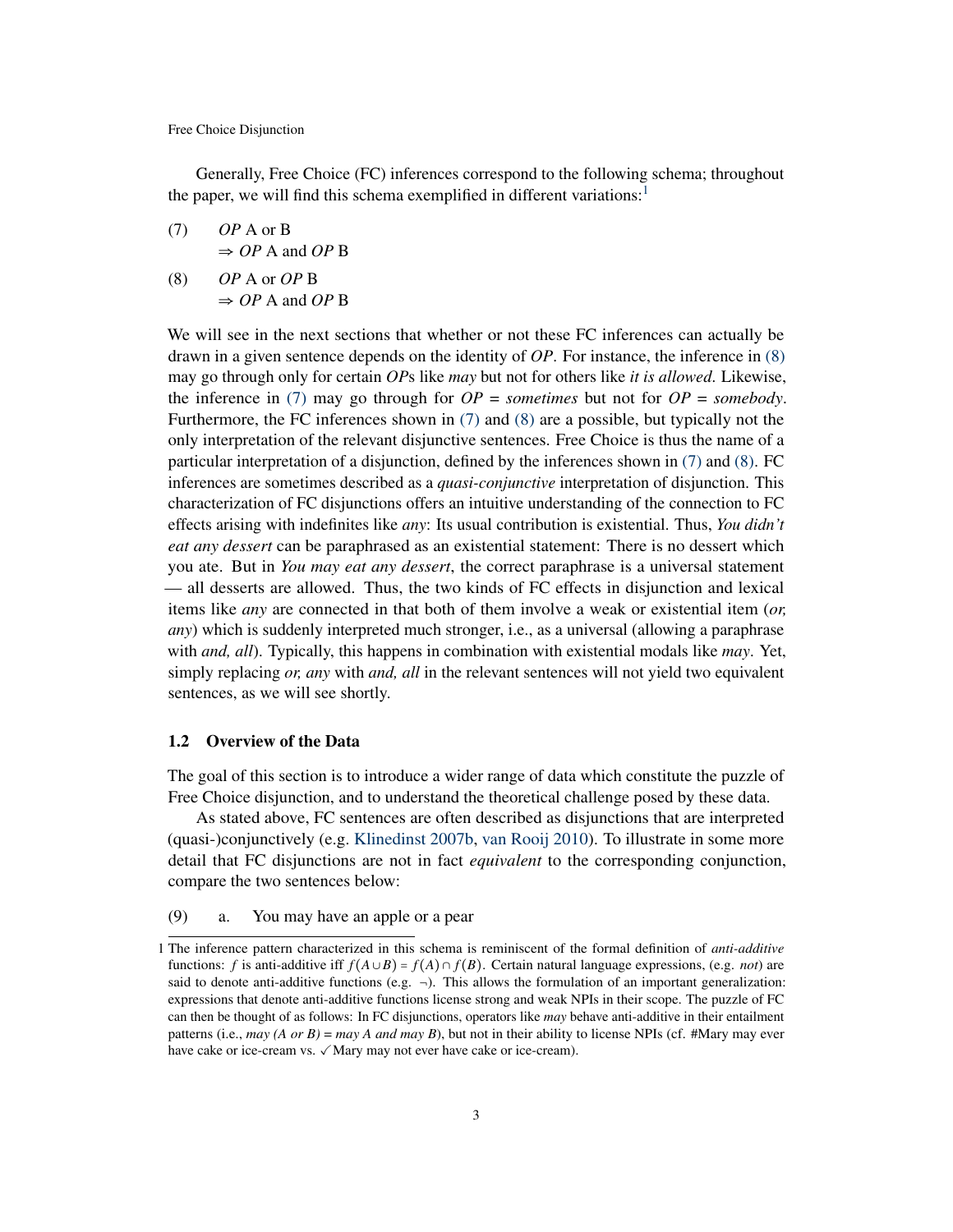b. You may have an apple and a pear

<span id="page-3-0"></span>The conjunction in [\(9-b\)](#page-3-0) gives permission to have two fruits at the same time. By contrast, the FC disjunction in  $(9-a)$  is not as generous — it can even be interpreted as ruling out the possibility of having two fruits. But however the sentence is read, there is no interpretation of [\(9-a\)](#page-2-4) under which two fruits are explicitly allowed. This is the crucial difference to the conjunctive version in [\(9-b\).](#page-3-0) FC disjunctions are thus not equivalent to a sentence in which *or* has been replaced by *and*, and it is precisely this interpretative difference that the term '*quasi*-conjunctive' refers to.<sup>[2](#page-3-1)</sup> What are the theoretical conclusions to be drawn from [\(9\)?](#page-2-5) We learn that the FC interpretation is not simply a re-interpretation of *or* as *and*. Free Choice is a genuinely new interpretation of a disjunction, rather than a sudden synonymy of *or* and *and*. [3](#page-3-2)

Why are FC interpretations of disjunction a challenge for semantic and pragmatic theory? Consider again an example:

<span id="page-3-3"></span>(10) You may have an apple or a pear

 $\Rightarrow$  You may have an apple

<sup>⇒</sup> You may have a pear

The puzzle is that the indicated FC inferences cannot be derived from the basic semantic meaning of the sentence. Let us see why. First, note that there are two possible syntactic structures for a sentence like [\(10\)](#page-3-3) (see next section for a more detailed discussion of syntactic issues):

- <span id="page-3-4"></span>(11) a. LF1:  $\lceil \text{may} \rceil$  [you have an apple]<sub>A</sub>] or  $\lceil \text{may} \rceil$  [you have a pear]<sub>B</sub>]
	- b. LF2: may [[you have an apple] $_A$  or [you have a pear] $_B$ ]

To introduce some terminology, we can refer to LF1 as a wide-scope disjunction – *or* has wide-scope relative to the modal *may*. LF2 is a narrow-scope disjunction – *or* has narrow scope with respect to *may*. What is the predicted semantic denotation of these LFs? The standard assumption is that *or* denotes the logical operator <sup>∨</sup>. The modal *may*, on the other hand, denotes the existential modal quantifier  $\Diamond$ , i.e.,  $\llbracket \text{may } A \rrbracket = \Diamond A$ . This is paraphrasable as *there is a possible world w s.t. A is true in w*. The term *(possible) world* is used in modal logic, metaphysics, and semantics, to formalize our thinking about possibilities and

(i) a. It might be here or there

These examples pose a puzzle over and above the basic FC effect.

<span id="page-3-1"></span><sup>2</sup> The interpretation of the FC disjunction in [\(9-a\)](#page-2-4) where you may not have both an apple and a pear corresponds to a standard scalar implicature of disjunction. Thus, from *A or B* we sometimes conclude that *not (A and B)*. In a parallel manner, from *may (A or B)* we can conclude that *not may (A and B)*. But this additional inference of the FC disjunction is of course not the FC interpretation, and is in fact logically independent of it. See [Zimmermann](#page-50-0) [\(2000:](#page-50-0) 269), [Simons](#page-49-0) [\(2005:](#page-49-0) 272), and [Fox](#page-45-0) [\(2007:](#page-45-0) 35f.) for discussion.

<span id="page-3-2"></span><sup>3</sup> As pointed out by Geurts (2005), when the operator *OP* in the schemata in [\(7\),](#page-2-3) [\(8\)](#page-2-2) is epistemic, there seems to be actual equivalence between disjunction and conjunction:

b. It might be here and there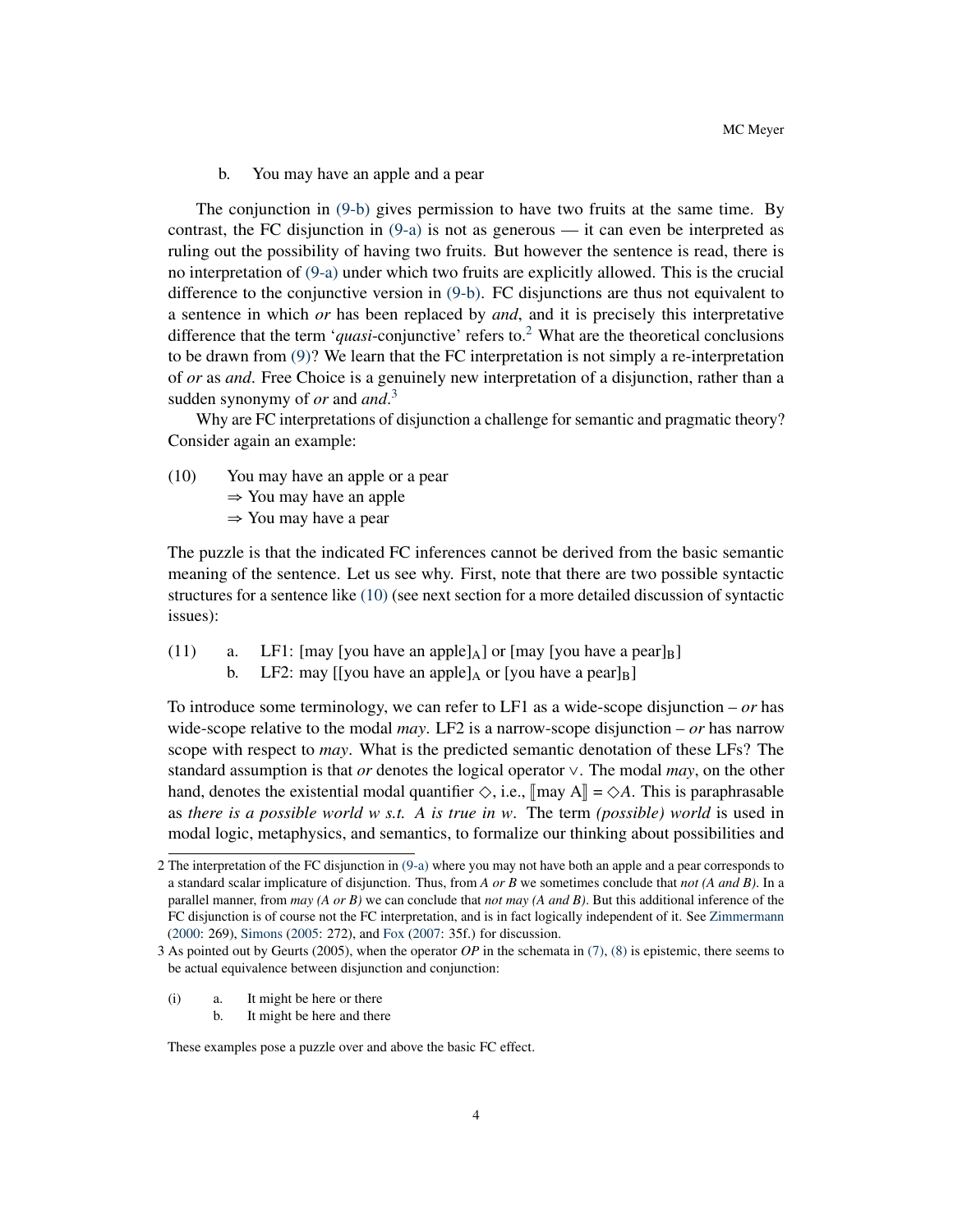necessities (): Possible worlds can be thought of as representing the hypothetical scenarios we imagine when making such claims as *I could take the subway* (formalized as *there is a possible world in which I take the subway*) or *I must eat more vegetables* (formalized as *in all possible worlds, I eat more vegetables*. Going back to *may*, just like other modals it can be interpreted deontically, referring to permissions, or epistemically, referring to our knowledge, or circumstantially, referring to given facts. Depending on the specific interpretation of the modal, we can refine the paraphrase: *There is a an allowable world w s.t. A is true in w*, or *there is a world compatible with what we know s.t. A is true in w*, etc. [\(Kratzer](#page-47-1) [2012a\)](#page-47-1). The predicted semantic denotation for the LFs in [\(11\)](#page-3-4) is given below:

<span id="page-4-1"></span> $(L2)$   $[LF1] = \Diamond A \lor \Diamond B$  $\mathbb{I}$ LF2 $\mathbb{I} = \Diamond(A \vee B)$ 

<span id="page-4-0"></span>Importantly, the two are equivalent, and the predicted meaning is paraphrased below:

(13)  $\Diamond A \vee \Diamond B \equiv \Diamond (A \vee B)$ *There is a possible world w s.t. at least one of A, B is true in w*

Now, does this account for the FC inferences of the sentence, given in [\(10\)?](#page-3-3) It does not. To see why, it suffices to find a context in which the truth conditions in [\(13\)](#page-4-0) are satisfied, but the FC inferences are not. Here is one: Suppose you may have an apple  $(=A)$  but not a pear (=B). Importantly, the sentence is predicted to be true by virtue of its semantic denotation. This is because there is one allowable world where A is true. Therefore, there is an allowable world where at least one of A, B is true  $(=(13))$  $(=(13))$ . But the FC inferences, given in [\(10\),](#page-3-3) are not both satisfied (you are not in fact allowed a pear). The conclusion is that FC inferences are not part of the basic semantic denotation of disjunctions like [\(10\).](#page-3-3) To account for the FC interpretation, we need to either abandon the standard semantics or augment it with some pragmatic strengthening. Both approaches have been taken, as we will see in the next section. In the remainder of this section, we will look at more data where FC inferences are observed.

Recall the FC schema given above:

(14) *OP* A or B  $\Rightarrow$  *OP* A and *OP* B

(15) *OP* A or *OP* B <sup>⇒</sup> *OP* A and *OP* <sup>B</sup>

A natural question to ask at this point is whether FC effects arise only when *OP* corresponds to deontic (i.e., permission-giving) *may*. In fact, modals of all interpretations and syntactic categories can give rise to an FC interpretation. The reader is invited to check this for the following sentences:

| epistemic      | a. John might be in the office or in the gym | (16) |
|----------------|----------------------------------------------|------|
| circumstantial | We can meet at noon or in the evening        |      |
| <i>deontic</i> | c. It's ok to want a burger or a steak       |      |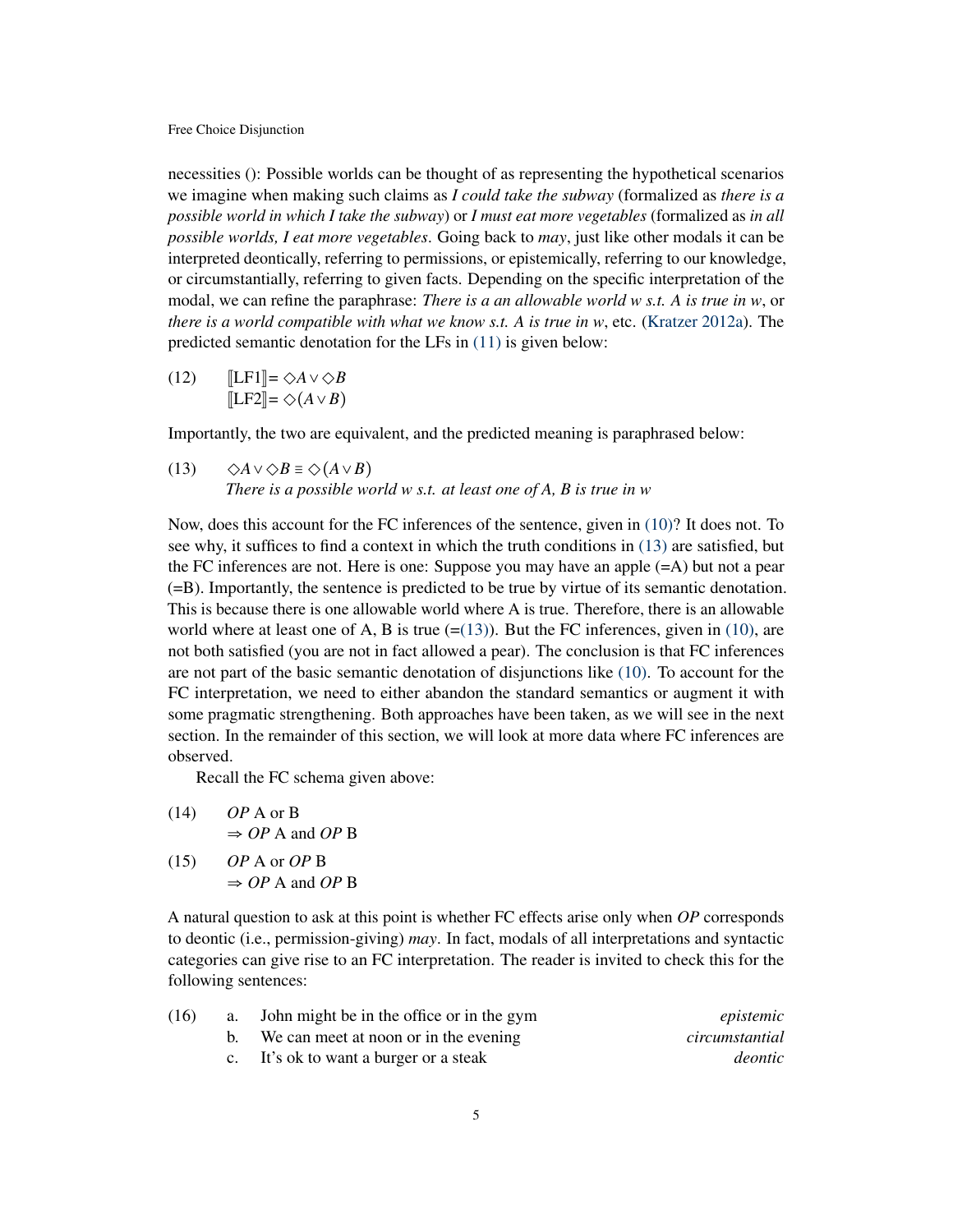The operators above are all existential – their meaning can be paraphrased as *there is a world compatible with what we know*, *there is a world compatible with our schedules*, etc. But in some of the literature, an inference pattern arising with universal operators is discussed under the header of Free Choice as well (e.g. [Simons](#page-49-0) [2005\)](#page-49-0):

- <span id="page-5-0"></span>(17) You must write a paper or give a presentation
	- <sup>⇒</sup> You may write a paper
	- <sup>⇒</sup> You may give a presentation

The inferences shown above (sometimes called *distributive inferences*) are not part of the basic semantic denotation of the sentence. According to this basic semantics, the sentence is true if (i) you have to write a paper but cannot give a presentation (ii) you have to present but cannot write a paper, and (iii) there is no obligation for one specific task, just to do (at least) one. What has also been called Free Choice effect is thus the strengthening of the meaning of [\(17\)](#page-5-0) to only scenario (iii), in which you have a *choice*. However, as argued by [Alonso-Ovalle](#page-43-0) [\(2006:](#page-43-0) 136ff) and Klinedinst (2007:271f.), this inference can in fact be derived as a scalar implicature, without any additional assumptions (e.g. [Sauerland](#page-49-1) [\(2004\)](#page-49-1), see [Simons](#page-49-0) [2005,](#page-49-0) [Aloni](#page-43-1) [2007,](#page-43-1) Crnič et al.  $2015$  for more discussion of cases like  $(17)$ ). This distinguishes  $(17)$ from true FC inferences like the ones we saw above.<sup>[4](#page-5-1)</sup>

As noted by [Vainikka](#page-50-1) [\(1987\)](#page-50-1), [Nickel](#page-48-1) [\(2010\)](#page-48-1), FC inferences can also arise with generic sentences, which have been argued to involve a covert, universal-like modal operator *Gen*. *Gen*(*A*)(*B*) could be paraphrased as *A's are normally/prototypically/ B's* [\(Carlson & Pelletier](#page-44-1) [1995](#page-44-1) and references therein). What would a disjunctive generic sentence look like? Nickel gives the following example:

# <span id="page-5-2"></span>(18) Elephants live in Africa or Asia

The intuition is that the sentence can be used to convey that elephants are typically found in Africa *and* that they are typically found in Asia — a quasi-conjunctive interpretation of the disjunction. However, the discussion in [Nickel](#page-48-1) [\(2010\)](#page-48-1) shows that this intuition is somewhat less clear than for the FC sentences we started out with. In particular, [\(18\)](#page-5-2) might in fact be parallel to [\(17\)](#page-5-0) in giving rise only to existential inferences, as shown in [\(19\).](#page-6-0) This inference

<span id="page-5-3"></span>(i) ◻(*<sup>W</sup>* <sup>∨</sup>*G*)∧ ¬◻*<sup>W</sup>* ∧ ¬◻*<sup>G</sup>* <sup>⊧</sup> ◇*<sup>W</sup>* ∧◇*<sup>G</sup>*

<span id="page-5-1"></span><sup>4</sup> In a nutshell, here is how the inferences in [\(17\)](#page-5-0) can be derived as (scalar) implicatures. First, note that the stronger alternatives of the sentence include *You must write a paper* and *You must give a presentation*. In Sauerland's Neo-Gricean two-step architecture, first the weak implicature that the speaker is not certain that these two alternatives are true is derived. It is consistent with the basic assertion to strengthen these two weak uncertainty implicatures and to derive that (the speaker is certain that) you don't have to write a paper and that (the speaker is certain that) you don't have to give a presentation. Together, then, we have (where  $W = you$  *write a paper* and G = *you give a presentation*):

From here onwards, I use ◻ as a universal modal operator *must, it is obligatory, have to*, etc. As indicated, the assertion in conjunction with the implicatures that neither W nor G are themselves necessary entails the existential inferences shown above in  $(17)$  — that W and G are both permissible.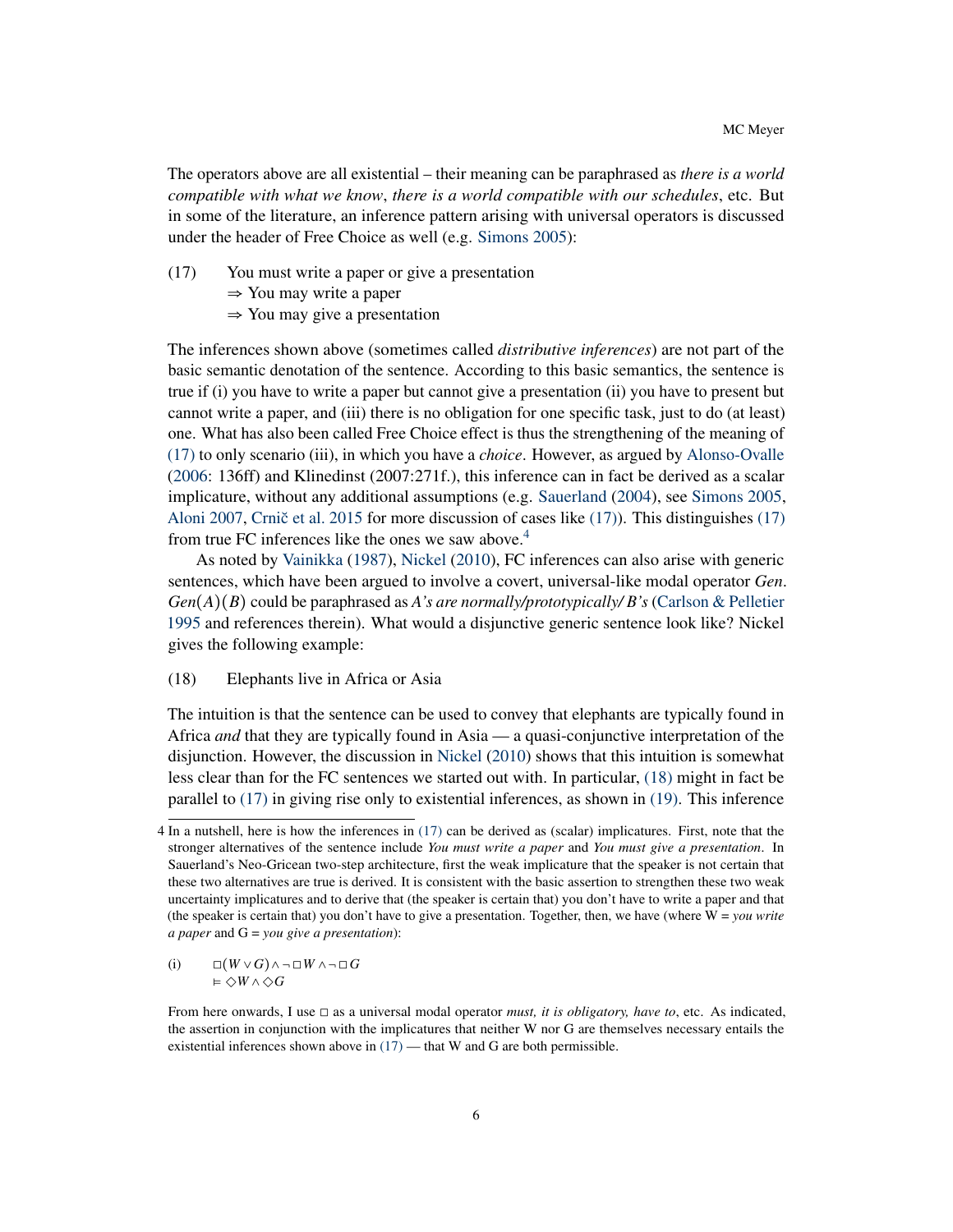could be accounted for just like that in [\(17\),](#page-5-0) and would thus not necessarily constitute a genuine case of FC.

<span id="page-6-0"></span>(19) Elephants live in Africa or Asia  $\Rightarrow$  There are elephants that (typically) live in Africa  $\Rightarrow$  There are elephants that (typically) live in Asia

By contrast, Nickel argues that the inferences of [\(18\)](#page-5-2) are in fact stronger than [\(19\),](#page-6-0) and constitute an instance of genuine FC inferences which cannot be accounted for by the basic semantics or standard implicatures of the sentence:<sup>[5](#page-6-1)</sup>

- (20) Elephants live in Africa or Asia
	- a.  $\Rightarrow$  Elephants (typically) live in Africa<br>b.  $\Rightarrow$  Elephants (typically) live in Asia
	- $\Rightarrow$  Elephants (typically) live in Asia

But not only modal or modal-like operators like *Gen* give rise to a FC interpretation when combined with disjunction. As first discussed by [Klinedinst](#page-47-0) [\(2007b\)](#page-47-0), [Eckardt](#page-45-1) [\(2007\)](#page-45-1) and [Fox](#page-45-0) [\(2007\)](#page-45-0), it can also arise with individual quantifiers, as shown below:

<span id="page-6-3"></span>(21) Some rooms have a bathtub or a fireplace *there is a plurality of rooms X such that: X has a bathtub*  $\vee$  *X has a fireplace* 

According to its basic semantic meaning, paraphrased above, the sentence is true when there are in fact no rooms with fireplaces, but some with bathtubs. This may be a possible interpretation of the sentence, especially for a speaker who doesn't know what exactly the rooms are like. But crucially, there is another reading — the FC reading. Under this reading, [\(21\)](#page-6-3) is understood as stating there are some rooms with bathtubs *and* that there are some rooms with fireplaces.

Interestingly, the FC reading hinges on the plural; if the indefinite is singular, the FC reading is no longer available:

(22) Some room has a bathtub or a fireplace

- $\Rightarrow$  At least one room has a bathtub
- $\Rightarrow$  At least one room has a fireplace

<span id="page-6-5"></span><span id="page-6-4"></span>(i) John wants a BLT or a tuna melt

- a. John wants a BLT
- b. John is satisfied with a BLT

The intuition that the sentence has a FC-like reading which implies that John will be content with either kind of sandwich is clear. However, it is less clear how to semantically characterize this inference. The sentence seems to imply that John is somewhat indifferent as to the choice between the two — both are good options. But this is intuitively described only by the weaker inference in [\(i-b\)](#page-6-4) but not with the stronger one in [\(i-a\),](#page-6-5) which seems to contradict the perceived indifference between the two options.

<span id="page-6-2"></span>6 Klinedinst's paper had been available as a conference handout from *Sinn und Bedeutung* 10 since 2005.

<span id="page-6-1"></span><sup>5</sup> A similar empirical question arises with the following example: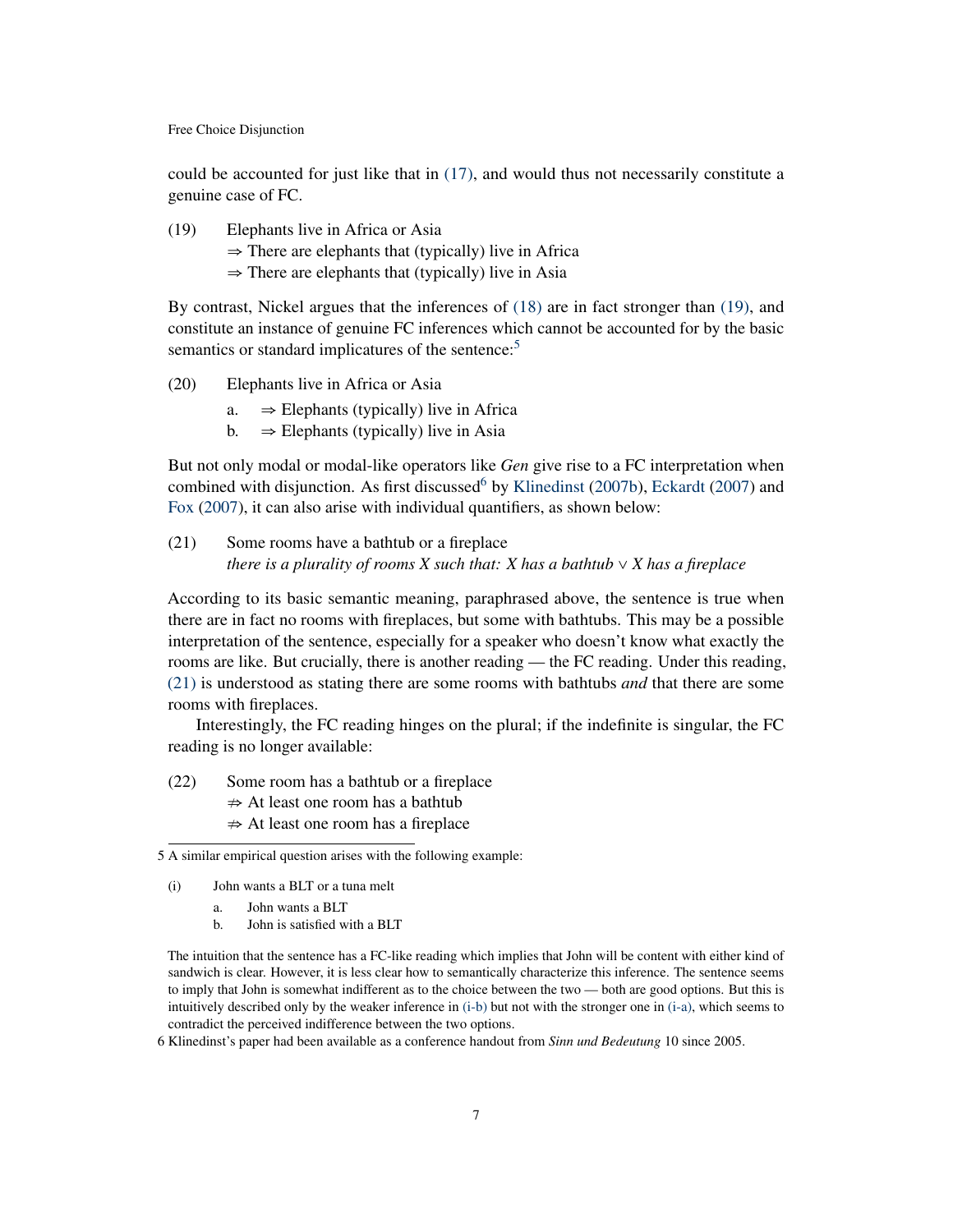[Fox](#page-45-0) [\(2007\)](#page-45-0) points out that an interpretational effect which looks like Free Choice can also be observed in existential sentences (see [Milsark](#page-48-2) [\(1977\)](#page-48-2), [McNally](#page-47-2) [\(2011\)](#page-47-2)):

- <span id="page-7-0"></span>(23) There is beer in the fridge or in the ice-bucket
	- $\Rightarrow$  There is beer in the fridge
	- $\Rightarrow$  There is beer in the ice-bucket

Again, the FC reading disappears if the pivot (the term after *there is/are*) is singular (see Fox's example (30)). Thus, *there is a beer in the fridge or in the ice-bucket* cannot mean that there is a beer in the fridge and also a beer in the ice-bucket. An even more striking example similar to [\(23\)](#page-7-0) is reported in [Lehrer](#page-47-3) [\(1997:](#page-47-3) 81) (s. also [Huberstone](#page-46-0) [2011:](#page-46-0) 819):

(24) - What kind of pastries do you have?

- I have a sweet roll or a bagel
- <sup>⇒</sup> I have a sweet roll
- <sup>⇒</sup> I have a bagel

It is more drastic than Fox's existential example because there doesn't seem to be any (existential or other) operator present, yet both disjuncts can be inferred.

Fox (2007) argues that the FC effect can also arise when universal quantifiers (e.g. *every* or *must*) are embedded under negation, as with the following example:

<span id="page-7-1"></span>(25) We didn't give every student a stipend and a tuition waiver

- $\Rightarrow$  We didn't give every student a stipend
- $\Rightarrow$  We didn't give every student a tuition waiver

Again, the puzzle remains the same as before: The basic semantic meaning (roughly:  $\neg \forall x$ : stipend( $x$ )  $\wedge$  waiver( $x$ )) does not account for the FC inferences. Specifically, this basic meaning predicts [\(25\)](#page-7-1) to be true in a situation where all students got a tuition waver, but not all got a stipend. But as shown, the FC interpretation rules out a situation in which everybody got a stipend.

As we will see, most accounts of the FC effect focus on data where *OP* is an existential modal; for instance, [Aloni](#page-43-2) [\(2003,](#page-43-2) [2007\)](#page-43-1) and [Simons](#page-49-0) [\(2005\)](#page-49-0) derive the FC effect from specific assumptions about the semantics of modals and the resulting interaction with disjunction. [Zimmermann](#page-50-0) [\(2000\)](#page-50-0) and [Geurts](#page-45-2) [\(2005\)](#page-45-2) also propose semantic accounts for the FC effect which are based on a new semantics for disjunction and the resulting interaction with modals. It remains an open question whether these accounts could be extended to FC inferences in non-modal environments like the ones we just saw.

We have already hinted at the fact that FC sentences also have another interpretation. Let us look at this in more detail now.

<span id="page-7-2"></span>(26) John may have an apple or a pear. . . I forgot which

With this continuation we wouldn't draw the FC inferences that John can have an apple and that he can have a pear. Rather, we interpret the sentence as a report of John's food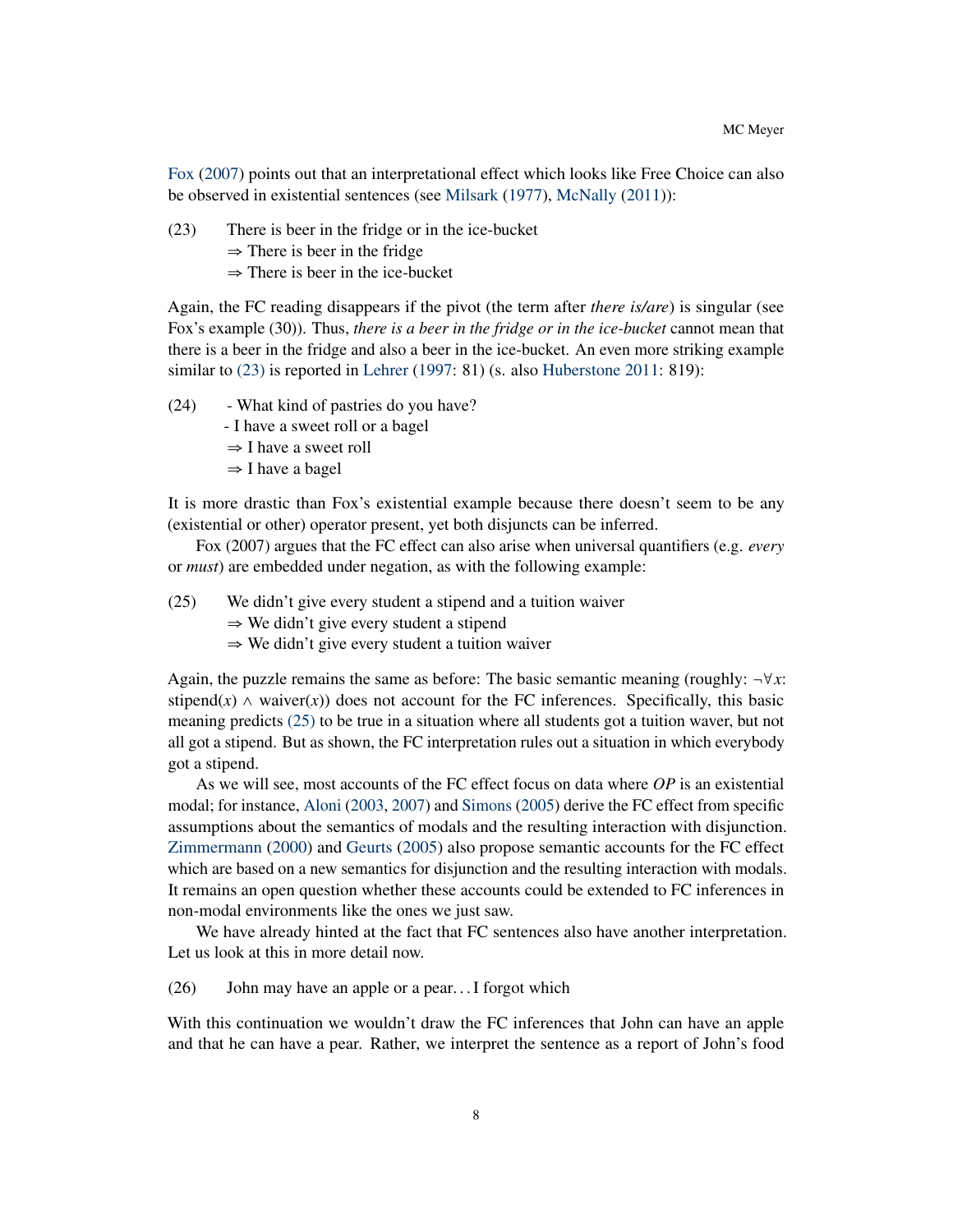allowances, from a speaker who doesn't know what exactly they are. Luckily, this reading is in fact the one predicted from the basic semantic meaning that we identified in [\(13\)](#page-4-0) above:

# <span id="page-8-0"></span>(27)  $\Diamond$  (John has an apple)  $\lor$   $\Diamond$  (John has a pear) *there is an allowable world where John has an apple or there is an allowable world where John has pear*

This meaning is compatible with a context in which John is not in fact allowed a pear, but just an apple. But we said that we infer from [\(26\)](#page-7-2) that the speaker doesn't know which of the two permissions John actually has. How does this inference come about? It is in fact completely parallel to the inference we draw for *John ate an apple or a pear*, from which we likewise conclude that speaker doesn't know which fruit John actually ate. As discussed in of this volume, these *uncertainty* inferences arise through comparison of [\(26\)](#page-7-2) with stronger sentences the speaker could have asserted, for example, *John may have an apple* and *John may have a pear*. Given certain assumptions about speaker's intentions, the only possible conclusion is that the speaker is not certain whether or not these stronger sentences are true, or else he would have asserted those instead of [\(26\)](#page-7-2) (see [Grice](#page-46-1) [\(1975,](#page-46-1) [1989\)](#page-46-2), [Gazdar](#page-45-3) [\(1979\)](#page-45-3), [Soames](#page-49-2) [\(1982\)](#page-49-2), and [Sauerland](#page-49-1) [\(2004\)](#page-49-1), [Katzir](#page-46-3) [\(2007\)](#page-46-3) about the derivation of the alternatives that are compared). The reading defined by the semantics in [\(27\)](#page-8-0) is very robustly associated with these uncertainty inferences, as is the case for disjunctions in general (s. [Fox](#page-45-4) [2013](#page-45-4) for an exception). This is why the reading in [\(27\)](#page-8-0) is often called the *uncertainty reading*. In sum, then, sentences corresponding to the schemata in  $(7)$ ,  $(8)$  have two readings: the FC reading and the uncertainty reading we have just derived. The latter, but not the former, is accounted for by the standard semantic value of these sentences, and standard pragmatic mechanisms like Gricean reasoning. As has been noted by e.g. [Kamp](#page-46-4) [\(1973\)](#page-46-4), [Zimmermann](#page-50-0) [\(2000\)](#page-50-0), the availability of the FC reading correlates with the perceived authority or informedness of the speaker. Thus, whether or not a FC sentence is uttered by your boss or by one of your peers will influence whether you will opt for the FC or the uncertainty reading.

Is there always an ambiguity between the FC and the uncertainty reading? [Vainikka](#page-50-1) [\(1987\)](#page-50-1) points out there is a systematic exception, namely, FC sentences in which the modal is interpreted epistemically, i.e., with respect to our knowledge. To illustrate, consider the following examples:

- <span id="page-8-1"></span>(28) John may eat an apple or a pear. . . I don't know which = I don't know which one he is allowed to eat
- <span id="page-8-2"></span>(29) John might be working or sleeping . . . I don't know which  $=$  I don't know which of the two he is doing  $\neq$  I don't know which of the two is possible

In the deontic case [\(28\),](#page-8-1) the addition of the *I don't know which*-tag brings out the uncertainty reading, under which it can *not* be inferred that John is allowed to eat an apple (see [Rooth &](#page-49-3) [Partee](#page-49-3) [1982](#page-49-3) for use of this tag as a diagnostic). By contrast, in the epistemic version [\(29\)](#page-8-2) even the addition of this tag does not bring about an uncertainty interpretation: The sentence can only convey that John might be working *and* that he might be sleeping—this is the FC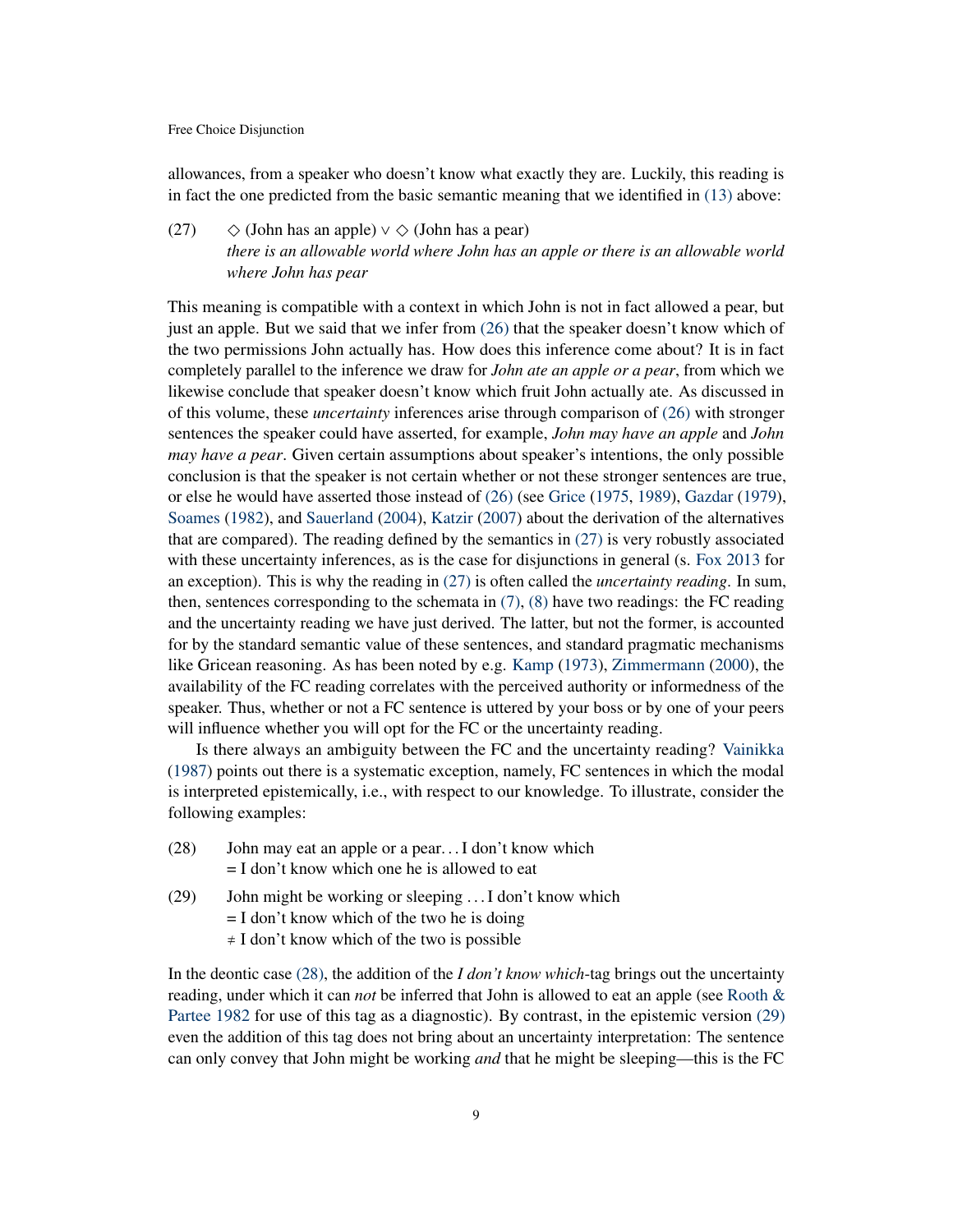interpretation. The *I don't know which*-tag in this case refers to what John is actually doing, not what he *might* be doing (see also [Zimmermann](#page-50-0) [\(2000:](#page-50-0) 259)).<sup>[7](#page-9-1)</sup>

Summing up the previous discussion, we found that FC disjunctions generally have two readings. The uncertainty reading is unproblematic in that it is accounted for by the basic semantic denotation of the sentence, and the standard pragmatic inferences expected for a disjunction. The FC reading, on the other hand, cannot be derived by standard semantic or pragmatic machinery. In particular, the FC reading is consistent with, but stronger than the basic semantic meaning, and the uncertainty inferences arising for the basic meaning contradict the FC inferences (see [Fox](#page-45-0) [\(2007:](#page-45-0) section 6)). In summary (for sentences where the operator is an existential modal like *may*):

- (30) Uncertainty Reading Semantics:  $\Diamond$ ( $A \lor B$ )  $\equiv \Diamond A \lor \Diamond B$ Pragmatics: The speaker is not certain whether  $\Diamond A$ , and not certain whether  $\Diamond B$
- (31) Free Choice Reading Observed Interpretation: ◇*<sup>A</sup>* ∧ ◇*<sup>B</sup>* Pragmatics (optional): The speaker is certain that not  $\Diamond(A \land B)$

To conclude our data survey, we will now briefly look at the role of syntax for FC interpretations.

# <span id="page-9-0"></span>1.3 Overview of Data: Syntax

We saw in [\(11\)](#page-3-4) above that FC disjunctions may be assigned two different syntactic structures. Generalizing these structures, we have:

- <span id="page-9-4"></span><span id="page-9-3"></span><span id="page-9-2"></span>(32) a. Narrow-scope LF: *OP* [A or B]
	- b. Wide-scope LF: *OP* A or *OP* B

Recall that the terminology reflects the relative scope of disjunction: In wide-scope LFs, *or* takes wide scope over two occurrences of *OP* (e.g. *may*). In narrow-scope LFs, by contrast, the disjunctive phrase is itself embedded under one operator. Different accounts rely on different logical forms. For example, pragmatic accounts derive the FC interpretation as a pragmatic inference, but rely for this derivation on a narrow-scope LF as in [\(32-a\).](#page-9-2) On the

<span id="page-9-1"></span><sup>7</sup> Though the intuition that the epistemic version only has a FC reading is very reliable, [Simons](#page-49-0) [\(2005:](#page-49-0) 274) points out that this crucially depends on an independent feature of the examples: That the speaker and the epistemic subject of the modal (*might* in her examples) are the same. If both differ, the uncertainty reading re-appears. Her example goes like this: I hear on the news that *investigators believe that the fugitive might be in Cambridge*. But I don't know what Cambridge they are talking about. I can then say:

<span id="page-9-5"></span><sup>(</sup>i) The fugitive might be in Massachusetts or she might be in England . . . I don't know which ⇒ I don't know if she might be in Massachusetts ⇒ I don't know if she might be in England

Indeed, in this context the sentence doesn't give rise to the FC inference that the fugitive might be in Massachusetts *and* that she might be in England.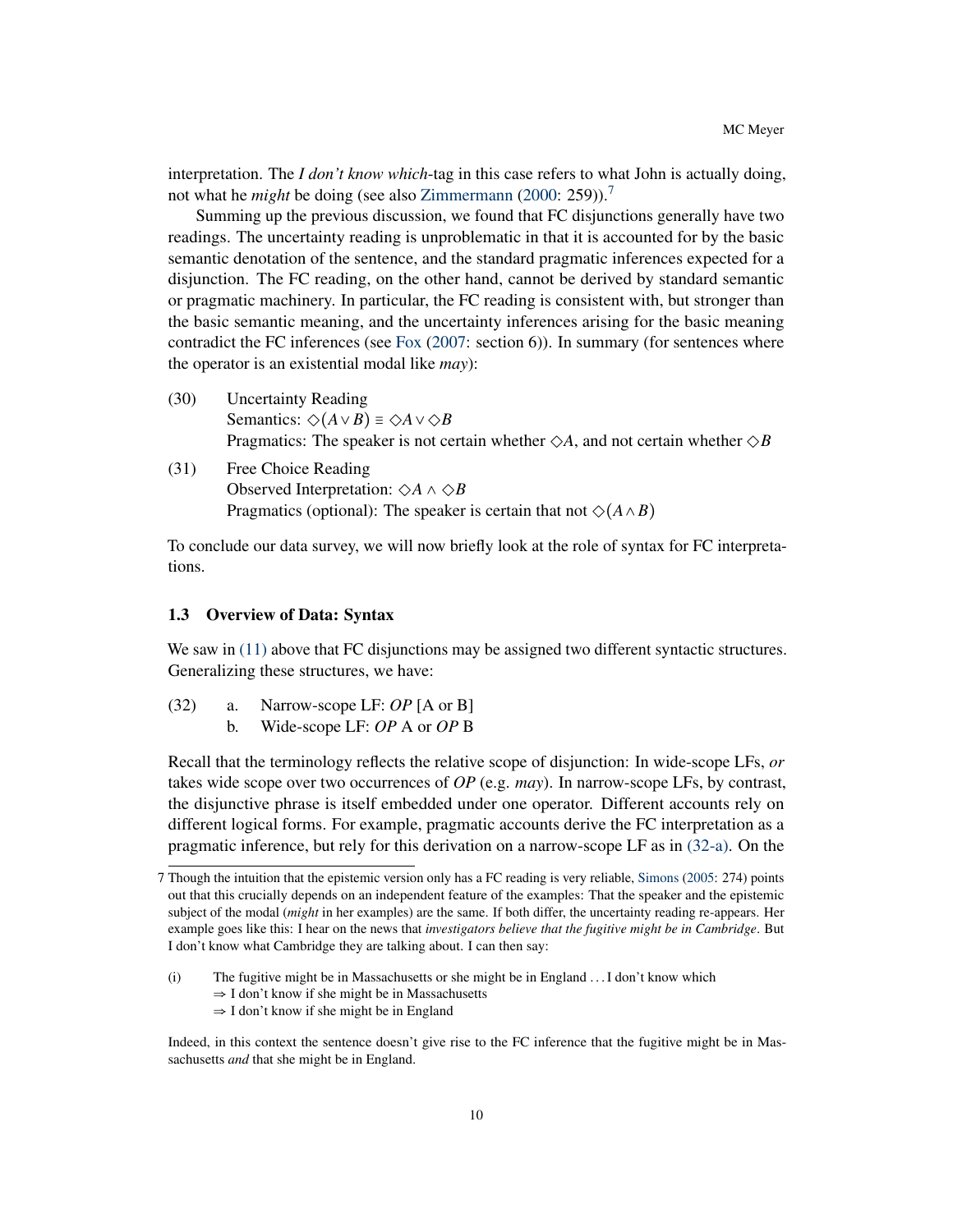other hand, some semantic accounts derive the FC interpretation from a new semantics for disjunction, which only yields the correct result if a wide-scope LF as in [\(32-b\)](#page-9-3) is assumed. As we will see, most accounts – whether pragmatic or semantic – assume a narrow-scope LF, while [Zimmermann](#page-50-0) [\(2000\)](#page-50-0) and [Geurts](#page-45-2) [\(2005\)](#page-45-2) are notable exceptions in assuming a wide-scope LF.

But a question arises: In [\(11\)](#page-3-4) we saw that both LFs are equivalent when *OP* is an existential operator like *may*. So why would the choice matter?

First, the two LFs differ in what their alternatives are: If we replace *or* by its scalar alternative *and*, the resulting alternative for [\(32-b\)](#page-9-3) will be different than that for [\(32-a\):](#page-9-2)

<span id="page-10-4"></span>(33) a. Alternative of wide-scope LF: *OP* A and *OP* B b. Alternative of narrow-scope LF: *OP* [A and B]

Importantly, for most choices of *OP* the two alternatives will *not* be equivalent, as shown below for examples with an existential modal like *may*:

<span id="page-10-1"></span>(34) a. Semantics of wide-scope alternative:  $\Diamond A \land \Diamond B$   $\neq$ <br>b. Semantics of narrow-scope alternative:  $\Diamond (A \land B)$ Semantics of narrow-scope alternative:  $\Diamond(A \land B)$ 

This matters because, as stated earlier, FC sentences like [\(35\)](#page-10-0) can invite the following, additional inference even under the FC reading:

<span id="page-10-0"></span>

| (35) | You may have an apple or a pear                                       |                                   |
|------|-----------------------------------------------------------------------|-----------------------------------|
|      | FC inference:                                                         |                                   |
|      | $\Rightarrow$ You may have an apple and you may have a pear           | $=$ $\Diamond A \land \Diamond B$ |
|      | Scalar inference:                                                     |                                   |
|      | $\Rightarrow$ It's not the case that you may have an apple and a pear | $= \neg \diamond (A \wedge B)$    |
|      |                                                                       |                                   |

This additional inference is not in fact inconsistent with the FC inference: The FC inference states that both fruits are allowed by themselves, while the scalar inference states that both fruits are not allowed together. The latter can be derived as a standard scalar implicature. A scalar implicature of a sentence S is just the negation of one of S's alternatives. Importantly, the scalar inference in [\(35\)](#page-10-0) corresponds to the negation of the narrow-scope alternative, as can be seen from [\(34\).](#page-10-1) The negation of the wide-scope alternative, on the other hand, would be  $\neg(\Diamond A \land \Diamond B) = \neg \Diamond A \lor \neg \Diamond B$  – either you cannot have an apple, or you cannot have a pear. This is much stronger than the observed scalar inference. In fact, it plainly contradicts the FC inference that both fruits are allowed (s. [\(35\)\)](#page-10-0). In sum, if we chose the narrow-scope LF for a FC sentence, we can derive the additional scalar inference on the basis of independently needed pragmatic mechanisms for deriving scalar implicatures. This is one reason why the choice of LF is not arbitrary.

Another reason as to why the choice between the LFs in [\(32\)](#page-9-4) matters comes from the following observation. Free Choice readings are possible with both versions in [\(36\):](#page-10-2)

<span id="page-10-3"></span><span id="page-10-2"></span>

| (36) | a. John may have ice-cream or he may have cake | $+FC$ |
|------|------------------------------------------------|-------|
|      |                                                |       |

b. John may have ice-cream or cake  $+FC$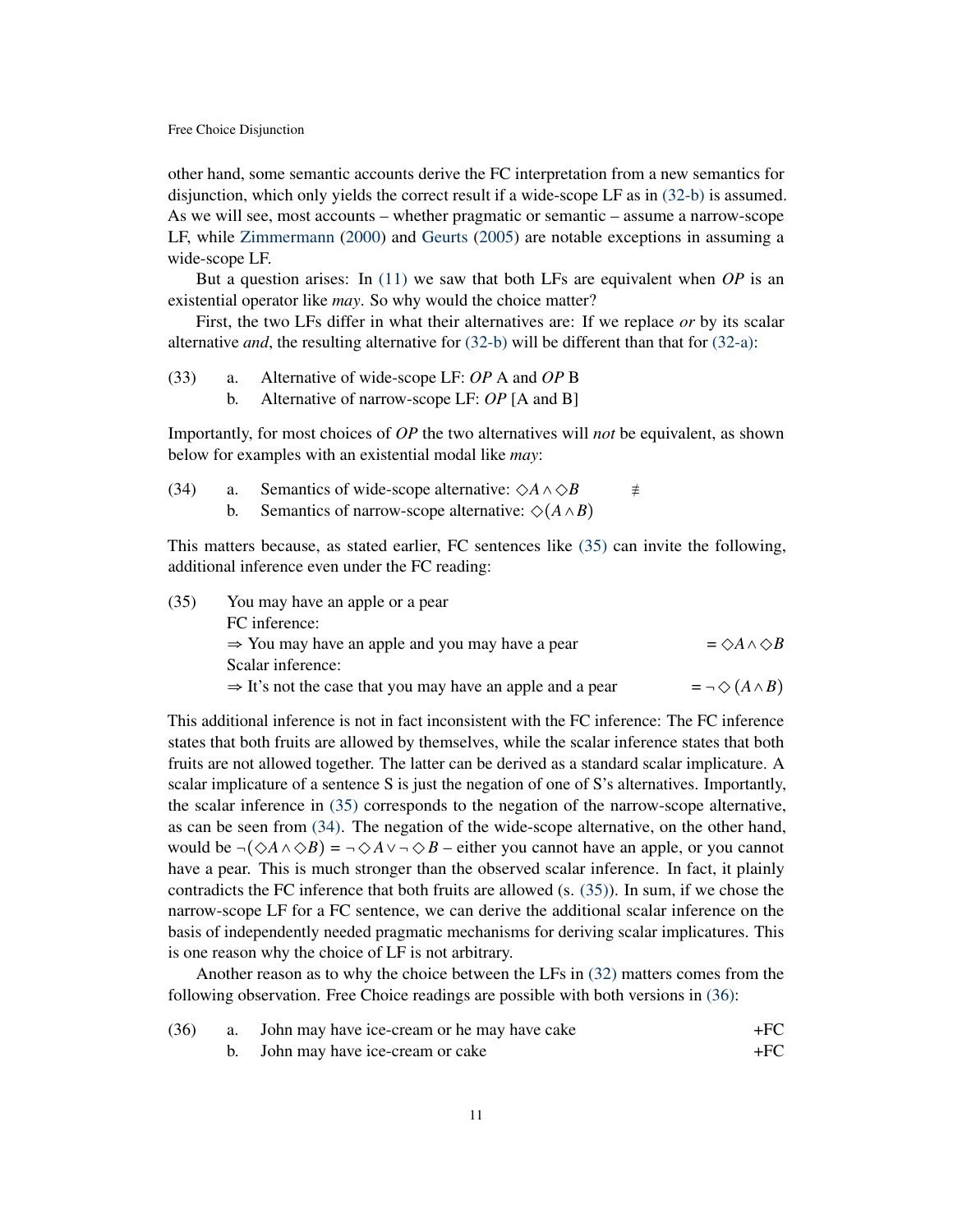This is particularly challenging for accounts which rely on a narrow-scope LF to derive the FC effect, as it is not clear how a narrow-scope LF could be derived for the surface wide-scope version in [\(36-a\)](#page-10-3) (see [Simons](#page-49-0) [2005](#page-49-0) for a detailed proposal). But as the following data show, it would be premature to conclude that a FC interpretation is possible for all sentences corresponding to the form in [\(36-a\).](#page-10-3) Crucially, the possibility for a sentence of the form *OP A or OP B* to receive a FC interpretation depends on the choice of *OP*. This is illustrated by the following comparison:<sup>[8](#page-11-0)</sup>

<span id="page-11-5"></span><span id="page-11-2"></span><span id="page-11-1"></span>

| (37) |                             | a. John can have ice-cream or he can have cake                          | $+FC$  |
|------|-----------------------------|-------------------------------------------------------------------------|--------|
|      |                             | b. It is ok for John to have ice-cream or it is ok for him to have cake | $-FC$  |
|      | $\mathbf{c}$ $\blacksquare$ | It is allowed that John has ice-cream or it is allowed that he has cake | -FC    |
|      | $\mathsf{d}$                | John is allowed to have ice-cream or he is allowed to have cake         | $?$ FC |

<span id="page-11-3"></span>As these examples illustrate, the availability of the FC reading is restricted under surface wide-scope, i.e., when the operator appears in both disjuncts. Thus, modal auxiliaries like *can* allow a FC reading even when they occur embedded in the disjuncts, as in [\(37-a\).](#page-11-1) Predicates like *it is allowed*, on the other hand, block an FC interpretation for sentences in which they are embedded under disjunction, as in  $(37-b)-(37-d)$  $(37-b)-(37-d)$ . When these predicates are used in FC sentences which for independent reasons only admit an FC interpretation, we should expect the sentences to sound odd. The following contrast is a case at hand – recall from  $(28)$  and  $(29)$  above that epistemic operators seem to force a FC interpretation:<sup>[9](#page-11-4)</sup>

<span id="page-11-7"></span><span id="page-11-6"></span> $(38)$  a. She might call or she might write  $+FC$ b. ??It's conceivable that she will call or it's conceivable that she will write -FC

These contrasts have not been discussed much in previous literature. At this point, we already have enough background knowledge to go beyond a mere description. Specifically, the pattern in [\(37\)](#page-11-5) and [\(38\)](#page-11-6) would be predicted by the following assumptions: (i) the FC interpretation is derived from a narrow-scope LF [\(32-a\)](#page-9-2) (i.e., *OP* [A or B]), and (ii) for the sentences marked -FC in [\(37\)](#page-11-5) and [\(38\),](#page-11-6) such an LF cannot be generated. The central question such an account would have to answer is why modal auxiliaries like *might*, but not predicates like *is allowed* can undergo the syntactic operations necessary to derive this narrow-scope LF from the sentences above.

A third consideration pertinent to the choice of LF is presented in [Fox](#page-45-0) [\(2007:](#page-45-0) 37), who points out the following minimal pair:

<span id="page-11-0"></span><sup>8</sup> As expected, a narrow-scope surface structure makes the FC interpretation available again (the reader is invited to check the contrasts for all sentences in [\(37\)](#page-11-5) and [\(38\)](#page-11-6) above):

| (i) | a. It is ok for John to have ice-cream or cake |  |
|-----|------------------------------------------------|--|
|     | John is allowed to have ice-cream or cake      |  |
|     | It's conceivable that he will call or write    |  |

<span id="page-11-4"></span><sup>9</sup> The only other possible reading would be one pointed out by Simons (2005:274), under which the speaker and the epistemic subject evaluating the predicates *possible* and *likely* are not identical (see fn. [\(29\)](#page-9-5) for more examples.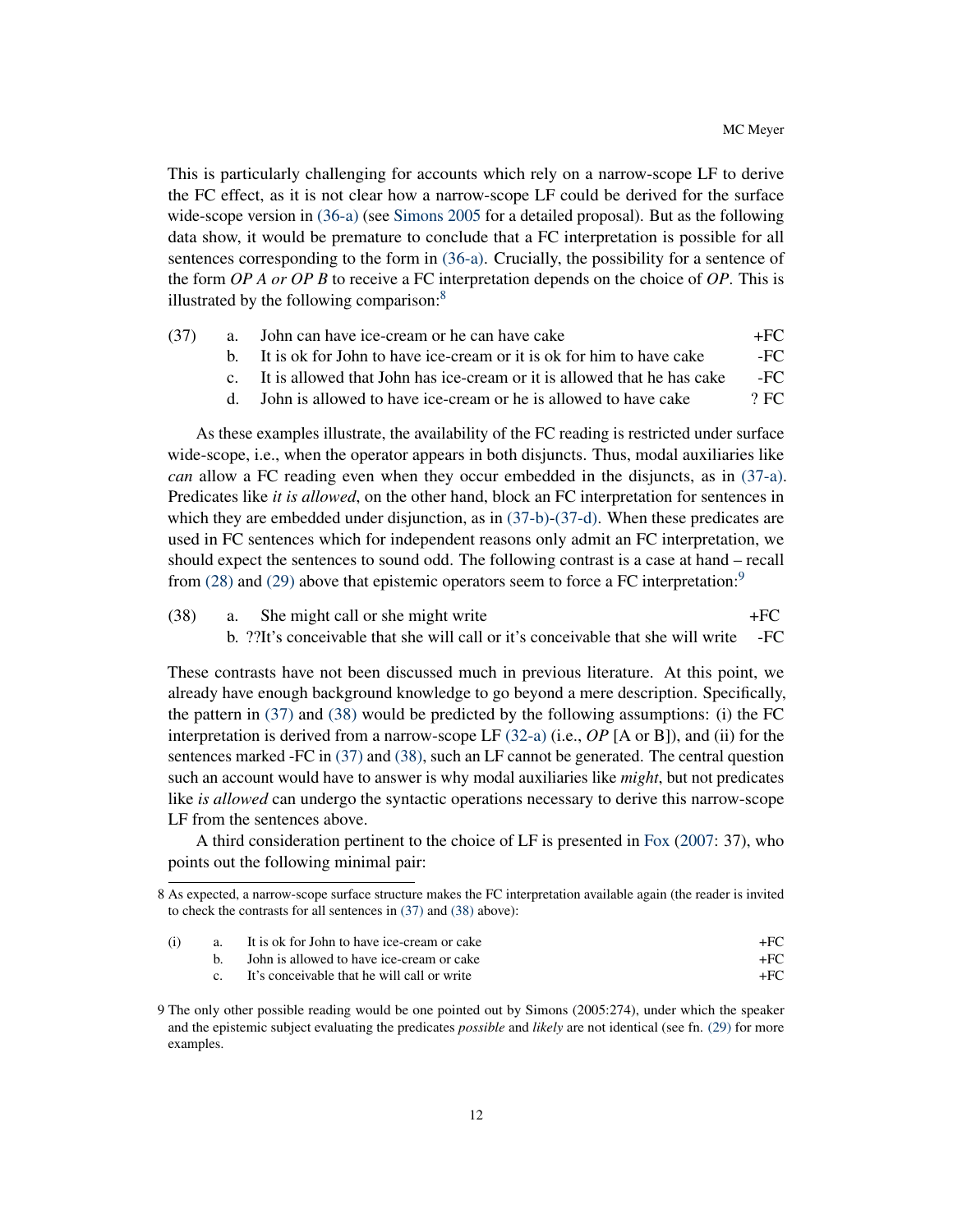<span id="page-12-1"></span><span id="page-12-0"></span>

| (39) | a. John may either have ice-cream or cake | +FC |
|------|-------------------------------------------|-----|
|      | Either John may have ice-cream or cake    | -FC |

[Larson](#page-47-4) [\(1985\)](#page-47-4) showed that *either* marks the scope of disjunction at LF. According to Larson's well established generalization, the disjunction must have narrow scope with respect to the modal in [\(39-a\)](#page-12-0) (LF: *OP* [A or B]), whereas in [\(39-b\),](#page-12-1) it must take wide scope (LF: *OP* A or *OP* B). In the latter case, the Free Choice reading disappears, corroborating the assumptions above: It seems like the FC interpretation relies on a narrow-scope LF.

As these examples show, syntactic factors influence the availability of FC readings. This is important because most accounts explicitly rely on one particular LF, but base this choice on intra-theoretical arguments, rather than independent syntactic considerations like those above. For instance, [Zimmermann](#page-50-0) [\(2000\)](#page-50-0) and [Geurts](#page-45-2) [\(2005\)](#page-45-2) cite [\(36\)](#page-10-2) as independent evidence for assuming a wide-scope LF, but face a challenge in view of the broader generalization presented in [\(37\)](#page-11-5)[-\(38\).](#page-11-6) On the other hand, accounts which rely on narrow-scope LFs (the majority of accounts, e.g., [Kamp](#page-46-4) [1973,](#page-46-4) [Vainikka](#page-50-1) [1987,](#page-50-1) [Simons](#page-49-0) [2005,](#page-49-0) [Aloni](#page-43-1) [2007,](#page-43-1) [Alonso-Ovalle](#page-43-0) [2006,](#page-43-0) [Fox](#page-45-0) [2007,](#page-45-0) [Klinedinst](#page-46-5) [2007a\)](#page-46-5) cannot always explain the availability of FC readings with sentences like  $(36-a)$ ,  $(37-a)$  and  $(38-a)$ .<sup>[10](#page-12-2)</sup> An exception is [Simons](#page-49-0) [\(2005\)](#page-49-0), who also relies on a narrow-scope LF, but offers a syntactically explicit account designed to also handle the variation in [\(36\).](#page-10-2) Certain syntactic assumptions in this account have been argued against, although these arguments do not necessarily carry over to FC sentences (Bošković & Franks  $2000$ ).<sup>[11](#page-12-3)</sup>

In this relation, recall Klinedinst's and Eckardt's data illustrating non-modal Free Choice sentences (see [\(21\)](#page-6-3) above). Perhaps unsurprisingly at this point, these kind of FC sentences do not allow for FC readings under surface wide-scope either:

### <span id="page-12-4"></span>(40) Some students wrote a paper or some students gave a presentation -FC

But it is conceivable that independent factors interfere in [\(40\).](#page-12-4) Indefinite noun phrases (e.g., *some men, a woman*) are thought to be subject to a novelty condition, which requires that they introduce new referents every time they are used [\(Kamp](#page-46-6) [1981,](#page-46-6) [Heim](#page-46-7) [1982\)](#page-46-7). In [\(40\),](#page-12-4) this would mean that the set of students introduced in the second disjunct cannot be identical to that introduced in the first disjunct, thus forcing a reading which is weaker than the FC reading (and, if we take into consideration the exclusive inference that only one disjunct is true, even incompatible).

Further data which show that the FC interpretations are not limited to sentences where *OP* is a modal are discussed by [Fox](#page-45-0) [\(2007:](#page-45-0) section 8)). Again, none of these data resemble [\(36-a\),](#page-10-3) but rather exhibit a FC reading only when *OP* is not embedded inside the disjuncts

<span id="page-12-2"></span><sup>10</sup> Among others, [Fox](#page-45-0) [\(2007\)](#page-45-0) acknowledges the problem and offers an *ad hoc* solution in fn.46.

<span id="page-12-3"></span><sup>11</sup> Specifically, the controversial assumption is that in a sentence of the form S = [*OP* A or *OP* B], *OP* may move out of the two disjuncts simultaneously, as it were, to form one instance of  $OP$  in the resulting  $LF = OP_1$  [t<sub>1</sub> A or  $t_1$  B]. This type of movement is called Across-the-Board movement and uncontroversial for sentences like *What*<sup>1</sup> *does Bill hate t*<sup>1</sup> *and Mary love t*1*?*. In these uncontroversial instances of ATB-movement, however, the movement of *OP* occurs overtly. Generally, ATB movement is thought not to apply covertly, i.e., at LF. See [Williams](#page-50-2) [\(1978\)](#page-50-2)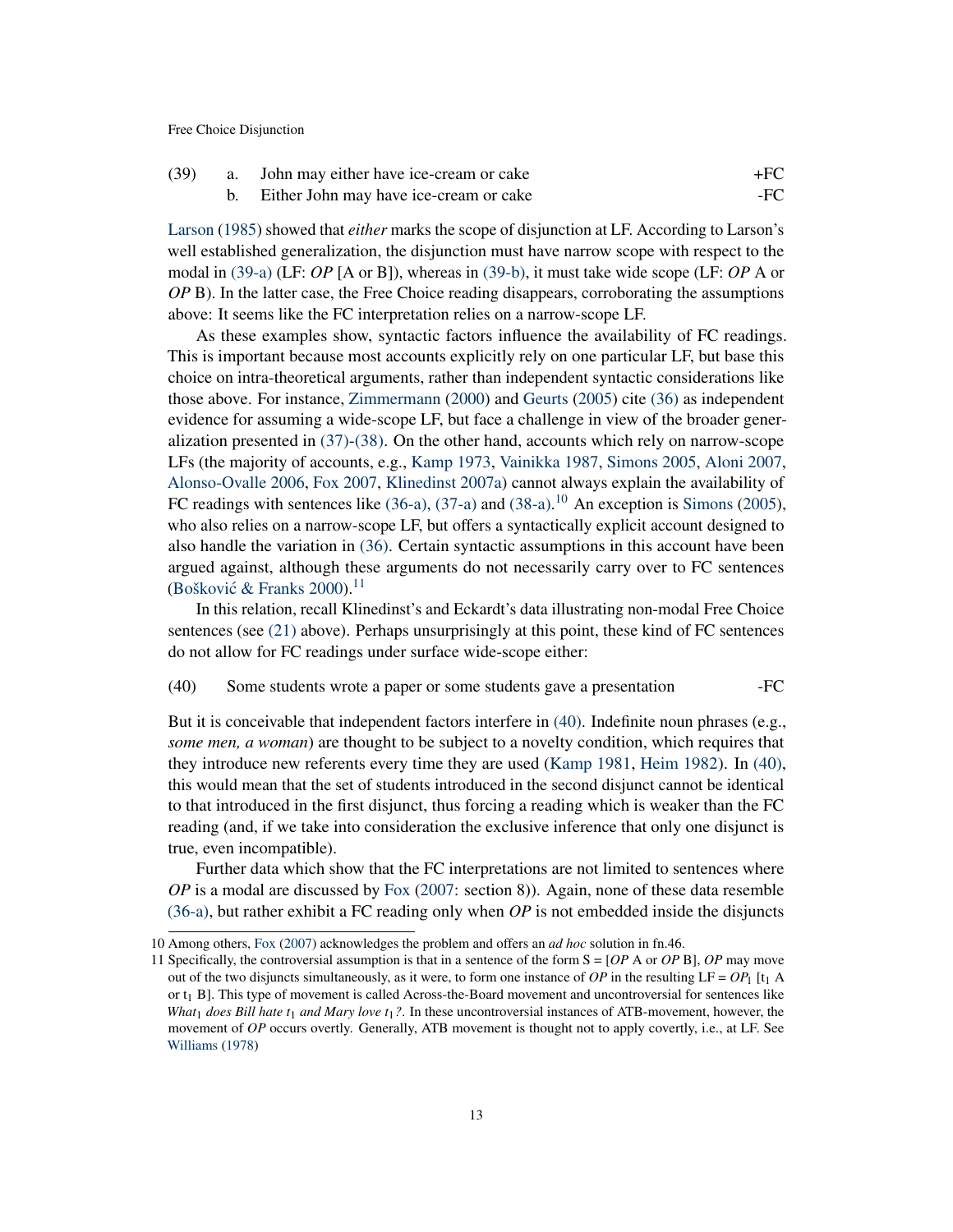(example credited to Regine Eckardt, p.c. to Irene Heim):

| (41) | Sometimes John takes the bus or the train  | +FC |
|------|--------------------------------------------|-----|
|      | $\Rightarrow$ Sometimes John takes the bus |     |

- <sup>⇒</sup> Sometimes John takes the train
- b. Sometimes John takes the bus or sometimes he takes the train FC

In sum, we saw that FC sentences can have two surface forms, as illustrated by the pair in [\(36\).](#page-10-2) We also saw that two semantically equivalent LFs are in principle conceivable, shown in [\(32\).](#page-9-4) We then considered some arguments in favor of the narrow-scope LF *OP* [A or B]. Among these arguments was the observation that all operators allow a FC interpretation for surface forms *OP* [A or B]. By contrast, for surface forms *OP* A or *OP* B, only modal auxiliaries like *might* and *can* allow for a FC interpretation, but not predicates like *it is allowed* or individual quantifiers like *some rooms*. Other arguments in favor of a narrowscope LF came from the computation of scalar implicatures that FC sentences can have, and the role of the scope-marker *either* in the availability of the FC reading. The availability of FC readings for surface forms *OP* A or *OP* B remains an open puzzle, at least for accounts which derive the FC reading through an LF *OP* [A or B].

#### <span id="page-13-0"></span>1.4 Historical Background

The study of Free Choice disjunction started in the context of modern deontic logic, i.e., the formal theory of inference rules between sentences granting permission or imposing obligations [\(Mally](#page-47-5) [1926,](#page-47-5) [Jørgensen](#page-46-8) [1938,](#page-46-8) [Ross](#page-49-4) [1941,](#page-49-4) [von Wright](#page-50-3) [1951,](#page-50-3) [Anderson](#page-43-3) [1966,](#page-43-3) [Hilpinen](#page-46-9) [1982;](#page-46-9) s[.McNamara](#page-47-6) [2006](#page-47-6) for an overview). Of particular concern was the question how imperative sentences, to which the predicates *true* and *false* don't seem to apply, can take part in formal inferences, which concern the truth of a conclusion as predicted by the truth of premises (e.g. if *A* is true then *A or B* is true). Ross' suggestion was to separate the imperative force (*must!*) from the truth-conditional description of what is required (*you do the dishes*). The latter could then be modeled by propositional logic. However, as Ross noted, such a system would contain the following theorem (⊢ indicates the theorem-status of the formula following; <sup>◻</sup> is a universal modal operator, which is paraphrasable as *in all possible worlds compatible with the rules/with what we know etc.*. Its natural language counterparts are *must, have to, it is obligatory*, etc.):

<span id="page-13-1"></span>(42) Ross' Problem <sup>⊢</sup> <sup>◻</sup>*<sup>p</sup>* <sup>→</sup> ◻(*p*∨*q*) *If it is obligatory that p, then it is obligatory that p or q*

While this describes a valid inference in the deontic logic Ross describes, it doesn't seem to be valid in natural language, as he illustrates with the following example:

<span id="page-13-2"></span>(43) You have to mail the letter  $\Rightarrow$  You have to mail the letter or burn it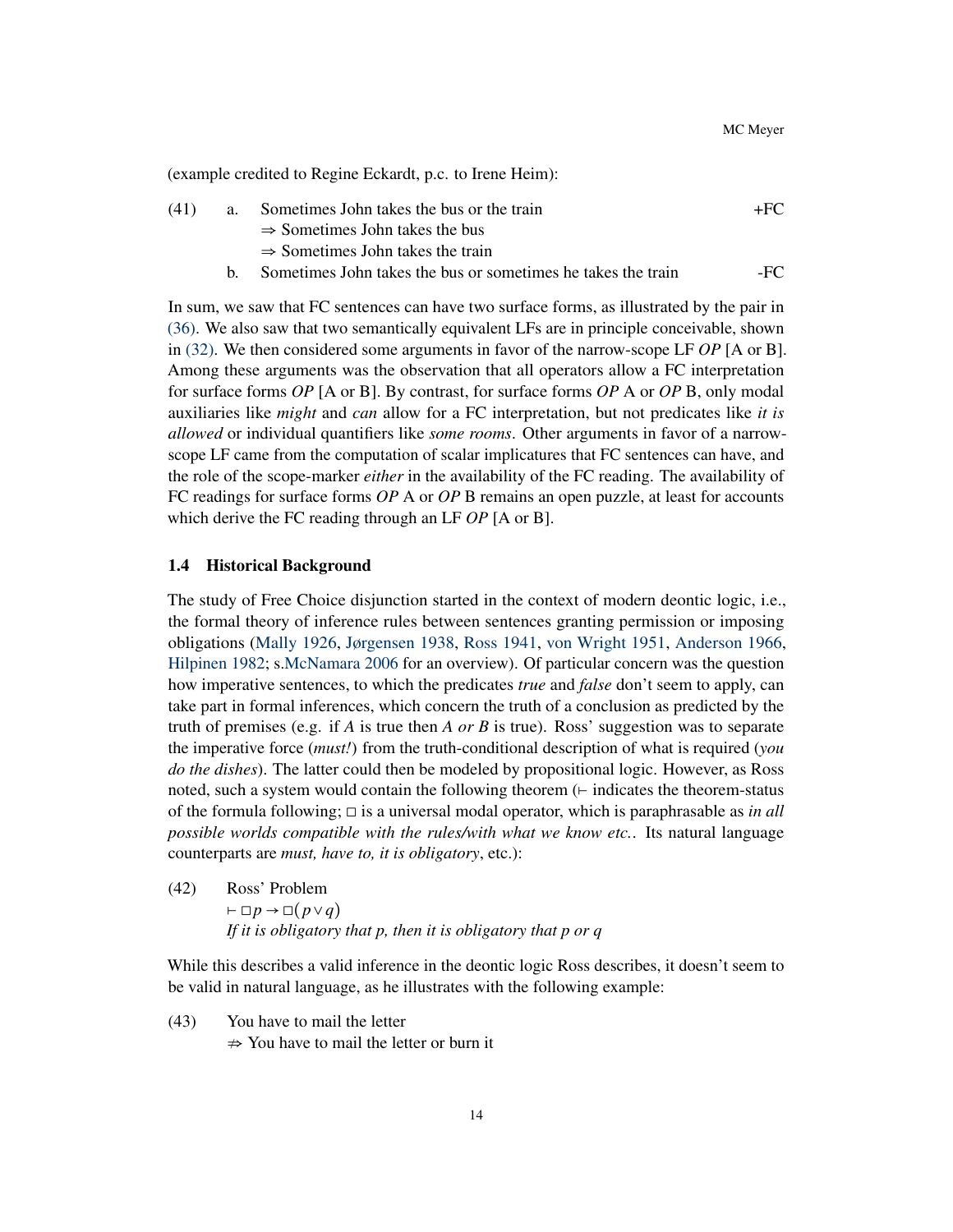The fact that [\(42\)](#page-13-1) is no longer perceived valid when translated into natural language has become known as Ross' problem or Ross' paradox.<sup>[12](#page-14-0)</sup> Generally speaking, the problem consists in a mismatch between language and logic. While from a logical point of view there are good reasons in favor of a system in which [\(42\)](#page-13-1) can be proven, from a linguistic point of view we want the opposite: To be able to formally derive that [\(43\),](#page-13-2) the natural language counterpart of [\(42\),](#page-13-1) is *not* a valid inference.

Free Choice inferences reveal a mismatch of the same kind. Recall the schema of FC inferences:  $\Diamond(A \lor B) \Rightarrow \Diamond A \land \Diamond B$  (see [\(7\)\)](#page-2-3). We observe that this inference is valid in natural language, but we cannot yet formally derive why (s. the discussion around [\(12\)\)](#page-4-1). The easiest way to derive its validity would be to add the schema as an axiom to the logic we use to model natural language inferences (e.g., deontic logic):

(44) Free Choice Axiom ◇(*p*∨*q*) <sup>→</sup> ◇*p*∧◇*<sup>q</sup>*

But as [Ross](#page-49-4) [\(1941\)](#page-49-4), [von Wright](#page-50-4) [\(1968\)](#page-50-4) and [Kamp](#page-46-4) [\(1973\)](#page-46-4) show (s. also [Zimmermann](#page-50-0) [2000\)](#page-50-0), if the Free Choice axiom is added to our logic, the following is predicted to be valid, too:<sup>[13](#page-14-1)</sup>

<span id="page-14-2"></span>(i) Disjunction Introduction <sup>⊢</sup> *<sup>p</sup>* <sup>→</sup> *<sup>p</sup>*∨*<sup>q</sup>*

The principle is innocuous in logic, though it becomes all but a non-sequitur in natural language (s. [Harman](#page-46-10) [1986,](#page-46-10) [Braine et al.](#page-44-3) [1984\)](#page-44-3):

<span id="page-14-3"></span>(ii) The upper limit is 95db  $\Rightarrow$  So, the upper limit is 95db or 110db

That [\(ii\)](#page-14-3) is not perceived valid can be accounted for in terms of the implicatures of disjunction: The conclusion implicates that the speaker isn't certain that the upper limit is 110db (ibid. for 95db). However, the premise conveys that he is sure that the upper limit is 95db, thus contradicting this implicature. As we will see in what follows, this explanation doesn't carry over to arguments involving FC sentences, as the following:

<span id="page-14-4"></span>(iii) You may read my emails  $\Rightarrow$  So, you may read my emails or text messages

Again, by [\(i\)](#page-14-2) this is predicted to follow, contrary to our intuitions. The explanation in terms of uncertainty implicatures doesn't go through here, however: As we have seen above, the conclusion in [\(iii\)](#page-14-4) doesn't always implicate that the speaker isn't certain whether you may read my emails (or messages) (specifically, it's the FC reading which lacks these uncertainty implicatures). The uncertainty implicature can therefore not be what breaks the inference in [\(iii\).](#page-14-4)

<span id="page-14-1"></span>13 Here is the proof. Assume

| (i) $\Diamond (p \lor q) \rightarrow \Diamond p$ | FC Axiom |
|--------------------------------------------------|----------|
|                                                  |          |

Then [\(46\)](#page-15-1) can be proven:

(ii)  $\diamondsuit(\neg p \lor \neg q) \rightarrow \diamondsuit \neg p$  FC Axiom<br> $\neg \diamondsuit \neg p \rightarrow \neg \diamondsuit(\neg p \lor \neg q)$  Modus Tollens  $\neg \Diamond \neg p \rightarrow \neg \Diamond (\neg p \lor \neg q)$  Modus Tollens<br>  $\Box p \rightarrow \Box \neg (\neg p \lor \neg q)$   $\Box p \leftrightarrow \neg \Diamond \neg p$ <sup>◻</sup>*<sup>p</sup>* <sup>→</sup> ◻¬(¬*p*∨ ¬*q*) <sup>◻</sup>*<sup>p</sup>* <sup>↔</sup> ¬◇ ¬*<sup>p</sup>*

<span id="page-14-0"></span><sup>12</sup> As noted by Ross, the culprit is the more basic axiom in [\(i\):](#page-14-2)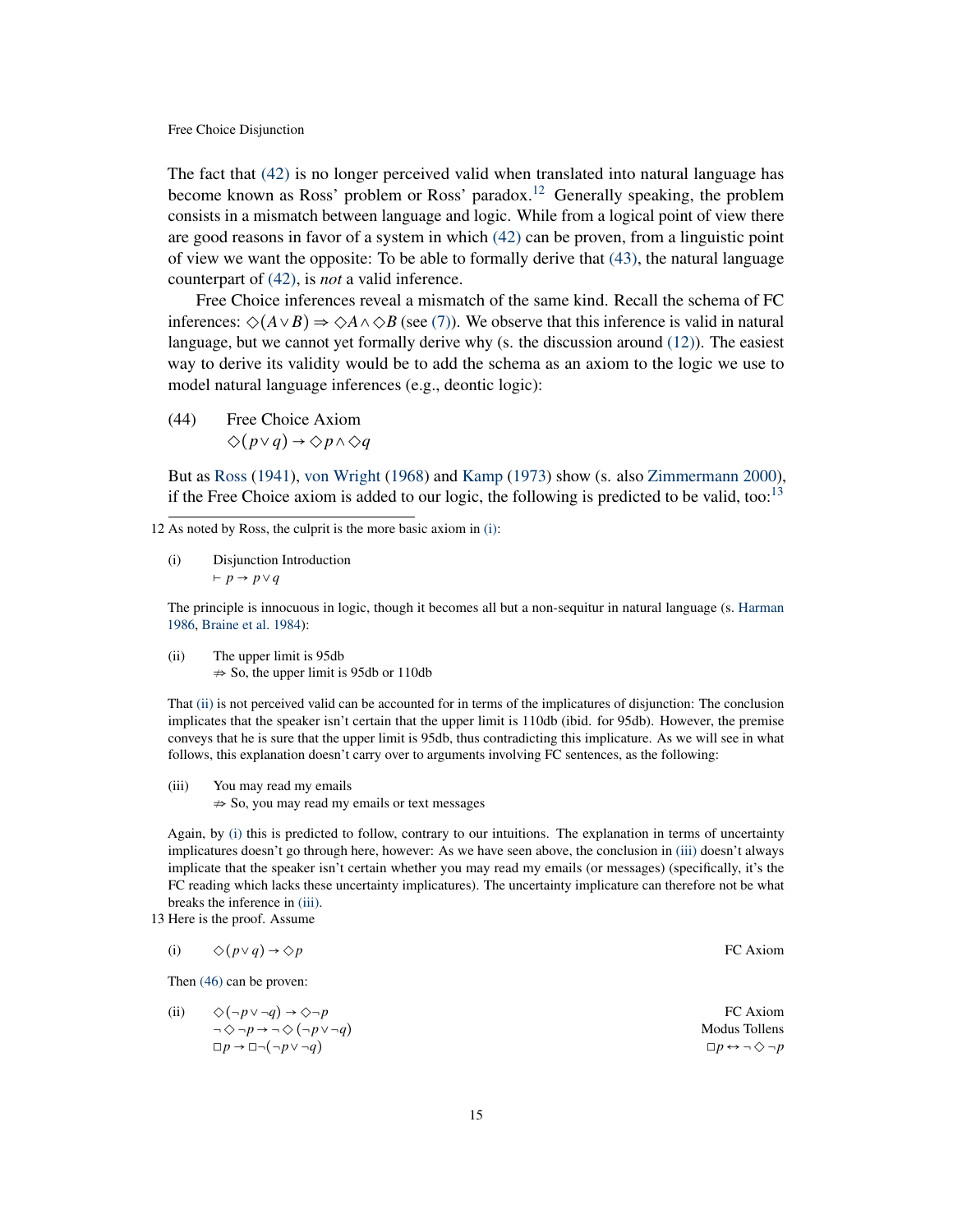$(45)$   $\Box p \rightarrow \Box (p \land q)$ *If it is obligatory that p, then it is obligatory that p and q*

<span id="page-15-1"></span>The problem is that the principle is quite obviously not valid in natural language:

(46) You must read this article  $\Rightarrow$  So, you must read this article and write a thesis about Free Choice

In sum, FC seems to be an inference pattern for which we cannot find a strictly logical solution: As a logical axiom, Free Choice is not tenable. A natural conclusion to draw from Ross' problem was therefore a linguistic turn: To find linguistic, rather than logical principles that explain why [\(43\)](#page-13-2) is not valid, and why FC inferences are valid in natural language.

The first linguistic inquiry into FC sentences was the influential work of Hans Kamp [\(Kamp](#page-46-4) [1973,](#page-46-4) [1978\)](#page-46-11), who proposed a novel analysis of permission sentences as non-truth functional contributions. Other foundational work on the FC phenomena and its relation to the logic of permission include [Merin](#page-48-3) [\(1992\)](#page-48-3) and [Lewis](#page-47-7) [\(1979\)](#page-47-7). After Kamp introduced the puzzle of FC into the linguistic debate, three lines of research developed, in roughly chronological order. Aside from *performative* or *logical* accounts related to Kamp's original analysis, proposals can be divided into *semantic* and *pragmatic* accounts, with analyses of the former kind mostly pre-dating the latter analyses. After Kamp's original proposal, FC disjunction had been somewhat neglected in the semantic and pragmatic literature (apart from [Merin](#page-48-3) [1992,](#page-48-3) another exception to this hiatus is [Vainikka](#page-50-1) [1987\)](#page-50-1). [Zimmermann](#page-50-0) [\(2000\)](#page-50-0)'s influential semantic account brought the puzzle back on the agenda, leading to a lively and ongoing debate. The line of research which is more closely connected to Kamp's original proposal and the logical tradition continues to investigate FC inferences from the point of view of *non-standard logic* (e.g. [Hilpinen](#page-46-9) [1982,](#page-46-9) [Asher & Bonevac](#page-43-4) [2005,](#page-43-4) [Barker](#page-43-5) [2010\)](#page-43-5). These logical and/or performative analyses limit their proposals to permission sentences, while most of the semantic and pragmatic analyses tend to see the original puzzle about permission as part of a wider generalization concerning disjunction interacting with modals and individual quantifiers. The most recent contributions, in line with broader developments in semantics and pragmatics, have been *experimental* investigations into the processing of FC inferences. The above exceptions notwithstanding, almost all linguistic work on FC has been done in the last 15 years. As a result, FC disjunction is both a very accessible and very active research area.

### <span id="page-15-0"></span>2 The Meaning of Permission

In this section we will look at Kamp's original performative analysis of FC sentences, and more recent logical analyses. Common to all of these proposals is that they focus exclusively

<sup>◻</sup>*<sup>p</sup>* <sup>→</sup> ◻(*p*∧*q*) De Morgan's Law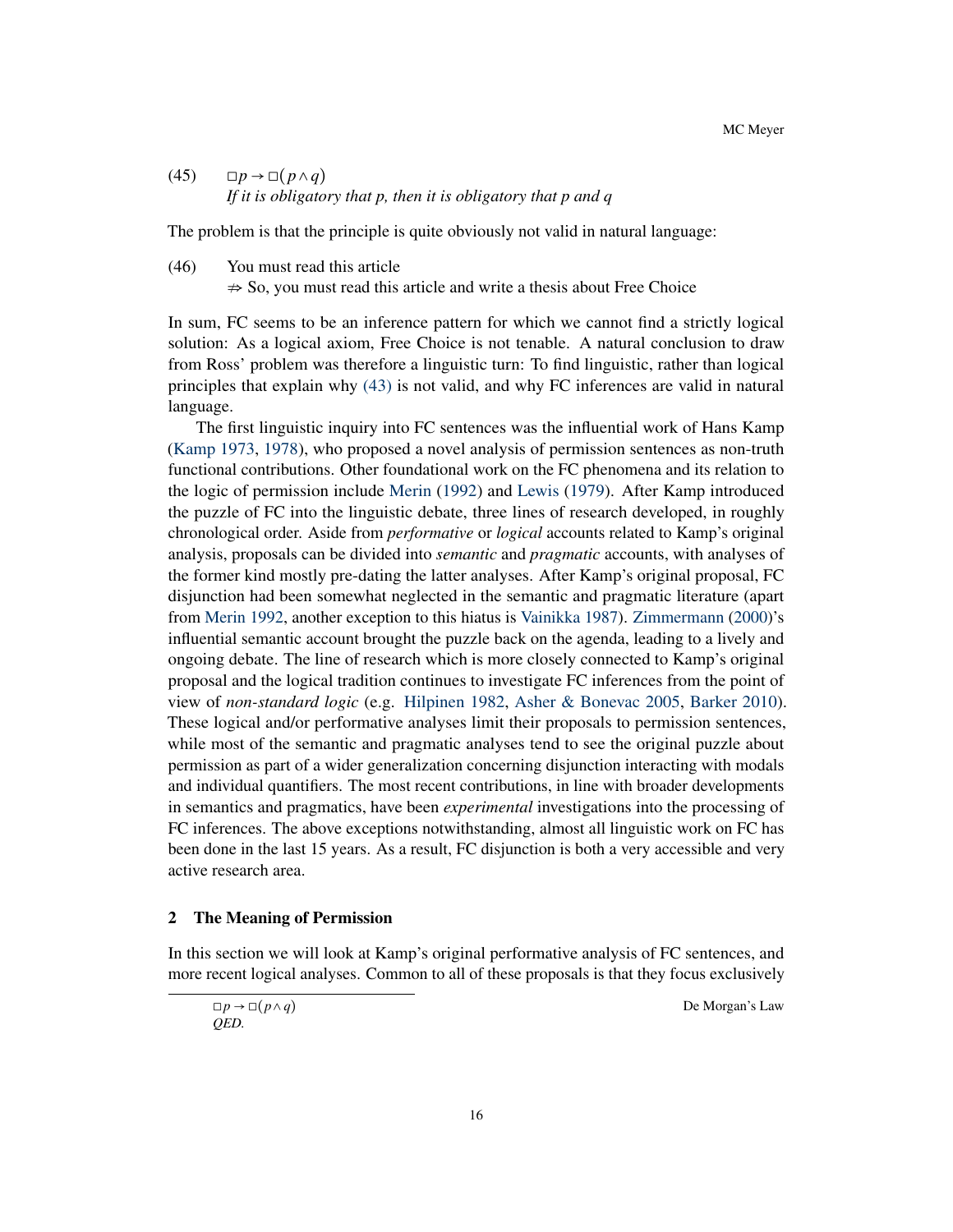on permission-giving (i.e., deontic) FC sentences and offer solutions which do not generalize to other kinds of FC sentences.

# <span id="page-16-0"></span>2.1 Performative Permission

Kamp's idea was that the FC effect follows from the use of FC sentences not as assertions, but as another kind of speech-act, namely, *performatives* (s. [Austin](#page-43-6) [1962,](#page-43-6) [Searle](#page-49-5) [1969\)](#page-49-5). Specifically, in their performative use, FC sentences are used to *grant* permission (rather than to *describe* existing permissions). Certain prerequisites have to be fulfilled in context in order for FC-sentences to be be used in this way: (i) The speaker needs to have the necessary authority over the hearer, (ii) there needs to be a list of prohibitions in the context. To formally implement this, Kamp maintains that in addition to the common ground [\(Stalnaker](#page-49-6) [1973,](#page-49-6) [1974,](#page-49-7) [Grice](#page-46-2) [1989,](#page-46-2) [Stalnaker](#page-49-8) [1978,](#page-49-8) [2002\)](#page-50-5), conversational contexts sometimes contain a list of prohibitions. The common ground is simply what is shared background information among discourse participants, such that all participants are aware that the information is shared (e.g., we both know that John is incompetent, but I'm not aware that you know it too. In that case, we have shared knowledge, but not common ground on the issue).<sup>[14](#page-16-1)</sup> The prohibition list, on the other hand, can be represented as a set of propositions which express what is prohibited, e.g. *that you eat an apple* or *that Mary robs a bank*. Granting permission is a speech-act which subtracts propositions form this list of prohibitions. Thus, *You may eat an apple*, if used by an authority in a performative way, removes the proposition *that you eat an apple* from the contextually given list of prohibitions. This is illustrated below:

<span id="page-16-3"></span>(47) Permission of *A* may [you eat an apple] $_A$  $PR_{old} - A = PR_{new}$ 

The new set of prohibitions, PR*new*, no longer contains the proposition *A* = *you eat an apple*. If the prohibition list does not contain the proposition *that you eat an apple*, it means that eating an apple is allowed for you. Now we can ask, What is the effect of a disjunctive permission, as in *You may [eat an apple]<sup>A</sup> or [eat a pear]B*? The answer crucially depends on the meaning of *or*. One standard view is that *or* denotes set union. According to this semantics, *A or B* denotes the union of the worlds in which A is true and those in which B is true:  $A \cup B$ . If we combine this standard view of *or* with Kamp's analysis of permissions as subtracting from PR, the predicted effect of a FC sentence will be this:

<span id="page-16-2"></span>(48) Permission of *[A or B]* may [[you eat an apple] $_A$  or [you eat a pear] $_B$ ]  $PR_{old} - (A \cup B) = PR_{new}$ 

<span id="page-16-1"></span><sup>14</sup> Though Portner himself doesn't mention this connection, the analysis of imperatives in terms of To-Do lists [\(Lewis](#page-47-7) [1979,](#page-47-7) [Portner](#page-48-4) [2007\)](#page-48-4) is obviously related to Kamp's treatment of permissions: both kinds of speech acts operate on a representation of allowed/required actions, rather than (a representation of) the common ground.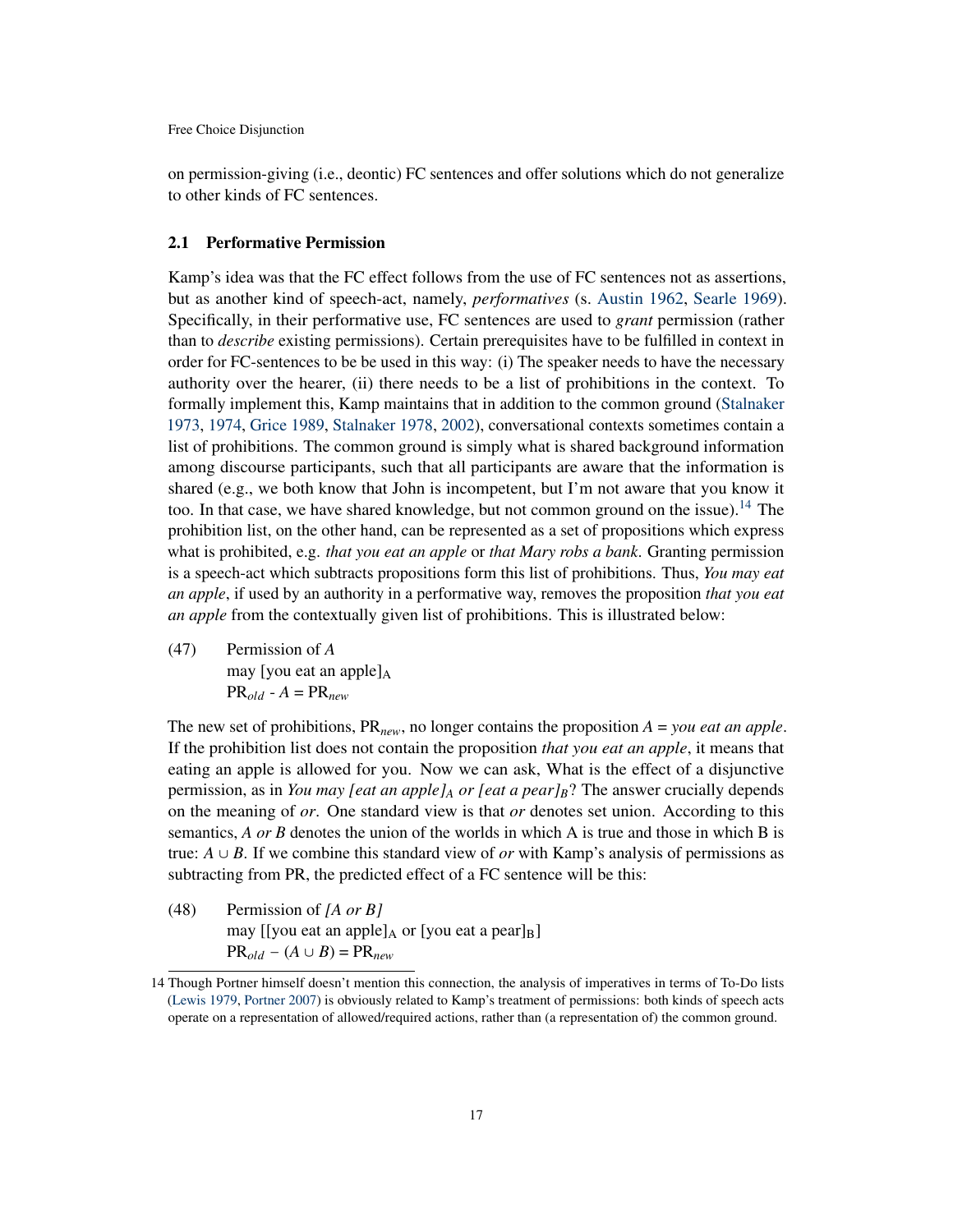Removing the big set  $A \cup B$  from the list of prohibitions will normally<sup>[15](#page-17-0)</sup> remove more than only removing A. This is because the set denoted by A is (normally) a proper subset of  $$ and hence, smaller than – the set denoted by  $A \cup B$ . This simple set-theoretical fact explains the FC effect:  $PR_{new}$  in [\(48\)](#page-16-2) contains neither *A* nor *B*. But if the list of prohibitions contains neither *A* nor *B*, this is tantamount to saying that *A* is permitted *and* that *B* is permitted. In contrast to [\(48\),](#page-16-2) the permission of just *A* in [\(47\)](#page-16-3) only removes *A* from the list of prohibited worlds. B may still be on there, so we cannot conclude that it is permitted.

The most important characteristic of Kamp's analysis is that it can maintain the standard semantic denotation of the disjunction *or* in terms of <sup>∪</sup>. From this standard meaning, two seemingly inconsistent results can be derived: First, that *may A or B* allows more than *may A*. Secondly, that asserting a disjunction *A or B* is less informative than asserting either of its disjuncts (see discussion around [\(2\)\)](#page-1-1). This result is derived because of the different (set-theoretical) operations that permission-giving and assertion perform. While the former is modeled as subtraction from PR, the latter is standardly modeled as intersection on the common ground, i.e., the set of propositions representing our shared information as defined above [\(Stalnaker](#page-49-8) [1978,](#page-49-8) [2002\)](#page-50-5):

- <span id="page-17-3"></span>(49) Assertion of *A* John ate an apple  $CG_{old} \cap A = CG_{new}$
- <span id="page-17-2"></span>(50) Assertion of *[A or B]* John ate an apple or he ate a pear  $CG_{old} ∩ (A ∪ B) = CG_{new}$

As we established above, the set *A* (normally) is a proper subset of the set  $(A \cup B)$ . Intersection with  $(A \cup B)$  will therefore result in a bigger  $CG_{new}$  than intersection with  $A^{16}$  $A^{16}$  $A^{16}$  So  $CG_{new}$ in [\(50\)](#page-17-2) contains *more* elements than CG*new* in [\(49\).](#page-17-3) But when it comes to common ground, less is more: the less possible worlds we have in CG, the more informed we are. Thus, if we think rain, sunshine and snow are all possible worlds for what the actual weather is like (i.e., if the corresponding propositions are all in CG), it just means that we have no idea what the current weather is like. If, on the other hand, the possible worlds are reduced to rain, this means that we know what the weather is like (it's raining). Since assertion of *A or B* leaves us with more possible worlds than assertion of *A* (and likewise for *B*), asserting a disjunction is correctly predicted to be weaker – less informative – than asserting its disjuncts.<sup>[17](#page-17-4)</sup>

Another important feature of Kamp's account is its reliance on a narrow-scope LF for FC readings, and a wide-scope LF for non-FC sentences, like standard disjunctions as in

<span id="page-17-0"></span><sup>15</sup> If the set of worlds in which A is true is just a subset of those in which B is true, this is no longer true. However, sentences which correspond to this logical possibility are odd in natural language, cf. *#John ate courgettes or vegetables*, *# You may eat courgettes or vegetables*. See [Meyer](#page-48-5) [\(2013,](#page-48-5) [2014\)](#page-48-6).

<span id="page-17-1"></span><sup>16</sup> This holds so long as there are elements in *B* which are not in *A*, i.e., worlds where *B* is true but *A* is false.

<span id="page-17-4"></span><sup>17</sup> As the reader will have noticed, this only holds if, prior to assertion of *A or B* or that of *A*, CG contains *A*-worlds and *B*-worlds, i.e., only if it is our shared background that *A* and *B* are at least possible. This is guaranteed by independent requirements on felicitous assertions, as discussed by Stalnaker. See also [von Fintel](#page-45-5) [\(2008\)](#page-45-5) for additional discussion and references.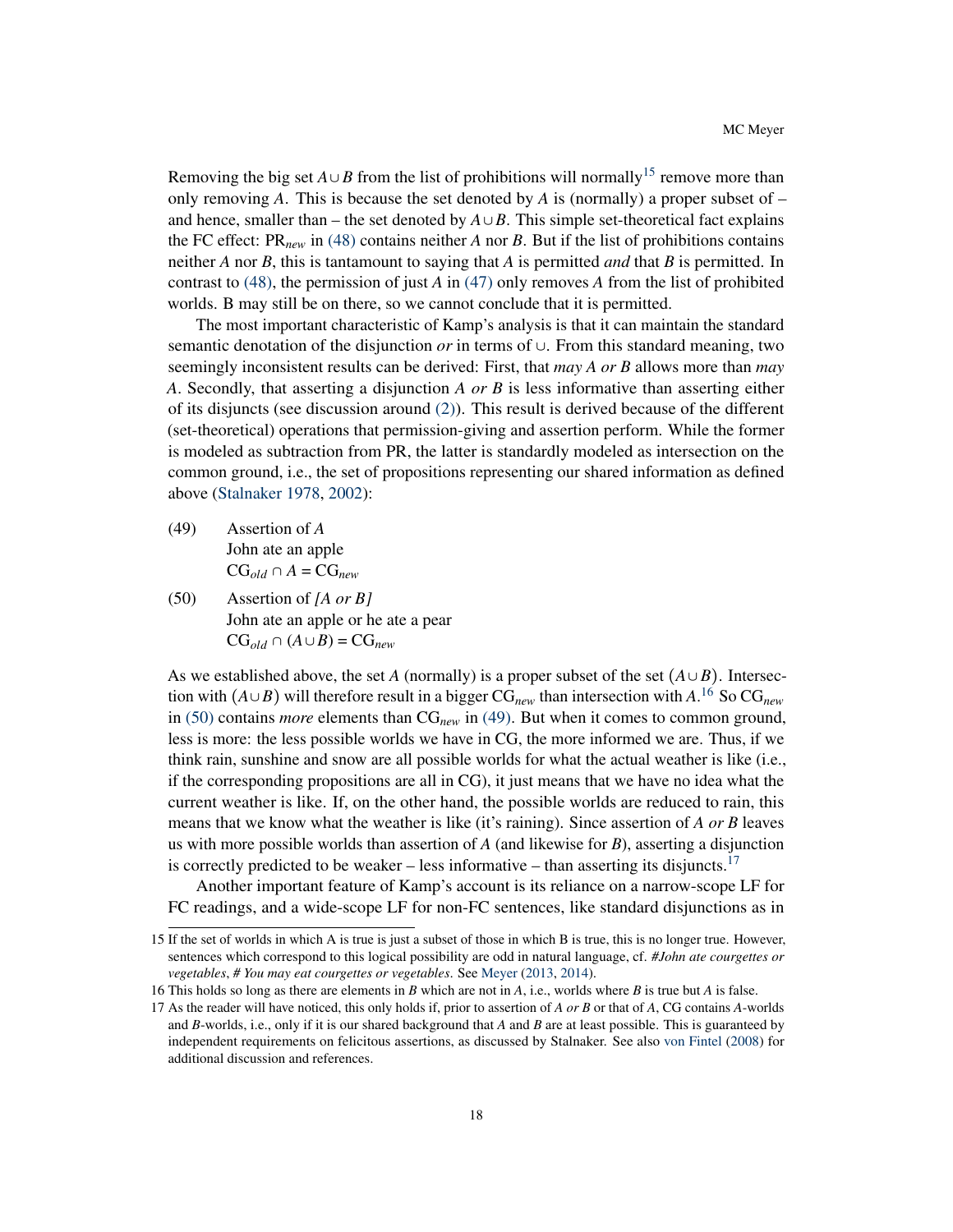[\(50\)](#page-17-2) and FC sentences under their uncertainty reading (introduced in [\(26\)](#page-7-2) above). That the narrow-scope LF is crucial for applying his subtraction analysis to permissions can be read off of [\(48\)](#page-16-2) above: If modals like *may* signal that their argument is to be subtracted from the prohibition list, then subtraction of *A or B* will only be signaled by an LF of the form *may [A or B]*. The optionality of the FC reading, in Kamp's accout, thus correlates with a structural ambiguity (wide-scope vs. narrow-scope LF). Only one of the available syntactic representations allows a performative analysis under which the modal operators on a prohibition list. In sum, the FC reading is derived as a non-truth functional meaning of a sentence which in principle also has a truth-functional meaning, when used as an assertion.

Though it is fair to say that Kamp's account has been superseded by more general and/or more formally explicit theories (especially when it comes to the semantic analysis of the modal), it raised (and gave an answer to) a fundamental question which remains central to the study of FC: Whether or not the standard semantics for disjunction can be maintained in accounting for FC readings and, relatedly, whether the effect is a pragmatic inference or a semantic meaning component (see especially [Kamp](#page-46-11) [1978\)](#page-46-11).

A detailed discussion and criticism of [Kamp](#page-46-4) [\(1973\)](#page-46-4) can be found in [Kamp](#page-46-11) [\(1978\)](#page-46-11) and [Merin](#page-48-3) [\(1992\)](#page-48-3), who also notes that the proposal makes a wrong prediction with respect to conjunction: As the reader will be able to check, *You may take an apple and a pear* would not allow you to just take an apple, contrary to fact (just follow the standard set-theoretic analysis of *and* as <sup>∩</sup> and fill in [\(48\)\)](#page-16-2). Additional assumptions about the logical form of these conjunctive permission sentences are needed to remedy this (see [van Rooy](#page-49-9) [2000,](#page-49-9) [van Rooij](#page-48-7) [2006:](#page-48-7) 5).

#### <span id="page-18-0"></span>2.2 The Logic of Permission

The accounts we will discuss now agree with Kamp that the source of the FC puzzle is the permission-giving deontic modal. They differ from Kamp in suggesting that, rather than their performative use in the discourse context, it is the semantics if these modals which gives rise to the FC interpretation.

Specifically, in the accounts of [Hilpinen](#page-46-9) [\(1982\)](#page-46-9), [Asher & Bonevac](#page-43-4) [\(2005\)](#page-43-4), [Barker](#page-43-5) [\(2010\)](#page-43-5), a permission sentence is analyzed as a conditional:

<span id="page-18-2"></span>(51) You may eat an apple

If you eat an apple, it will/would be OK

The gist of the proposals thus consists in defining a semantics for this conditional from which the FC effect falls out as a side-effect, as it were. Turning to conditionals in order to derive the FC effect is in fact less far-fetched than it seems. Famously, disjunctions in conditionals can receive a quasi-conjunctive interpretation reminiscent of the FC reading (the inference schema is known as *Simplification of Disjunctive Antecedents* – SDA for short; s. [Alonso-Ovalle](#page-43-0) [2006,](#page-43-0) [2008](#page-43-7) and references therein):<sup>[18](#page-18-1)</sup>

<span id="page-18-3"></span><span id="page-18-1"></span><sup>18</sup> It should be noted that the problem of disjunctive antecedents was raised in the context of subjunctive conditionals (e.g. [Lewis](#page-47-8) [1973,](#page-47-8) [Nute](#page-48-8) [1980\)](#page-48-8). However, depending on the semantic analysis of indicative conditionals, the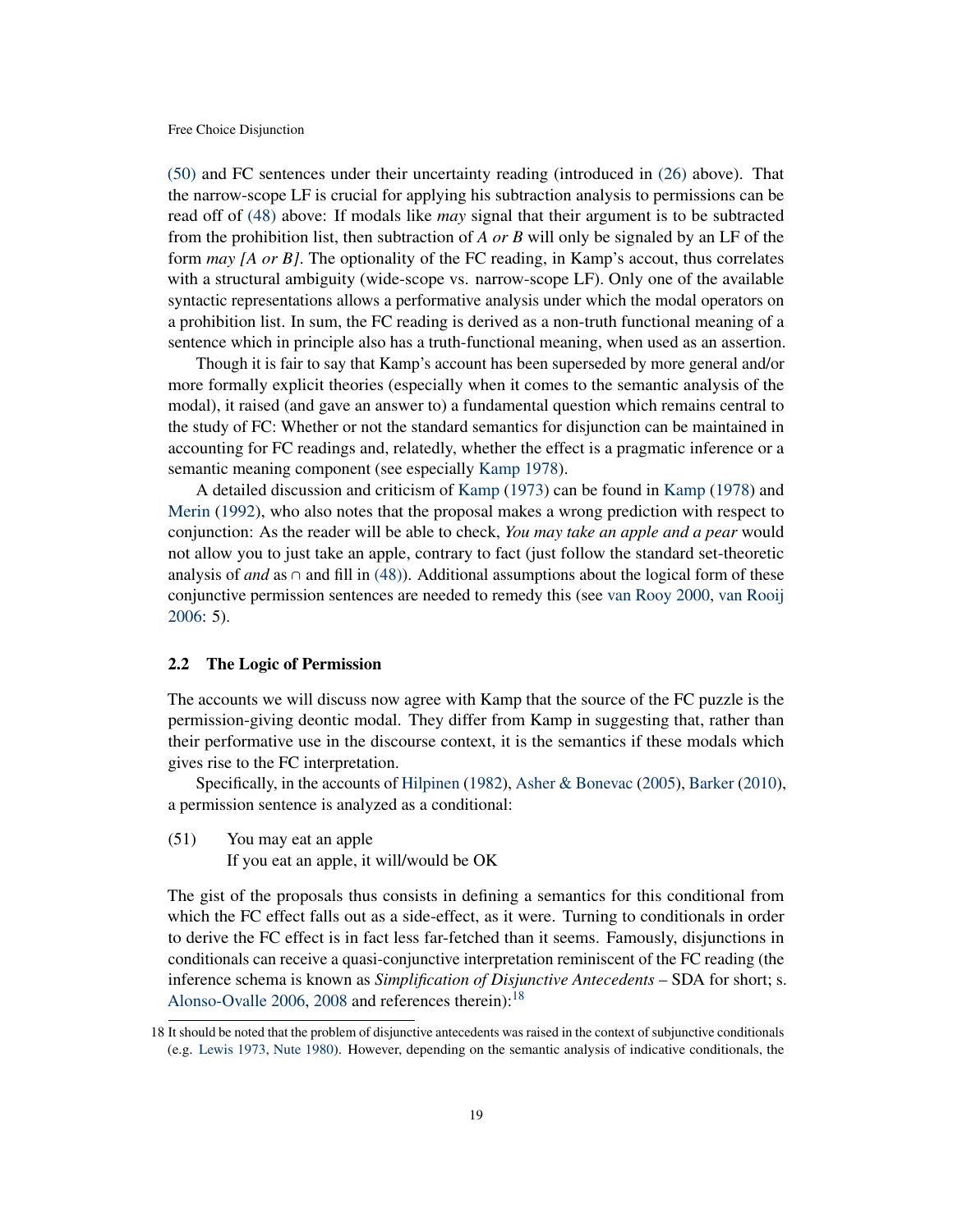# (52) If John eats a cupcake or drinks a beer, he will be in a better mood

- $\Rightarrow$  If John eats a cupcake, he will be in a better mood
- $\Rightarrow$  If John drinks a beer, he will be in a better mood

The analysis of permission sentences in terms of conditionals, as in [\(51\),](#page-18-2) has its origins in theories of permission which distinguish between so-called *weak* and *strong* permission [\(von](#page-50-6) [Wright](#page-50-6) [1963\)](#page-50-6). For instance, if there is no obligation to refrain from eating octopus, it is said to be weakly permitted. If, on the other hand, there is explicit acknowledgment that eating octopus will be tolerated by the Authority, then eating octopus is said to be strongly permitted (OK, for short). The latter can then be further analyzed as a conditional statement, as in [\(51\).](#page-18-2) At this point, the next step is obvious: FC sentences are strong permissions and therefore need to be analyzed as a conditional with a disjunctive antecedent:

(53) You may eat an apple or a pear If you eat an apple or a pear, it will be OK

The conditional, in turn, will then be analyzed so as to validate both inferences shown in [\(52\)](#page-18-3) — that it will be OK if you eat an apple (= *you may eat an apple*) and that it will be OK if you eat a pear (= *you may eat a pear*). In other words, the derivation of the FC interpretation is reduced to an independently known problem, that of disjunctive antecedents.

[Asher & Bonevac](#page-43-4) [\(2005\)](#page-43-4) and [Barker](#page-43-5) [\(2010\)](#page-43-5) differ in how this is derived. The former account analyses the conditional in terms of a defeasible (non-monotonic) logic which has been proposed in relation with generic sentences (see [Asher & Morreau](#page-43-8) [1995,](#page-43-8) [Asher &](#page-43-9) [Pelletier](#page-43-9) [1997\)](#page-43-9). Barker, on the other hand, suggest Linear Logic [\(Girard](#page-46-12) [1987\)](#page-46-12) as the correct way to analyze the relevant *If* φ*, it will be OK* conditionals, and other logical connectives like *or, and*. Useful background about different (deontic) logics can be found in [Hughes](#page-46-13) [& Cresswell](#page-46-13) [\(1996\)](#page-46-13), [McNamara](#page-47-6) [\(2006\)](#page-47-6) and [Portner](#page-48-9) [\(2009\)](#page-48-9). Some classic references on non-monotonic reasoning include [McCarthy](#page-47-9) [\(1980\)](#page-47-9), [Gabbay](#page-45-6) [\(1985\)](#page-45-6), [Reiter](#page-48-10) [\(1980\)](#page-48-10) (s. also Lascarides  $\&$  Asher [1993\)](#page-47-10). Its application to the semantics of generic sentences can be be found in [Asher & Morreau](#page-43-10) [\(1991\)](#page-43-10), [Asher & Pelletier](#page-43-9) [\(1997\)](#page-43-9).

# <span id="page-19-0"></span>3 Semantic Accounts

# <span id="page-19-1"></span>3.1 Disjunctions as Lists

Recall the general schema of the FC effect (repeated from [\(7\)\)](#page-2-3):

(54) 
$$
OP
$$
 A or B  
\n $\Rightarrow OP$  A and  $OP$  B

Semantic accounts posit that this interpretation has to be accounted for by a non-standard semantic analysis of the operator *OP* (typically, the modal *may*), and/or the disjunctive connective.

puzzle carries over (s. [von Fintel](#page-45-7) [2011](#page-45-7) for an overview.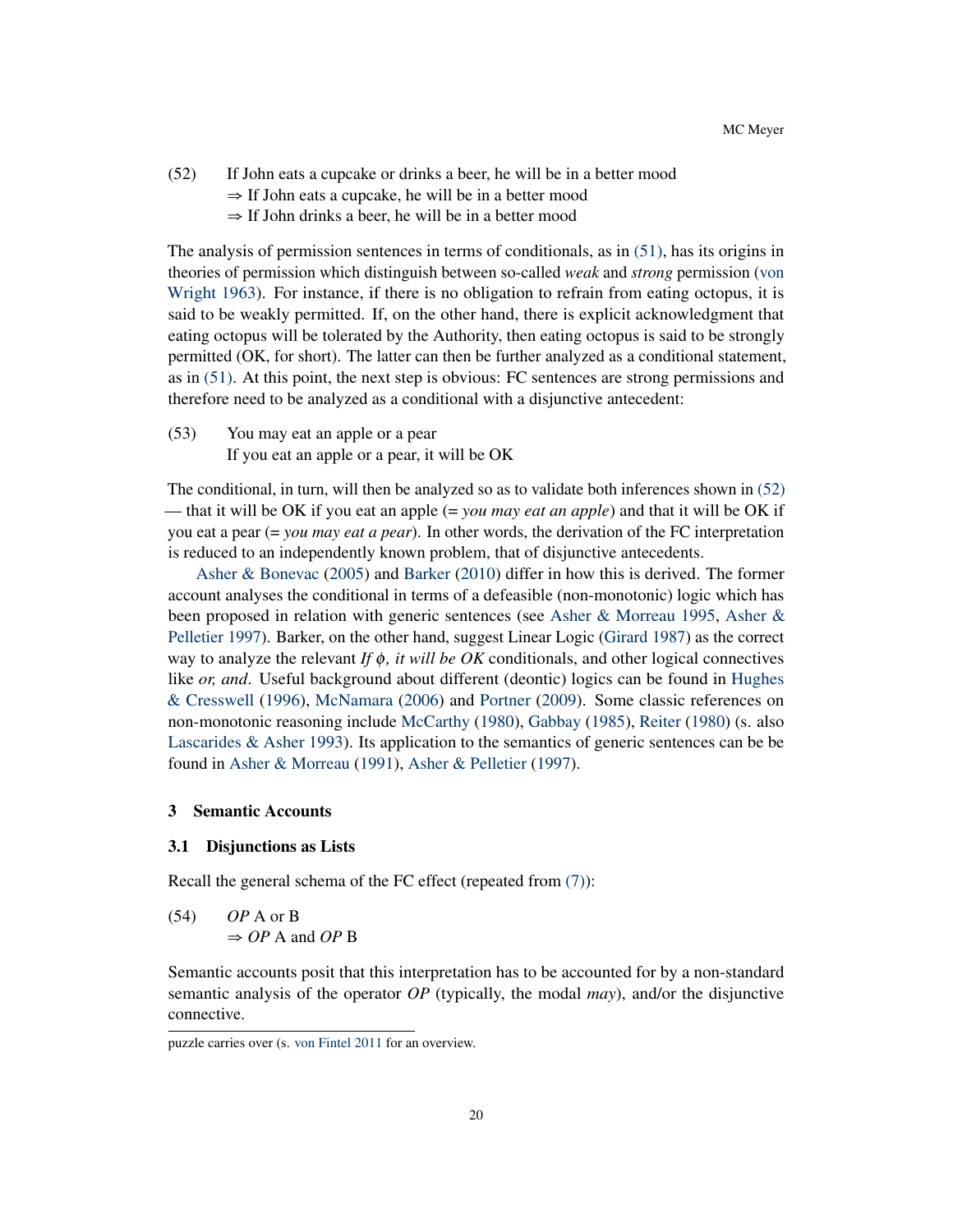The first radical re-thinking of the FC effect along these lines comes from [Zimmermann](#page-50-0) [\(2000\)](#page-50-0). The basic idea is that disjunctions introduce a *conjunction of possibilities*. This is radical insofar as it is not a proposal about FC alone: It rejects the standard view that *or* can be modeled by the propositional logic operator <sup>∨</sup> or set union <sup>∪</sup>, and is thus a theory about disjunction in general. The idea is illustrated below: $19$ 

<span id="page-20-1"></span>(55) John ate an apple or he ate a pear *It is possible that John ate an apple* & *It is possible that John ate a pear* ◇ (John ate an apple) ∧ ◇ (John ate a pear)

The modal existential quantifier  $\Diamond$  is interpreted relative to the speaker's knowledge, i.e., epistemically: *there is a possible world w compatible with what I know s.t. John ate an apple in w* (see section [1.2\)](#page-2-0). The simple disjunction in [\(55\)](#page-20-1) would thus come to mean that it is compatible with my knowledge that John ate an apple, *and* that it is compatible with what I know that he ate a pear. This seems to capture the intuitive meaning of the sentence quite well. $20$ 

How does this modal semantics for disjunction carry over to FC disjunctions, which already contain a modal element like *may*? The gist of Zimmermann's proposal consists in spelling this out in detail. Recall from section [1.3](#page-9-0) that Zimmermann (and Geurts following him) assume a wide-scope LF for FC sentences:

<span id="page-20-3"></span>(56) John may have an apple or a pear LF: [may [John have an apple]] $_A$  or [may [John have a pear]] $_B$ 

Given the new modal semantics of *A or B* as  $\Diamond A \land \Diamond B$ , the predicted meaning of [\(56\)](#page-20-3) will be the following (in order to avoid confusion, we can follow common practice and render the deontic *may* as  $\diamondsuit$  – *there is a possible world compatible with the rules*):

<span id="page-20-5"></span>(57)  $\Diamond$  ( $\Diamond$  John have an apple)<sub>=A</sub>  $\land$   $\Diamond$  ( $\Diamond$  John have a pear)<sub>=B</sub> *It is possible that John is allowed to have an apple* & *It is possible that John is allowed to have a pear*

In case the FC sentence involves epistemic modality, as in *John might be in the office or in the gym*, the predicted meaning involves iterated epistemic operators:

<span id="page-20-4"></span>(58)  $\Diamond$  ( $\Diamond$  John be in the office)  $\land$   $\Diamond$  ( $\Diamond$  John be in the gym) *It is possible that John might be in the office* & *It is possible that John might be in the gym*

<span id="page-20-0"></span><sup>19</sup> Zimmermann does not in fact propose that a disjunction *A or B* is represented as a conjunction  $[\diamondsuit A$  and  $\diamondsuit B]$ at LF, as [Geurts](#page-45-2) [\(2005:](#page-45-2) 386) claims and assumes himself (p.391). Zimmermann only asserts that  $\diamond$  A  $\wedge \diamond$  B is the meaning of *A or B*, but how this meaning is derived compositionally is an open question in both accounts.

<span id="page-20-2"></span><sup>20</sup> As [Zimmermann](#page-50-0) [\(2000:](#page-50-0) 270ff.) discusses in detail, further meaning components of the disjunction, e.g. that I am not in fact certain that he ate an apple, have to be accounted for as well. These issues are orthogonal to the analysis of FC effects.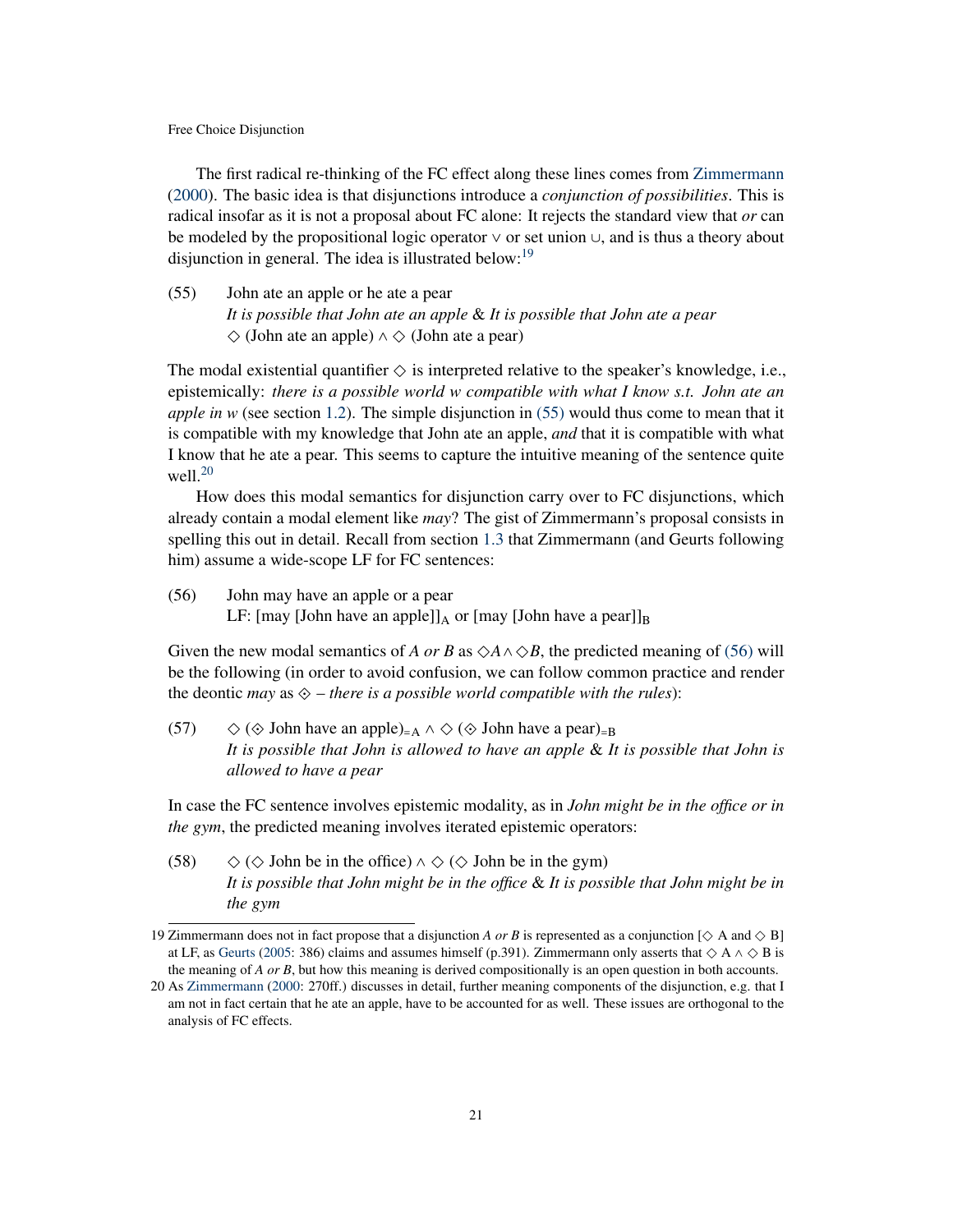Obviously, these predicted meanings do not yet capture the FC interpretation, according to which the sentences simply state that John may eat an apple and that he may eat a pear, and that he might be in the office and that he might be in the gym. To derive these interpretations from the predicted, doubly-modalized semantics in [\(58\)](#page-20-4) and [\(57\)](#page-20-5) above, it is necessary to systematically reduce the iterated modalities, as shown below:

- <span id="page-21-0"></span>(59) Deontic Simplification  $[\diamondsuit \diamondsuit A] \wedge [\diamondsuit \diamondsuit B] \rightarrow \diamondsuit A \wedge \diamondsuit B$ *It is possible that it is allowed that A*  $\rightarrow$  *It is allowed that A*
- <span id="page-21-6"></span>(60) Epistemic Simplification  $[\diamond \diamond A] \wedge [\diamond \diamond B] \rightarrow \diamond A \wedge \diamond B$ *It might be that it might be that A*  $\sim$  *It might be that A*

While the left-hand side of the arrow corresponds to the predicted basic semantics of FC sentences, and the right-hand side to the observed FC interpretation. Zimmermann's idea is that there is a systematic explanation as to when and how these simplifications arise, namely, independent principles pertaining to the interpretation of epistemic and deontic modality, i.e., expressions like *may* and *might*.

The first of these principles is Zimmermann's *Authority Principle*, which explains the simplification in [\(59\)](#page-21-0) and the FC interpretation with deontic modality in general.

The Authority principles states that an authority on the relevant permissions and obligations, e.g., John's food allowances, never simply thinks that it's possible that A is allowed; rather, either she is certain that A is allowed, or she is certain that A is not allowed (whence her authority). An equivalent, more formal way of putting it is the following:

<span id="page-21-2"></span>(61) If *S* is an authority on  $\otimes A$ , and if  $\Diamond$ *s* $\otimes$ A, then  $\Box$ *s* $\otimes$ A<sup>[21](#page-21-1)</sup>

The principle applies to deontic FC sentences whenever the speaker is identified as an authority. However, [Geurts](#page-45-2) [\(2005\)](#page-45-2) notes that the principle doesn't quite achieve the desired simplification in [\(59\);](#page-21-0) applying [\(61\)](#page-21-2) to [\(57\)](#page-20-5) rather leaves us with *The authority/speaker is*

<span id="page-21-5"></span>(i)  $\Box \diamondsuit A \phi \vee \Box \neg \diamondsuit \phi$ 

That S thinks it is possible that  $\phi$  is allowed corresponds to [\(ii-a\),](#page-21-3) which is equivalent to [\(ii-b\):](#page-21-4)

<span id="page-21-4"></span><span id="page-21-3"></span>(ii) a.  $\Diamond \Diamond \phi$ b.  $\leftrightarrow \neg \Box \neg \diamondsuit \phi$ 

Thus, if S thinks it possible that  $\phi$  is allowed, then by [\(i\)](#page-21-5) it follows she is certain that  $\phi$  is allowed:

(iii)  $\Diamond \Diamond \phi$ ◻⟐*A*φ ∨◻¬⟐φ  $\therefore$  □ $\diamondsuit$  $\phi$ 

<span id="page-21-1"></span><sup>21</sup> Here is why the two descriptions of the principle are equivalent. The definition of authority given in prose can be rendered as follows (where the epistemic operators  $\Box$  and  $\diamondsuit$  are interpreted relative to the authority's knowledge):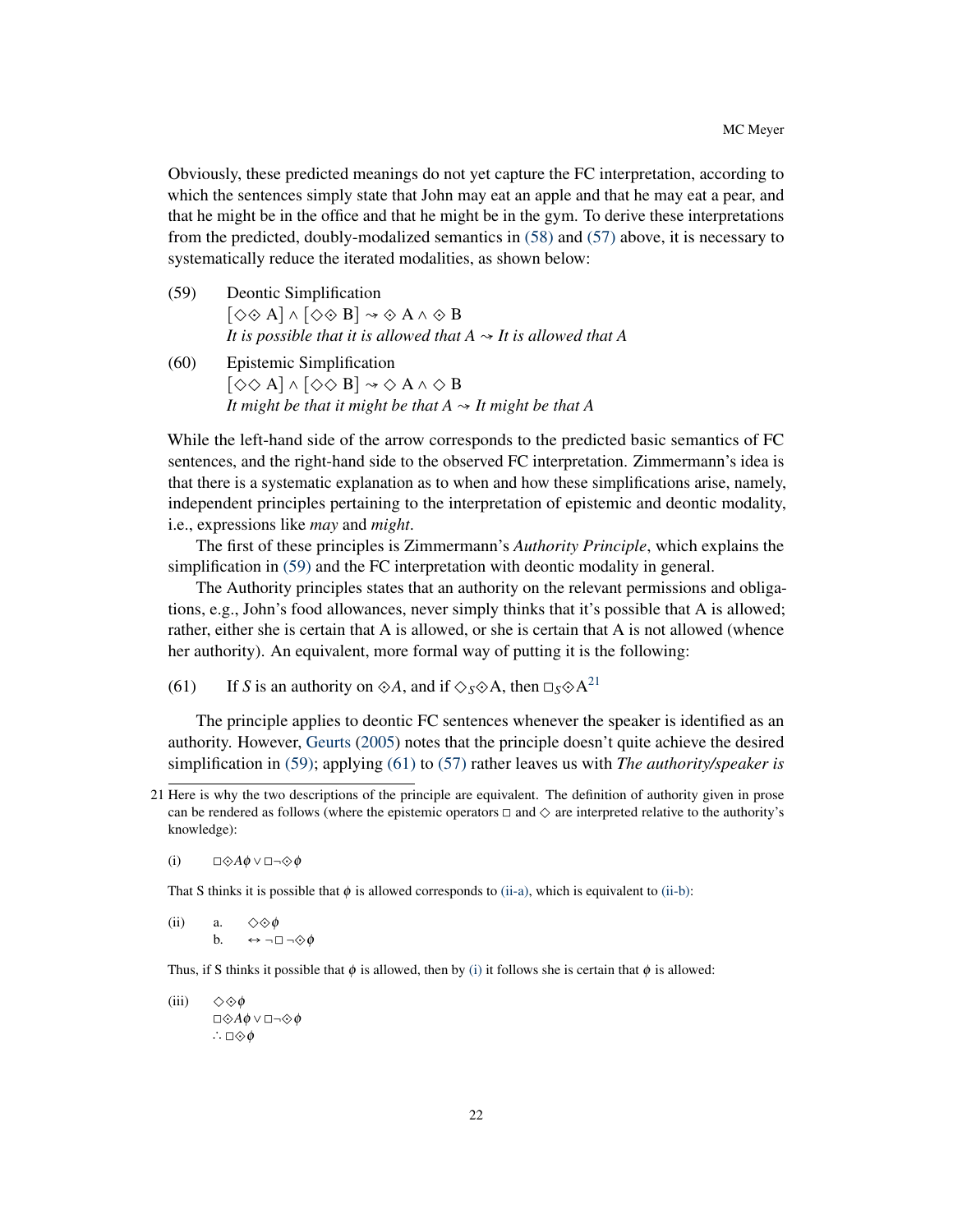*sure that John may eat an apple and she is sure that John may eat a pear* (i.e.  $\Box_S \Diamond A \wedge \Box_B$ <sup>◻</sup>*S*⟐B). Presumably, further pragmatic simplifications could then lead us to the FC reading in [\(59\)](#page-21-0) (s. also section [4.2\)](#page-32-0).

Turning to the desired simplification in [\(60\),](#page-21-6) here we need to explain how the predicted *It is possible that John might be in the office* comes to be interpreted simply as *John might be in the office* in the FC sentence in [\(58\).](#page-20-4) Again, the idea is that this comes about through an independent principle underlying the interpretation of epistemic modality. The principle Zimmermann invokes here is called *Self-Reflection*, and it states that a person has access to her own belief or knowledge state: When she knows something or considers something possible, she knows that this is so. As [Geurts](#page-45-2) [\(2005\)](#page-45-2) points out, Zimmermann's particular formalization of Self-Reflection corresponds to the conjunction of two axioms often assumed (and discussed) in epistemic  $logic:^{22}$  $logic:^{22}$  $logic:^{22}$ 

### <span id="page-22-1"></span>(62) Self-Reflection

- (i) Positive Introspection:  $\diamondsuit \diamond A \rightarrow \diamond A$
- (ii) Negative Introspection.  $\Diamond \Box A \rightarrow \Box \Diamond A$

As this makes clear, for the desired simplification in [\(60\)](#page-21-6) only Positive Introspection is needed; this and other important issues with Zimmermann's two principles of simplification are discussed in [Geurts](#page-45-2) [\(2005\)](#page-45-2). Applying [\(62\)](#page-22-1) to the predicted meaning of epistemic FC sentence in [\(58\)](#page-20-4) indeed yields the desired simplification in [\(60\).](#page-21-6)

In sum, the core ingredients in Zimmermann's account are (i) an LF with wide-scope disjunction, (ii) a semantics of *A or B* as  $\diamond A \land \diamond B$  and (iii) language-independent principles to reduce the iterated modalities predicted for FC sentences. One advantage of (i) in particular is that it immediately accounts for a tough puzzle: Why the FC effect arises with both narrow and wide-scope disjunctions, as seen in [1.3:](#page-9-0)

# $(63)$  a. You may have an apple or a pear  $+FC$

(i)  $\square A \rightarrow \square \square A$  Axiom (4)

Negative Introspection, on the other hand, is often referred to as the 5-axiom (again the two formulations in [\(62\)](#page-22-1) and below are equivalent:

<span id="page-22-2"></span>(ii) 
$$
\diamond A \rightarrow \square \diamond A
$$
 Axiom (5)

The 5-axiom is valid iff the accessibility relation is Euclidean. As Geurts shows, Negative Introspection a.k.a. (5) makes problematic predictions for disjunctions which contain a universal modal operator. Thus, for *It must be here or it must be there*, the predicted meaning  $\Diamond \Box A \land \Diamond \Box B$  is reducible to  $\Box A \land \Box B$ , *i.e., It must be here and it must be there*. As Geurts points out, since Self-Reflection is a general epistemic principle, is not expected to be subject to contextual variation, and so this prediction is hard to avoid. It should also be noted that [Schulz](#page-49-10) [\(2005:](#page-49-10) 360) has shown that Zimmermann' deontic *Authority* principle can be made to fall under the *Self-Reflection* principle, if the latter is stated for cases of mixed-modality (i.e., combined deontic and epistemic operators.)

<span id="page-22-0"></span><sup>22</sup> The axiom of Positive Introspection is valid in modal logic systems where the accessibility relation between worlds is transitive. Outside of epistemic/doxastic logics, the corresponding axiom is usually referred to as the 4-axiom, and stated in its equivalent form: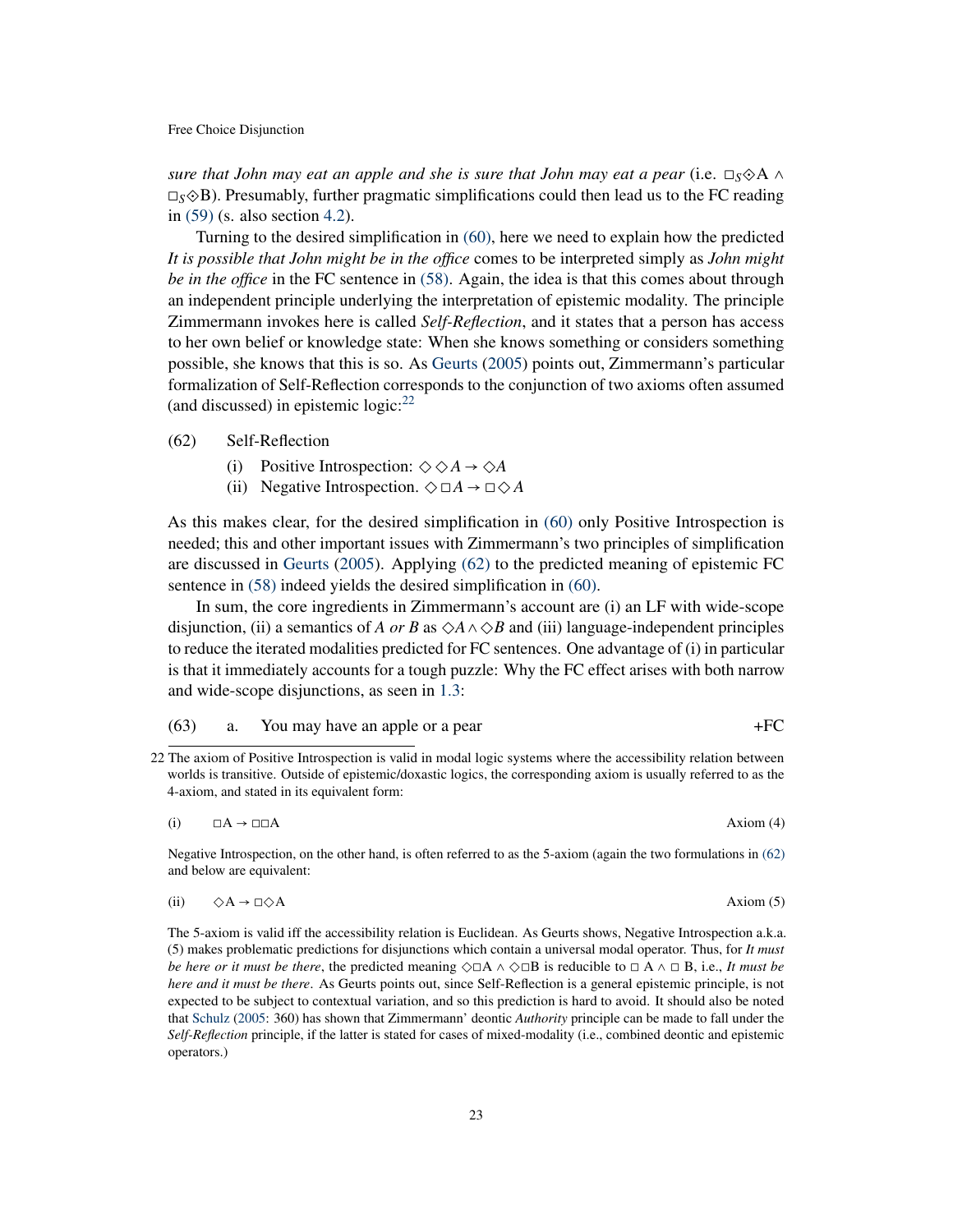b. You may have an apple or you may have a pear  $+FC$ 

Since both versions are assigned the same LF, the fact that they can both receive the same FC interpretation follows straightforwardly. As we also saw above, however, not all surface wide-scope disjunctions actually allow for a FC interpretation; the observed restrictions would have to be explained independently.

As we saw in section [1.2,](#page-2-0) most FC disjunctions are in fact ambiguous between an FC interpretation and an uncertainty reading *I forgot which*. How does the account derive this? Zimmermann points out that the latter reading is in fact the one predicted to arise before the two principles apply, i.e.:

(64) John may have an apple or a pear. . . I forget which ◇⟐(John has an apple) ∧ ◇⟐(John has a pear) *It is possible that John is allowed an apple & it is possible that John is allowed a pear*

In section [1.2](#page-2-0) we observed a systematic exception to this ambiguity: FC sentences with epistemic modality seem to only have a FC interpretation (see [\(28\)](#page-8-1)[-\(29\)\)](#page-8-2). In Zimmermann's system, this falls out of a conceptual asymmetry between the Authority principle and the Self-Reflection principle: While the latter may or may not apply, depending on the authority of the speaker in a given situation, Self-Reflection is not expected to vary with context, since it describes what some think are essential characteristics of knowledge and/or belief. In Zimmermann's account, then, epistemic FC sentences are not ambiguous because the Self-Reflection principle is universal, while the Authority Principle is not.

Independently of FC, Zimmermann's proposal is relevant in view of cross-linguistic observations (e.g. [Mauri](#page-47-11) [2008\)](#page-47-11). As Mauri notes, a significant number of languages lack a disjunctive connective corresponding to English *or*. To express the meaning of *A or B*, these languages juxtapose the two sentences, both of which must contain modal or evidential markers comparable to *may* or *perhaps*. In other words, the prototypical disjunction in these languages has the form *OP* A; *OP* B and thus transparently reflects Zimmermann's proposed semantics for English.

As mentioned, [Geurts](#page-45-2) [\(2005\)](#page-45-2) constitutes an essential addition to Zimmermann's proposal. While Geurts follows Zimmermann in defining disjunctions as modalized lists (understood as conjunctions), he departs from the latter regarding the source of the modal. To explain the basic idea, Geurts offers a helpful parallel to the so-called restrictor analysis of conditionals: While all conditionals are assumed to be of the form *If A, OP B* at LF, they differ in that *OP* is sometimes overt, sometimes not:

- <span id="page-23-2"></span><span id="page-23-1"></span><span id="page-23-0"></span>(65) a. If John buys a horse, he pays cash for it
	- b. If John buys a horse, he will pay cash for it
	- c. LF: *OP* (John buys a horse; he pays cash for it)

To maintain a uniform LF with the structure in [\(65-c\),](#page-23-0) a covert operator *OP* is assumed in [\(65-a\),](#page-23-1) assimilating it to [\(65-b\).](#page-23-2) Geurts applies the same technique to disjunctions: If a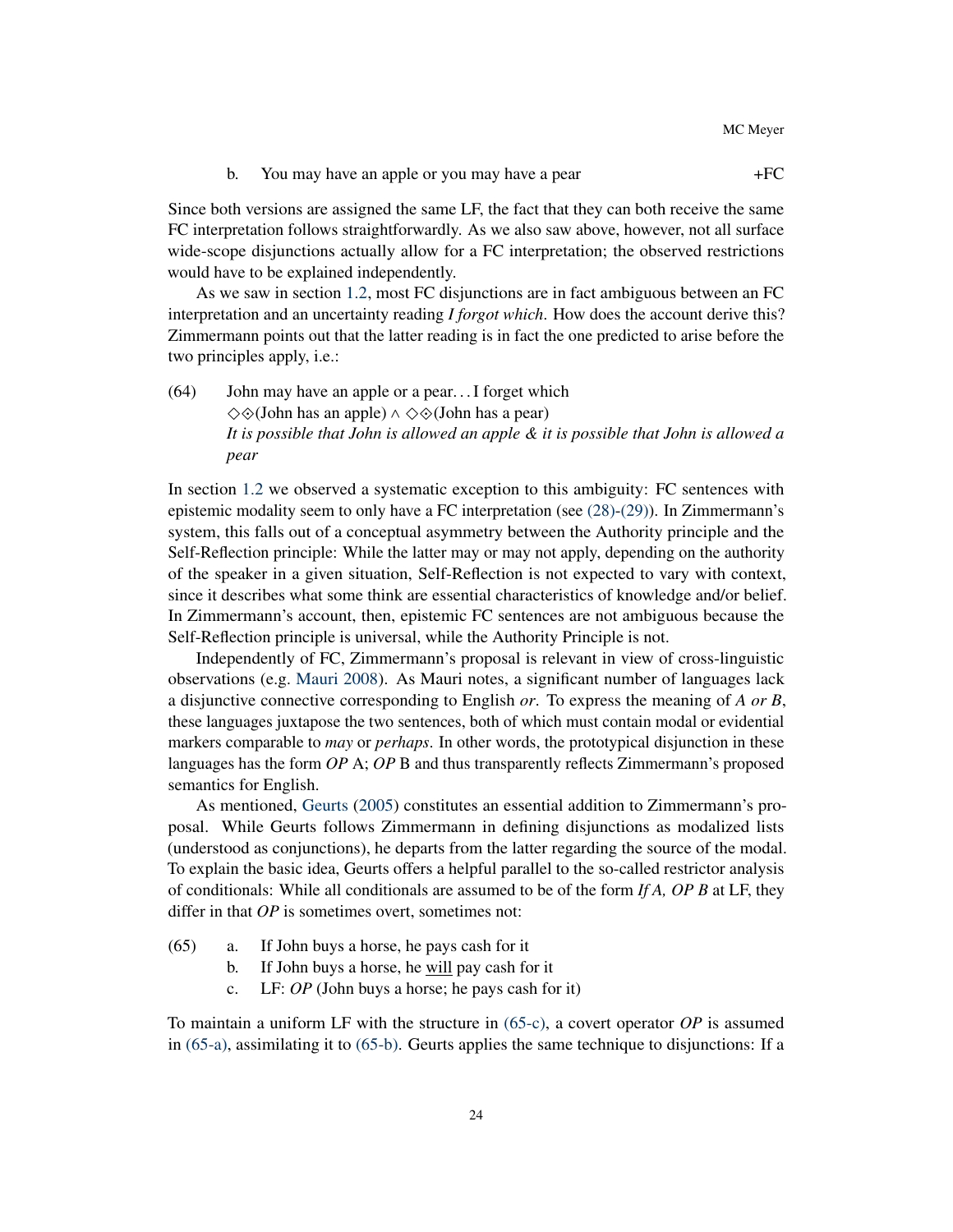disjunction doesn't contain a modal, a covert operator is posited in both disjuncts at LF (per default, an epistemic existential  $\Diamond$ ); when a disjunction already contains an overt modal, it is this modal which is assumed to be present in both disjuncts at LF:

| (66) | John ate an apple or a pear<br>LF: $\Diamond$ (John ate an apple) $\land \Diamond$ (John ate a pear) |
|------|------------------------------------------------------------------------------------------------------|
| (67) | John may eat an apple or a pear                                                                      |

LF:  $\diamondsuit$ (John ate an apple) ∧  $\diamondsuit$ (John ate a pear)

This substantial modification of Zimmermann's account allows Geurts to dispense with the principles invoked to explain the simplifications in [\(59\)](#page-21-0)[-\(60\)](#page-21-6) above.

### <span id="page-24-0"></span>3.2 Modals interacting with Disjunction

[Aloni](#page-43-2) [\(2003,](#page-43-2) [2007\)](#page-43-1) and [Simons](#page-49-0) [\(2005\)](#page-49-0) defend similar ideas: That the FC effect arises as a result of the particular way modals interact with disjunction *in their scope*. In this respect, the accounts differ from Zimmermann and Geurts and resemble most others in assuming a narrow-scope LF:

# (68) *OP* [A or B]

Aloni's proposal has two core ingredients: First, the ability of disjunctions *A or B* to introduce a set of alternative propositions  $\{A, B\}$ , which may then be used by operators further up in the semantic derivation:

<span id="page-24-2"></span>(69) Alternatives introduced by *A or B*: {A, B}

Secondly, Aloni proposes a new semantics for *may*. [23](#page-24-1) Specifically, she assumes that modals involve quantification over the set of alternative propositions introduced by the disjunction in their scope (s. also [Kratzer & Shimoyama](#page-47-12) [\(2002\)](#page-47-12)). This differs in subtle but substantial ways from the standard view. According to this standard view, modals like *may* and *must* simply quantify over possible worlds and state that the proposition in their scope is true in some or all of those possible worlds. Whether or not this proposition has any alternatives is not visible in this standard semantics. The difference is illustrated below:

- (70) Standard modal semantics may [John eat an apple] $_A$ *there is a possible world w s.t. A is true in w*
- <span id="page-24-3"></span>(71) Aloni's modal semantics may [John eat an apple] $_A$ *for every alternative introduced by A: there is a possible world w s.t. A is true in w*

<span id="page-24-1"></span><sup>23</sup> Both Aloni's and Simons' proposal are explicitly designed to also include sentences of the form *must A and B*. Since this is not our focus (see discussion around [\(17\)\)](#page-5-0), we will only discuss their analyses of standard FC sentences *may A or B*.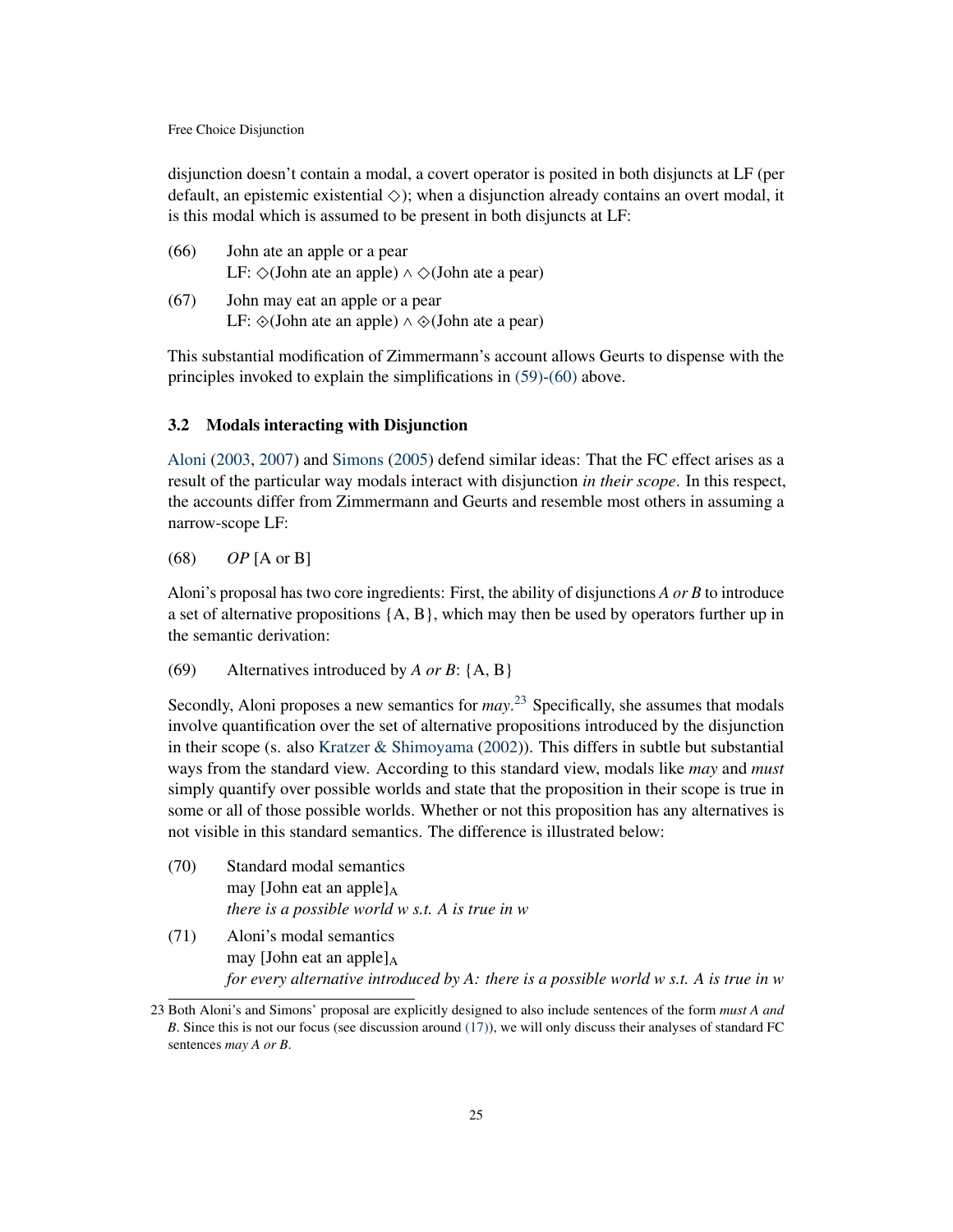Note that the two semantic denotations are equivalent if the only alternative to A is A itself. Things become more interesting when there is more than one alternative, and this is precisely what happens in disjunctions, as  $(69)$  states. Combining  $(69)$  and  $(71)$ , the predicted meaning of a FC sentence will be this:

<span id="page-25-0"></span>(72) may [John eat an apple or John eat a pear] *for all*  $p \in$  *{John eats an apple, John eats a pear}: there is a possible world w s.t. p is true in w*

It is easy to see that this amounts to saying that there is a possible world where John eats an apple *and* a possible world in which he eats a pear. So John may eat an apple and John may eat a pear – the FC reading.

Importantly, if a disjunction *A or B* always introduces alternatives and the modal *may* always has the meaning in [\(71\),](#page-24-3) a FC sentence like *John may eat an apple or a pear* would be predicted to always have the FC reading — a false prediction, as we have seen in section [1.2.](#page-2-0) What about the uncertainty reading then, under which it does not follow that John may really have an apple? Two moves are conceivable in principle: to make either the universal quantification over alternatives in  $(71)$ , or the introduction of alternatives in  $(69)$  an optional meaning component. Aloni takes the latter route (as we will see, [Klinedinst](#page-47-0) [2007b'](#page-47-0)s analysis is similar to Aloni's, but takes the first). Thus, the uncertainty reading is derived whenever the disjunction does not introduce the two single disjunctions A, B as alternatives, but instead, only introduces the trivial set of alternatives – itself:

<span id="page-25-1"></span>(73) John may eat an apple or a pear. . . I forget which Alternatives: {*John eats an apple or John eats a pear*} (trivial) *for all <sup>p</sup>* <sup>∈</sup> *{John eats an apple or John eats a pear}: there is a possible world <sup>w</sup> s.t. p is true in w*

This meaning predicts the sentence to be true in three different scenarios: (i) there is world in which John eats an apple, but none where he eats a pear (ii) there is a world where John eats a pear, but none where he eats an apple, and (iii) there are worlds of both kinds. Importantly, this is not the FC interpretation: In scenario (i), for instance, John may not in fact have an apple.

In Aloni's account, then, the ambiguity between the FC and the uncertainty reading is linked to whether or not a disjunction introduces two alternatives  $({A, B})$ , rather than just itself ({A or B}). Technically, this move can in indeed derive both readings, as we just saw in [\(72\)](#page-25-0) and [\(73\).](#page-25-1) But the connection between perceived authority/informedness of the speaker and the availability of the FC reading is lost — there is no intuitive reason why a disjunction used by an authority should introduce alternatives into the semantic representation (as in [\(72\)\)](#page-25-0), while one used by an ignorant bystander will not (as in [\(73\)\)](#page-25-1). On the other hand, Aloni's account has the advantage of offering a unifying perspective on both FC disjunction and FC *any*; as she shows, the analysis of the universal reading of the latter likewise falls out of her semantics for the modal.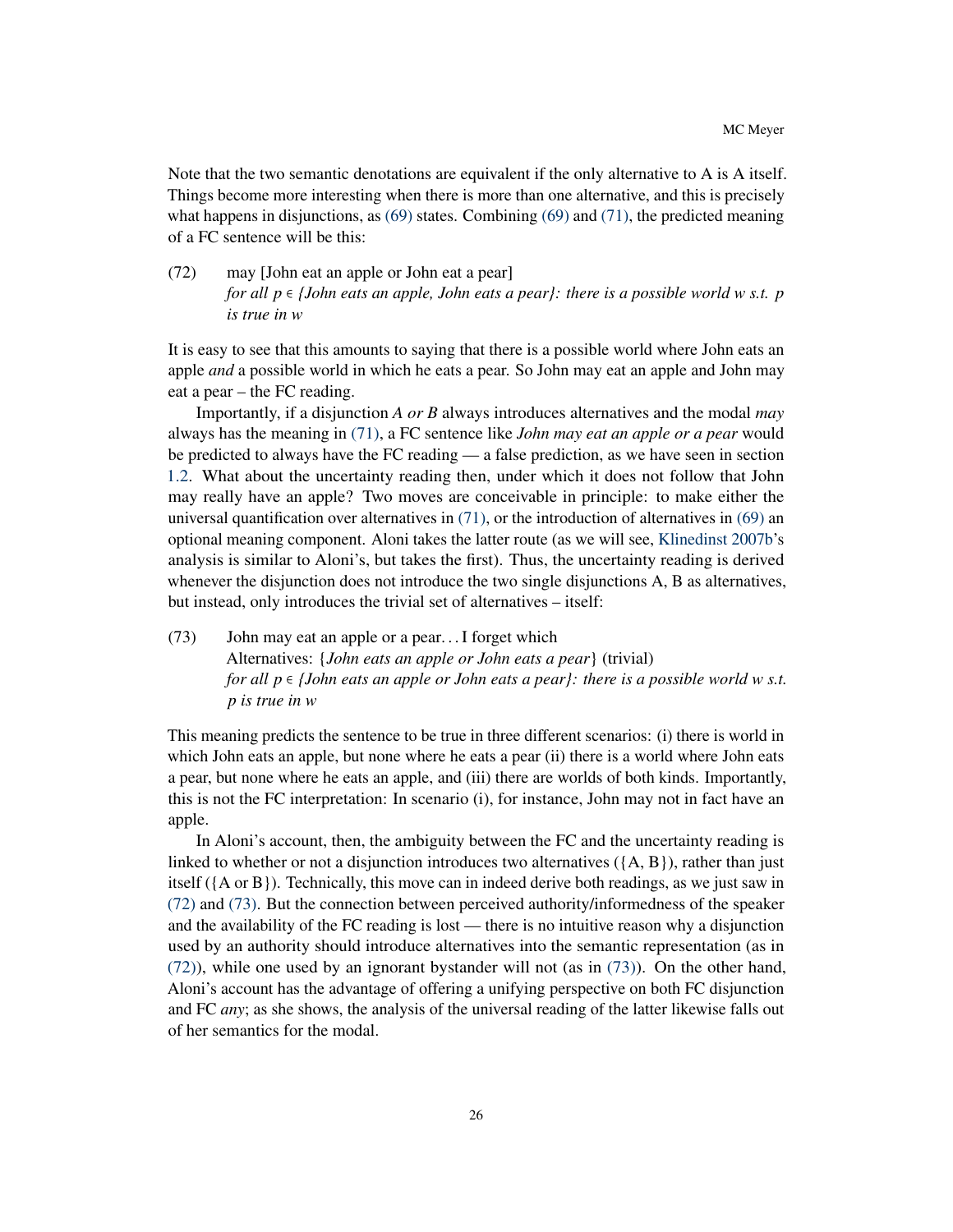[Simons](#page-49-0) [\(2005\)](#page-49-0) also defends a semantic account, and her changes to the meaning of *may* are identical in effect to Aloni's outcome, the difference lying merely in the technical implementation. In essence, she adds to the standard truth-conditions in [\(74-a\)](#page-26-1) the condition [\(74-b\):](#page-26-2)

- <span id="page-26-3"></span><span id="page-26-2"></span><span id="page-26-1"></span>(74) may [A or B]
	- a. there is a subset of possible worlds *S* s.t. in every world in *S*, either *A* or *B* or both are true
	- b. *S* contains at least one world where *A* is true and at least one world where *B* is true

Ignoring the role of the subset *S* of possible worlds for now, condition [\(74-a\)](#page-26-1) essentially corresponds to the basic semantic meaning of [\(74\),](#page-26-3) according to which the sentence is true (i) if A is possible but B is not (ii) if B is possible but A is not and (iii) if both A and B are possible (not necessarily in the same world). Recall that the FC effect consists in a reduction of these scenarios to only (iii), i.e., the FC reading states that both A and B are true in some possible world. This reduction to scenario (iii) is achieved by condition [\(74-b\).](#page-26-2)

Simons' account resembles Aloni's also in assuming that disjunction can make available a set of alternative propositions  ${A, B}$ . This is a technical requirement in order to state the two conditions in [\(74\)](#page-26-3) above, which explicitly refers to the two propositions. If only the proposition A or B were 'visible' to the modals, this would not be possible.

As discussed by [Alonso-Ovalle](#page-43-0) [\(2006:](#page-43-0) fn.11), one empirical difference between Simons' and Aloni's proposal is how well they extend to disjunctions under the scope of *must*. Since Alonso-Ovalle showed that these can be derived by means of standard scalar implicatures, however, we will ignore these cases here (as stated earlier, see [\(17\)\)](#page-5-0).

One advantage of Simon's analysis, as stated in section [1.3,](#page-9-0) is that it can deal with FC sentences in which the modal occurs in both disjuncts. As [\(74\)](#page-26-3) shows, Simons derives the FC interpretation from a narrow-scope LF. For sentences like *John might be in the office or he might be in the gym*, this LF is derived by Across-the-Board movement, at LF, of the two modal auxiliaries [\(Williams](#page-50-2) [1978,](#page-50-2) ?):

(75) Simons' covert ATB movement John might be in the office or he might be in the gym LF: might<sub>1</sub> [t<sub>1</sub> John be in the office or t<sub>1</sub> he be in the gym]

As discussed in section [1.3,](#page-9-0) fn. [\(39\),](#page-12-1) the status of this kind of covert movement is somewhat controversial. (Bošković & Franks [2000\)](#page-44-2)

### <span id="page-26-0"></span>3.3 Free Choice as a Distributivity Effect

Both Aloni's and Simons' proposal semantically incorporate the observation that the modal in FC sentences — typically, *may* — seems to assert the possibility of both disjuncts in its scope, rather than just assert the possibility of the disjunction as a whole. In this the FC effect is reminiscent of an interpretative effect that arises with plural noun phrases. To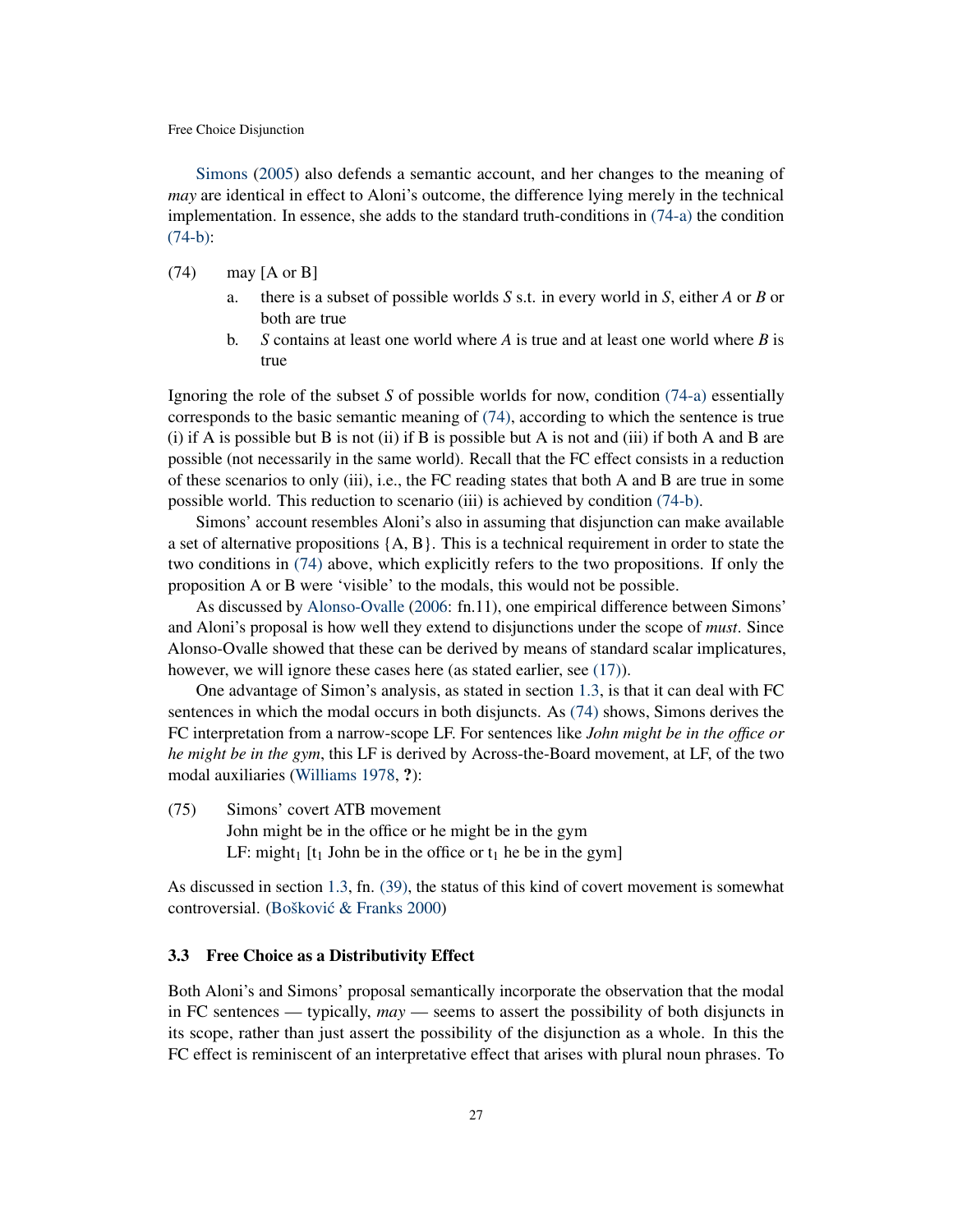illustrate, the sentence in [\(76\)](#page-27-0) can be understood as saying that the predicate *write a poem* is true of each individual boy referred to by the plural DP *the boys* [\(Link](#page-47-13) [1983,](#page-47-13) [Winter](#page-50-7) [2000,](#page-50-7) [Zimmermann](#page-50-8) [2002\)](#page-50-8):

<span id="page-27-0"></span>(76) The boys wrote a poem  $\sim$  Each of the boys wrote a poem

The way this *distributive* reading can be derived is by way of a distributivity operator akin to overt *each*, which contributes the underlined meaning component below:

<span id="page-27-1"></span>(77) The boys (each) wrote a poem *there is a unique plurality of boys X s.t. for all atomic x* <sup>∈</sup> *X: x wrote a poem* <sup>≈</sup> *there are several boys s.t. each of them wrote a poem*

The idea behind [Klinedinst](#page-46-5) [\(2007a](#page-46-5)[,b\)](#page-47-0) is to model the meaning of *may* in a parallel fashion, as a plural indefinite, and then to combine this new plural meaning with a distributive component as in [\(77\).](#page-27-1) Specifically, the new semantic denotation of the modal can be paraphrased as *there is a plurality of worlds W*, thus likening it to the meaning of the plural indefinite *boys* above. This allows a distributive operator – a covert *each* – to co-occur with this plural meaning of *may*, yielding the following semantics for a FC sentence:  $24$ 

<span id="page-27-3"></span>(78) Mary may eat an apple or a pear *there is a plurality of possible worlds W s.t. for each w* <sup>∈</sup> *W: Mary eats an apple in w or Mary eats a pear in w*

As it stands, this semantics predicts the sentence to be true if in all possible worlds (compatible with the rules), Mary eats an apple, but in no worlds she eats a pear. In other words, the FC sentence in [\(78\)](#page-27-3) is predicted to be true even when Mary may not in fact eat a pear, just an apple. To derive the FC interpretation, one additional step is therefore needed. This step, as Klinedinst shows, is needed independently to derive the following inference:

<span id="page-27-4"></span>(79) Each student ate an apple or a pear  $\Rightarrow$  At least one student ate an apple <sup>⇒</sup> At least one student ate a pear

These inferences can be derived as scalar implicatures, though the negation of the sentence's stronger alternatives *each student ate an apple* and *each student ate a pear* (s. fn. [\(17\)](#page-5-3) in section [1.2\)](#page-2-0).

Consider now the the embedded portion of [\(78\):](#page-27-3) *for each*  $w \in W$ : *Mary eats an apple in w or Mary eats a pear in w*. We observe that this resembles [\(79\),](#page-27-4) being of the same general schema *for each w: A(w) or B(w)*. Crucially, if the same inferences as in [\(79\)](#page-27-4) can be derived here, the FC effect would follow: the inferences in question would state that there is at least one world in which Mary eats an apple, and at least one world in which she

<span id="page-27-2"></span><sup>24</sup> In fact the distributive operator is thought to be obligatory in the scope of *may*, for reasons that need not concern us here; s. Klinedinst (2007:276).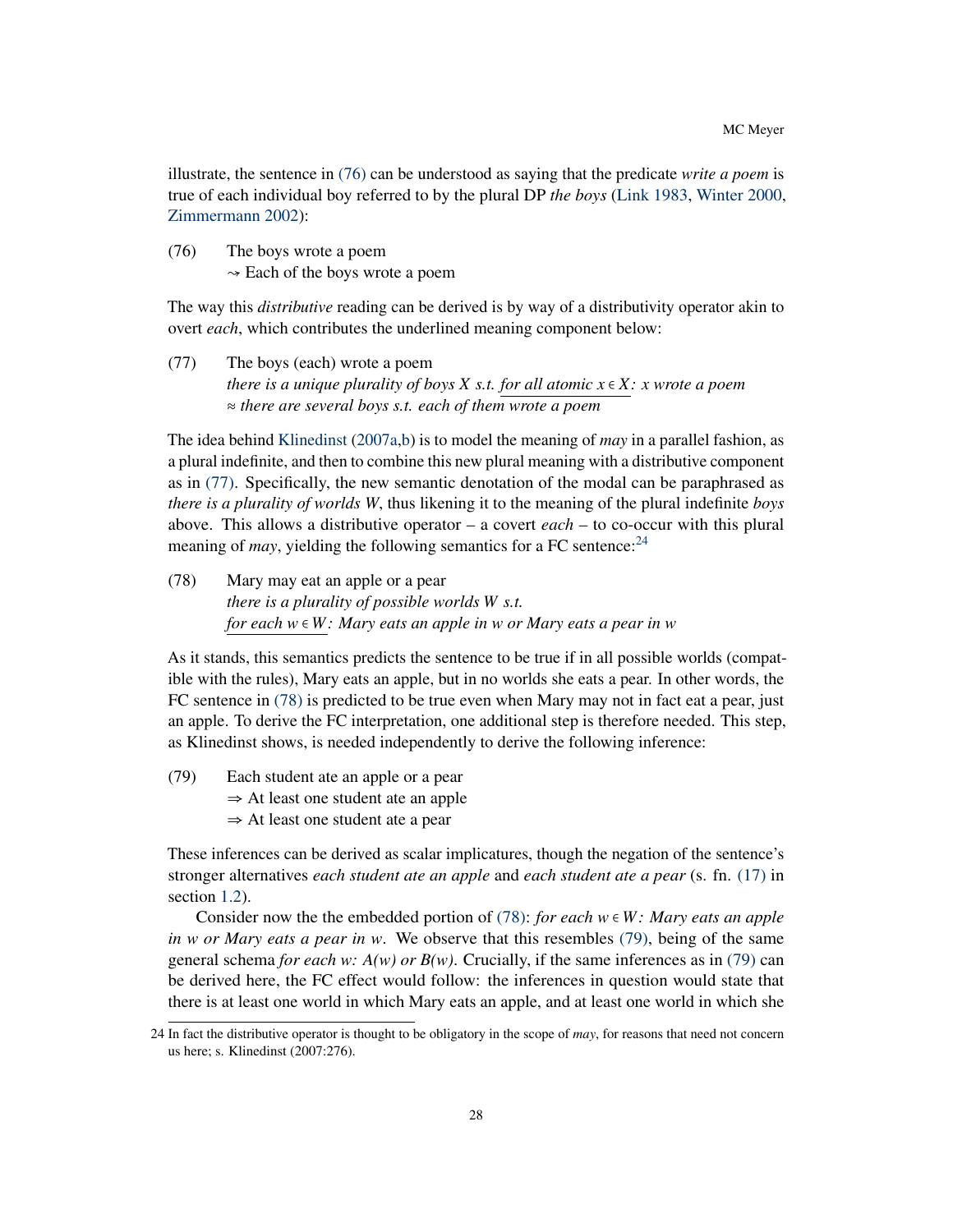eats a pear. All currently available mechanisms to derive these embedded inferences are in principle compatible with Klinedinst's account (s. section [4.3](#page-36-0) for more detailed illustration of one such mechanism). Importantly, when these embedded inferences are added to [\(78\),](#page-27-3) the sentence gets the following enriched meaning:

# (80) *there is a plurality of possible worlds W s.t.*

| a. | Basic meaning:                                                        | $= (78)$       |
|----|-----------------------------------------------------------------------|----------------|
|    | for each $w \in W$ : Mary eats an apple in w or Mary eats a pear in w |                |
| b. | Embedded inferences:                                                  |                |
|    | for at least one $w \in W$ : Mary eats an apple in w                  | $\approx$ (79) |
|    | for at least one $w \in W$ : Mary eats a pear in w                    |                |
|    |                                                                       |                |

The sentence if predicted to be true if Mary is allowed to eat an apple, and allowed to eat a pear. Thus, the FC interpretation is derived.

Klinedinst's proposal may also be viewed as a pragmatic analysis, since the FC effect is derived by the same mechanism that embedded implicatures. But as we saw, these implicatures only yield the FC reading when combined with a new plural semantics for the modal. Klinedinst's approach has the advantage of using independently needed machinery — a distributivity operator and a mechanism for deriving (embedded) implicatures. The innovation here is to liken the meaning of the modal auxiliary to that of plural indefinites like *some girls*. In doing so, the analysis offers more generality than Aloni's and Simons' accounts, since FC effects in the scope of plural indefinites fall out immediately (see [\(21\)](#page-6-3) in section [1.2\)](#page-2-0):

- (81) Some rooms have a bathtub or a fireplace
	- $\Rightarrow$  There is at least one room with a bathtub
	- $\Rightarrow$  There is at least one room with a fireplace

Combining the distributive meaning with an embedded implicature as before, the observed FC effect follows straightforwardly:

- (82) *there is a plurality of rooms X s.t.*
	- a. *for each*  $x \in X$ : *x* has a bathtub or *x* has a fireplace<br>b. *for at least one*  $x \in X$ : *x* has a bathtub
	- b. *for at least one x* <sup>∈</sup> *X : x has a bathtub for at least one*  $x \in X$ *: x has a fireplace*

#### <span id="page-28-0"></span>4 Pragmatic Accounts

The common theme in the analyses discussed below is the shift of the explanatory load from the semantics to the pragmatics. The FC effect is no longer derived by modifying the semantic denotation of the disjunctive connective and/or the modal operator, but rather, by invoking additional pragmatic mechanisms either specific to disjunction or the operators involved [\(Vainikka](#page-50-1) [1987\)](#page-50-1) or general mechanisms of implicature computation [\(Alonso-Ovalle](#page-43-0) [2006,](#page-43-0) [Fox](#page-45-0) [2007,](#page-45-0) [Chemla](#page-44-4) [2009a,](#page-44-4) [Geurts](#page-45-8) [2010\)](#page-45-8). Pragmatic proposals are thus able to maintain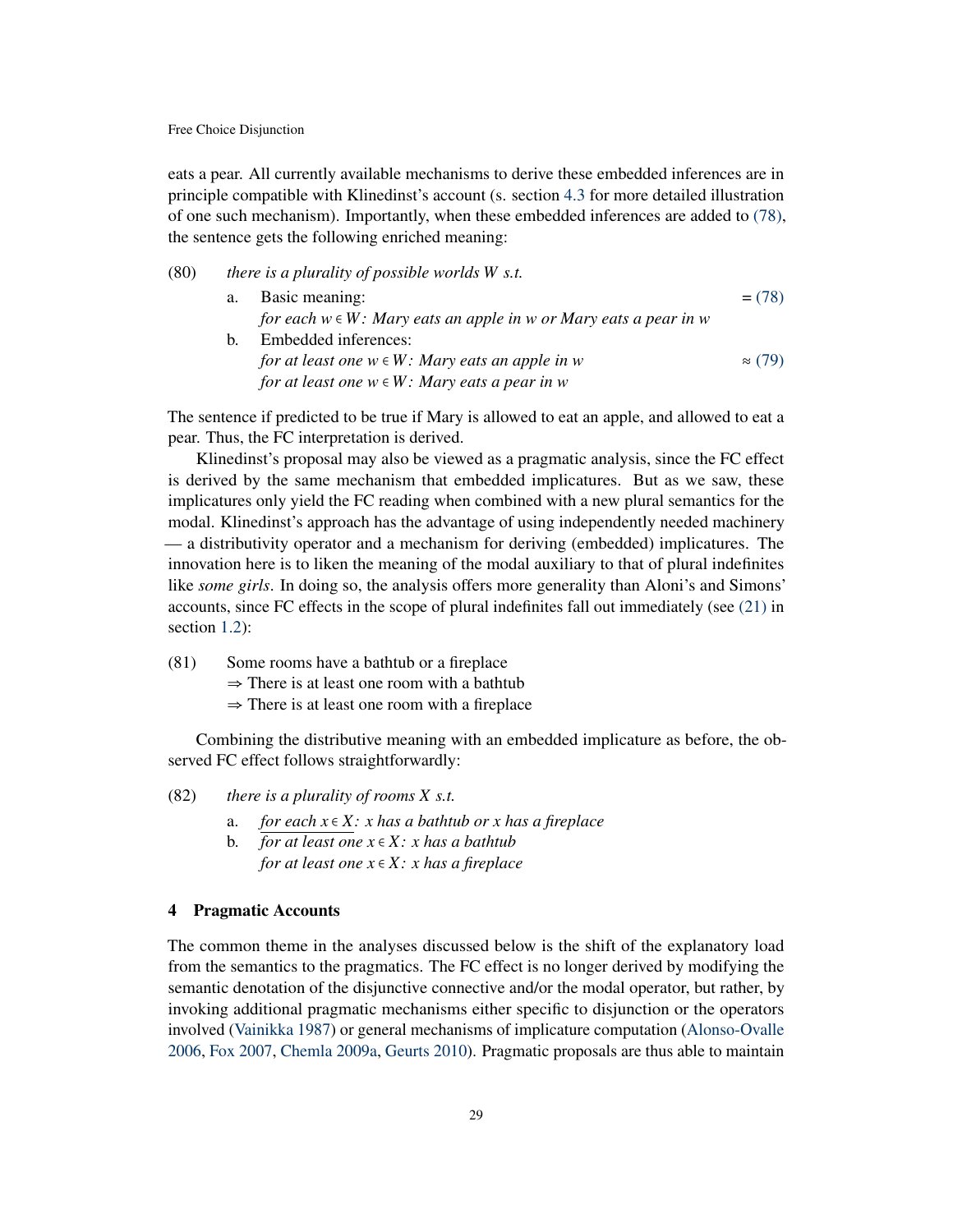a standard semantics for both the disjunction and the modal (see  $(12)$ ), while they have to add non-trivial assumptions about the pragmatic principles involved.

The pragmatic proposals which we discuss below all fall within either of the two main camps into which current pragmatic theory can be divided: the Neo-Gricean or the grammatical theory (s. [Schlenker](#page-49-11) [forthcoming,](#page-49-11) [Meyer](#page-48-5) [2013](#page-48-5) for an overview). By contrast, the proposal of [Franke](#page-45-9) [\(2009,](#page-45-9) [2011\)](#page-45-10) is cast into the recently developed framework of gametheoretic pragmatics. An introduction to a game-theoretic analysis of implicatures and FC inferences in particular is beyond the scope of this paper; the reader is referred to [Benz et al.](#page-43-11) [\(2006\)](#page-43-11), [Franke](#page-45-11) [\(2013\)](#page-45-11), [Rothschild](#page-49-12) [\(2013\)](#page-49-12) for background.

### <span id="page-29-0"></span>4.1 Disjunctive Pragmatics in FC

The first to propose that the FC effect arises as a pragmatic enrichment of the standard disjunctive meaning of FC sentences seems to have bee[nVainikka](#page-50-1) [\(1987\)](#page-50-1). The basic observation behind the approach is the infelicity of a disjunction *A or B* in contexts in which *A* is already known be false. For instance, if we just checked Mary's office and saw it was empty, asserting *Mary is in her office or in the gym* will sound odd, even though it could still be true from a strictly semantic point of view, where the meaning of the disjunction would be rendered as  $A \vee B$ . While the intuition is very clear, there are several options on how to derive the effect formally.[25](#page-29-1) Vainikka's suggestion can be seen as a *brute force* approach, in that it explicitly posits an appropriateness condition to this effect:

<span id="page-29-3"></span>(83) A disjunction *A or B* is only felicitous in a context C if C is consistent with both *A* and  $B^{26}$  $B^{26}$  $B^{26}$ 

<span id="page-29-1"></span><sup>25</sup> A simple Gricean account suggests itself: The disjunction *A or B* is compared to its simpler, but stronger alternatives, among them *B* (= *Mary is in the gym*). Now, the maxim of Quantity requires that the speaker assert the strongest possible sentence (favoring *B*). The maxim of Quality, by contrast, demands that the speaker be sure of what he asserts. The hearer concludes that the speaker was not sure that *B* is true, or else he would have asserted it, thus satisfying Quantity. Crucially, since he asserted the disjunction, by Quality it follows that he is sure that at least one of the disjuncts is true. If he is not sure that  $B$  is true, as we have just concluded, he must at least think it's possible for *A* (= *Mary is in her office*) to be true. But precisely this implicature contradicts what is already mutually known in the above context. As Chemla (2009:fn.5) points out, however, there may be a flaw in this derivation: Given that *A* is already known to be false in this context, the other disjunct *B* is contextually equivalent (and not stronger, as assumed above!) to the whole disjunction. Therefore, Quantity would not distinguish between *A or B* and *B* in this context, and the reasoning leading to the implicature that *A* must be possible doesn't get off the ground. Chemla suggests instead that a Gricean account has to capitalize on the maxim of Manner: Given that both are contextually equivalent, but one is less complex than the other, the unnecessary complexity in *A or B* should be banned (see [Meyer](#page-48-5) [2013,](#page-48-5) [2014,](#page-48-6) [2015b](#page-48-11) for a recent attempt to formalize the maxim of Manner).

<span id="page-29-2"></span><sup>26</sup> As is well known, disjunctions are equally odd when one of the disjuncts is known to be true. Vainikka's condition doesn't straightforwardly derive this fact; it allows a disjunct to be known (since epistemic possibility is entailed by and thus consistent with epistemic necessity). The only way to prevent this is to add an additional constraint that disjunctions presuppose the falsity of the corresponding conjunction. In her framework, this would be expressed as the requirement that in any  $w \in C$ , A∩B=  $\varnothing$ . Then it would follow from her condition [\(83\)](#page-29-3) that C⊊A and C⊊B, i.e. that neither A nor B are common ground. But empirically, having disjunctions presuppose exclusivity is probably too strong. The additional constraint would thus have to be derived independently, e.g. as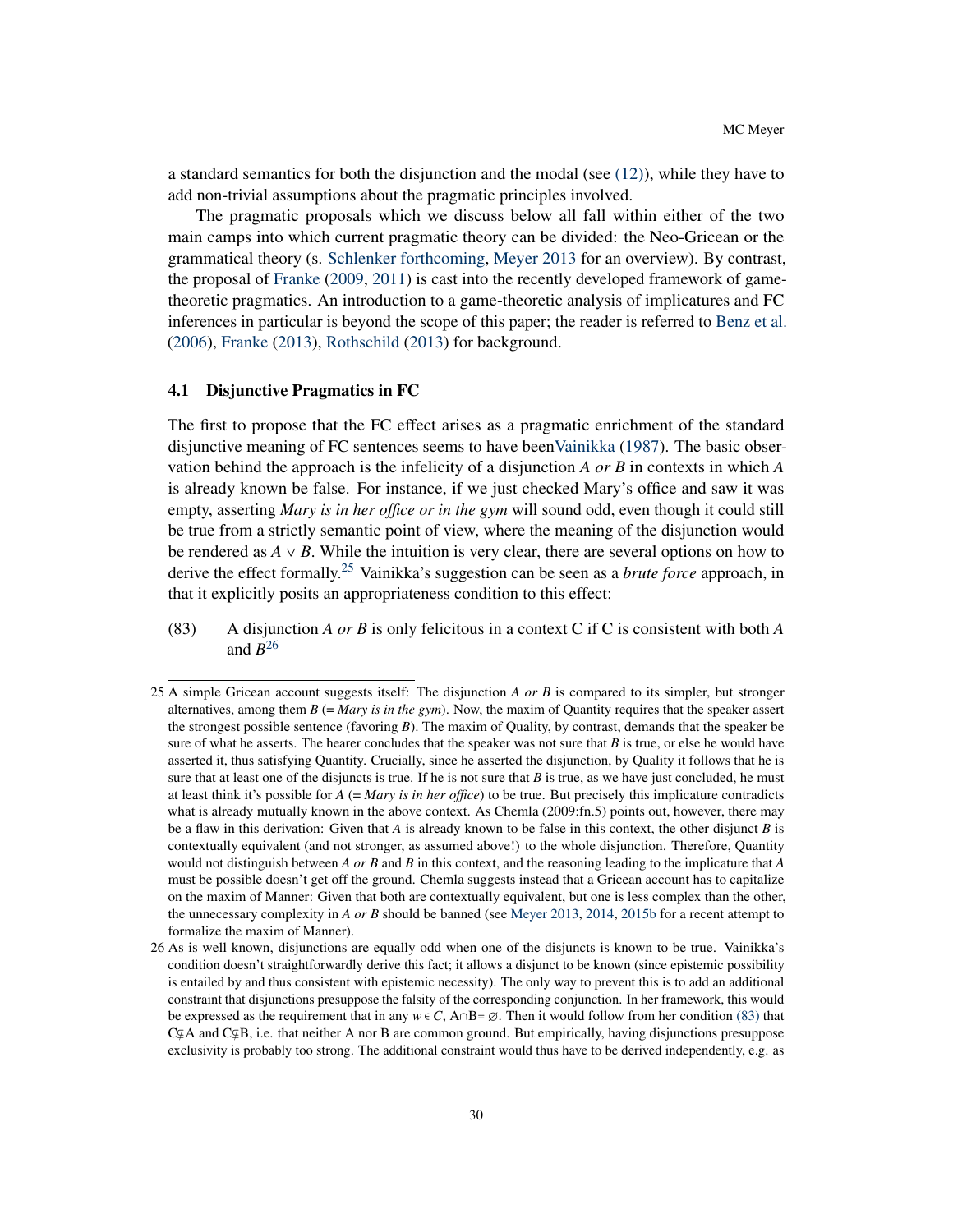In a standard disjunction without modals, the context C can be equated with the common beliefs of the interlocutors (see discussion in [2.1;](#page-16-0) [Stalnaker](#page-49-7) [1974,](#page-49-7) [2002\)](#page-50-5). Going back to the above example, after seeing Mary's empty office, *Mary is in her office* is no longer compatible with our common beliefs. Therefore, the disjunction *Mary is in her office or in the gym* violates [\(83\)](#page-29-3) and is therefore predicted to be infelicitous in the described context.

But how could [\(83\)](#page-29-3) account for the seemingly unrelated FC effect? Crucially, for FC sentences the assumption is that C can be equated with the conversational background *R* against which the modal in FC sentences is interpreted [\(Kratzer](#page-47-14) [2012c,](#page-47-14)[b\)](#page-47-15). Recall from above that with a deontic modal like *may*, this can be the set of rules, e.g. *John does not eat a papaya*, *John does not drink beer*, etc. Secondly, Vainikka assumes that this happens when the modal takes scope over the disjunction; in other words, she thus assumes a narrow-scope LF for FC readings:

<span id="page-30-0"></span>(84) may*<sup>R</sup>* [John eat an apple or John eat a pear]

Applying [\(83\)](#page-29-3) to this LF, and identifying the context C with *R* will yield the following condition:

<span id="page-30-2"></span>(85) *John eats an apple* is compatible with *R* & *John eats a pear* is compatible with *R*

But if John eating an apple is consistent with the rules, this just means that is allowed for John to have an apple (and likewise for John eating a pear), and so [\(83\)](#page-29-3) derives the FC interpretation of [\(84\).](#page-30-0)

As with other accounts (e.g. Kamp's original proposal), the uncertainty reading is derived by a wide-scope LF. Applied to this LF, C in condition [\(83\)](#page-29-3) will be the common beliefs (or knowledge) among the interlocutors. In this case, [\(83\)](#page-29-3) simply states that it is consistent with these beliefs that John may eat an apple, and that he may eat a pear. From this it doesn't follow that John may actually be allowed an apple.

As stated in section [1.2,](#page-2-0) Vainikka makes the important observation that an uncertainty reading is ruled out for FC sentences with epistemic modals. Recall the relevant example from [\(29\):](#page-8-2)

<span id="page-30-1"></span>(86) John might be working or sleeping

- $\Rightarrow$  John might be working
- $\Rightarrow$  John might be sleeping

But how can the obligatory FC interpretation with epistemic modals be derived? The idea (p.c. of Angelika Kratzer; [Vainikka](#page-50-1) (p.154 [1987\)](#page-50-1)). is that an uncertainty reading would give rise to contradictions when epistemic modals are involved (see [Dorr & Hawthorne](#page-45-12) [2013,](#page-45-12) [Meyer](#page-48-12) [2015a](#page-48-12) for recent applications of this same idea). Specifically, Vainikka assumes that we are always informed about the status of epistemic claims like *might A* — we simply know what is and what isn't compatible with our knowledge (whereas we don't have this privileged access to other claims like *A's are B*: here we often are genuinely uncertain; s.

implicatures arising from Gricean maxims, keeping in mind the challenge mentioned in the previous footnote.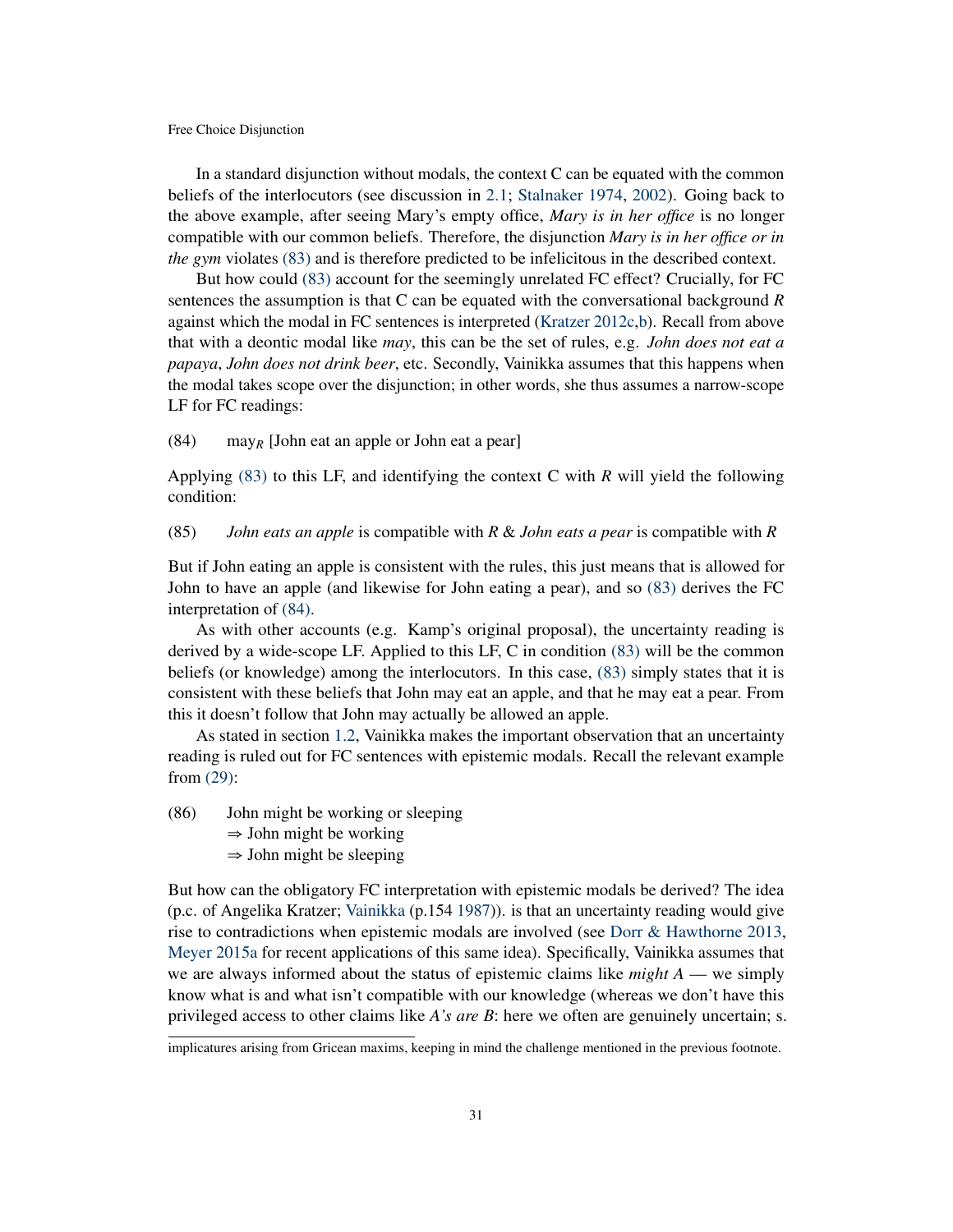discussion in section [3.1\)](#page-19-1).<sup>[27](#page-31-0)</sup>

But this may conflict with uncertainty inferences which arise with disjunctions *A or B*, namely, that we are not sure that *A* is true (and likewise for *B*). The conflict arises when *A* and *B* are of the form *might p* and *might q*, as would be the case with a wide-scope LF for [\(86\).](#page-30-1) Vainikka furthermore assumes that if an LF gives rise to odd inferences, it is filtered out and another LF must be chosen, if available.<sup>[28](#page-31-1)</sup> Since for  $(86)$  another LF is available, namely, the narrow-scope LF, this is the one speakers will have to chose, and this LF happens to be the one which gives rise to the FC interpretation, in parallel to [\(85\).](#page-30-2)

However, since the obligatoriness of the FC reading with epistemic modals is an essential feature of the FC puzzle, it is worth noting that Vainikka's account already contains the basics for an alternative explanation, which may carry over to other pragmatic accounts. Consider again a wide-scope LF — an LF for which Vainikka claims conflicting uncertainty inferences would arise:

<span id="page-31-2"></span>(87) might*<sup>R</sup>* [John be working] or might*<sup>R</sup>* [John be sleeping] *John might<sup>R</sup> be working* is compatible with common knowledge and *John might<sup>R</sup> be sleeping* is compatible with the common knowledge

As stated earlier, Vainikka assumes that the background *R* against which epistemic *might* is interpreted is simply common knowledge (see Vainikka 1987:159, [Stephenson](#page-50-9) [2007,](#page-50-9) section 5, [von Fintel & Gillies](#page-45-13) [2007\)](#page-45-13). Thus, *might<sup>R</sup> A* can be paraphrased as *there is a world compatible with common knowledge s.t. A is true in it* or *it is compatible with common knowledge that A* for short. Paraphrasing *might* in [\(87\)](#page-31-2) along these lines, we get:

(88) It is compatible with common beliefs that it is compatible with common beliefs that John is working It is compatible with common beliefs that it is compatible with common beliefs that John is sleeping

But given certain natural assumptions about (common) belief and knowledge, this can be further simplified: $29$ 

<span id="page-31-0"></span><sup>27</sup> For the case of *might A*, this could be linked to the axiom  $\Diamond p \rightarrow \Box \Diamond p$  — *if it is compatible with the (common) knowledge that p, then it is (common) knowledge that it is compatible with (common) knowledge that p*. This is valid on frames with a reflexive, transitive, and symmetrical accessibility relation between worlds. The reflexivity in particular makes the axiom unsuitable for the logic of belief (which, for better or worse, does not validate  $\Box p$  $\rightarrow$  *p* — *if I believe that p, then p is true*). As a consequence, the argument only goes through if *might* can be shown to be interpreted with respect to (common) knowledge. Related logical principles that reflect a general principle of *transparency* or *luminosity* of knowledge and/or belief (*'I know when I know something'*) are the earlier discussed axioms of Positive and Negative Introspection; see discussion around fn. ??, [Hintikka](#page-46-14) [\(1962\)](#page-46-14), [Williamson](#page-50-10) [\(2000\)](#page-50-10), [von Fintel & Gillies](#page-45-13) [\(2007\)](#page-45-13), [Dokic & Egré](#page-44-5) [\(2009\)](#page-44-5), ? for background.

<span id="page-31-1"></span><sup>28</sup> The idea that contradictory or otherwise problematic truth-conditions and/or implicatures can filter out an otherwise well-formed syntactic representation has been invoked in relation to diverse phenomena, e.g. [Ladusaw](#page-47-16) [\(1986\)](#page-47-16), [von Fintel](#page-45-14) [\(1993\)](#page-45-14), [Heim](#page-46-15) [\(2001\)](#page-46-15), [Büring](#page-44-6) [\(1997\)](#page-44-6), [Fox & Hackl](#page-45-15) [\(2006\)](#page-45-15), [Magri](#page-47-17) [\(2009\)](#page-47-17), [Meyer](#page-48-12) [\(2015a\)](#page-48-12).

<span id="page-31-3"></span><sup>29</sup> As we saw in the discussion of Zimmermann's and Geurts' account above (see fn. [\(61\)\)](#page-22-2), the basis of this simplification is again the principle of Positive Introspection, which is thought to hold not just for individual belief and knowledge, but also for common belief and/or knowledge [\(Stalnaker](#page-50-5) [2002\)](#page-50-5). Here, the principle is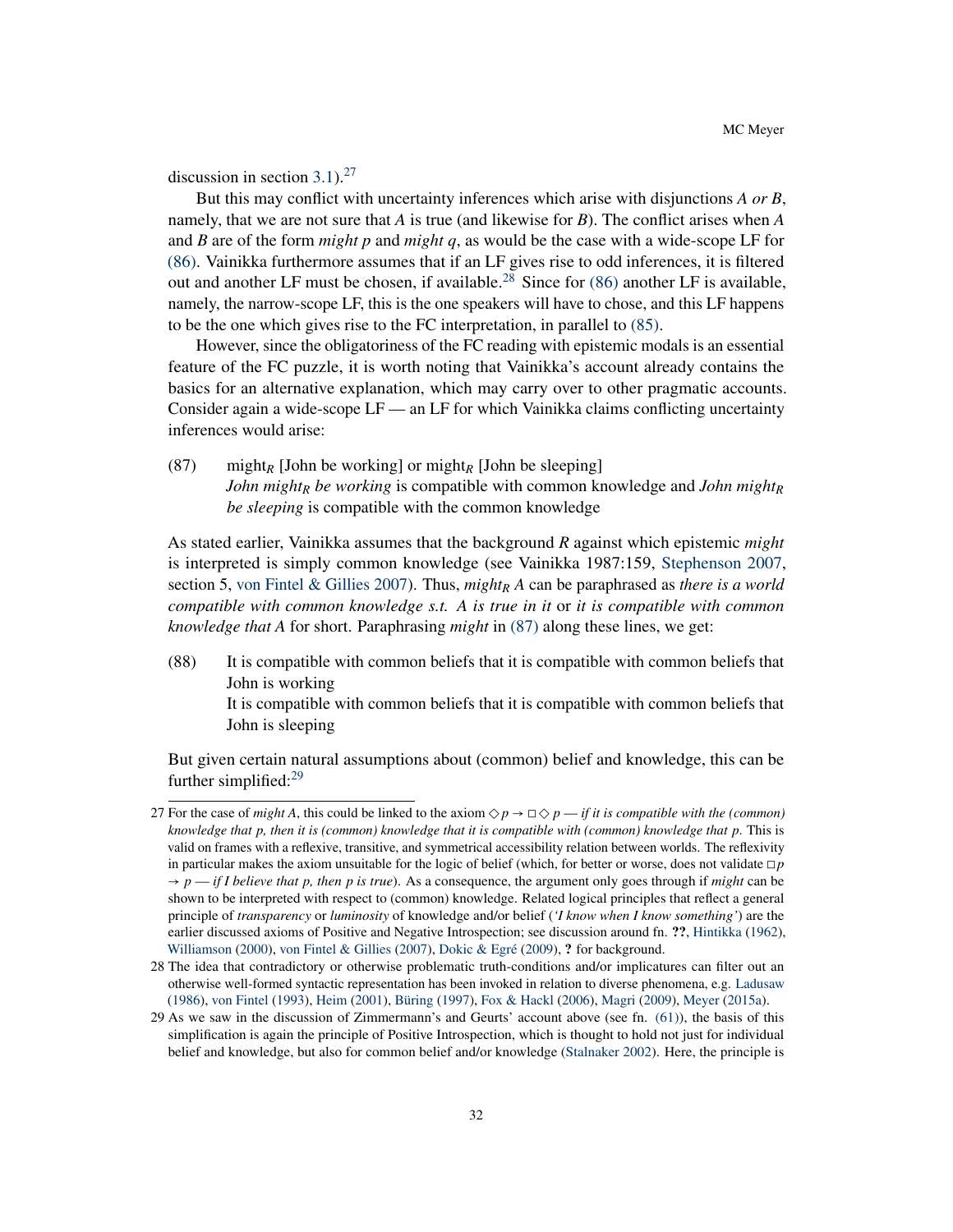(89) It is compatible with common beliefs that John is working It is compatible with common beliefs that John is sleeping

It is easy to see that this simplification amounts to the FC reading, i.e., that John might be working and that he might be sleeping. Since the narrow-scope LF also yields this reading, its obligatoriness would follow simply because both available LFs are equivalent when epistemic modals are involved.

### <span id="page-32-0"></span>4.2 Implicatures from Similarity

That independent pragmatic principles can explain the FC effect is also the central idea behind [Chemla](#page-44-4) [\(2009a\)](#page-44-4). Chemla's account extends to Free Choice interpretations which occur in the scope of quantified expressions like *every student* or *some rooms* (see section [1.2\)](#page-2-0). Here we will illustrate the account with the core datum, i.e., FC disjunctions with modals like *may*.

Chemla proposes that FC inferences are *implicatures*: Inferences which are added to the basic semantic meaning of a sentence, through our reasoning about *alternative sentences* the speaker could have asserted. For example, *A or B* often gives rise to the scalar implicature that the alternative, stronger sentence *A and B* is false (or that the speaker believes that it is false, s. below).

What alternative sentences are relevant for a FC disjunction? Theories of (scalar) alternatives predict the following set (s. [Sauerland](#page-49-1) [2004,](#page-49-1) [Katzir](#page-46-3) [2007\)](#page-46-3): $30$ 

<span id="page-32-5"></span>(90) Alternatives of may [A or B]  $ALT$ (may [A or B]) = {may A, may B, may [A and B]}

Having established what the alternatives of a FC disjunction are, we can now ask what implicatures these alternatives could give rise to. This is not a trivial question. For example, a standard disjunction typically comes with two kinds of implicatures [\(Gazdar](#page-45-3) [1979,](#page-45-3) [Soames](#page-49-2) [1982,](#page-49-2) [Sauerland](#page-49-1) [2004\)](#page-49-1):

- <span id="page-32-4"></span><span id="page-32-3"></span><span id="page-32-2"></span>(91) Implicatures of *A or B*
	- a. **→ Speaker is sure that not (A and B)** *Scalar Implicature*<br>b. → Speaker isn't sure that A *Uncertainty Implicature* 
		-

 $\sim$  Speaker isn't sure that B

 $\sim$  Speaker isn't sure that A

We observe that the implicatures come in two basic forms: Either of the form  $\mathcal{B}\psi$ , as in [\(91-a\)](#page-32-2) (where  $\psi$  corresponds to  $\neg$ ( $A \land B$ )). But in addition, there are implicatures of the form  $\neg B\psi$ , as in [\(91-b\).](#page-32-3) The two kinds of implicatures reflect the possible epistemic attitude

applied in its equivalent, existential form:  $\Diamond \Diamond p \rightarrow \Diamond p$ —*if it is compatible with common beliefs that it is compatible with common beliefs that p, then it is compatible with common beliefs that p*.

<span id="page-32-1"></span><sup>30</sup> Recall from [\(33\)](#page-10-4) that the choice of LF for a FC sentence determines which alternatives it will have, and that only the narrow-scope LF seems to yield the correct alternative. Therefore, the following alternatives are those predicted for a narrow-scope LF *may [A or B]*.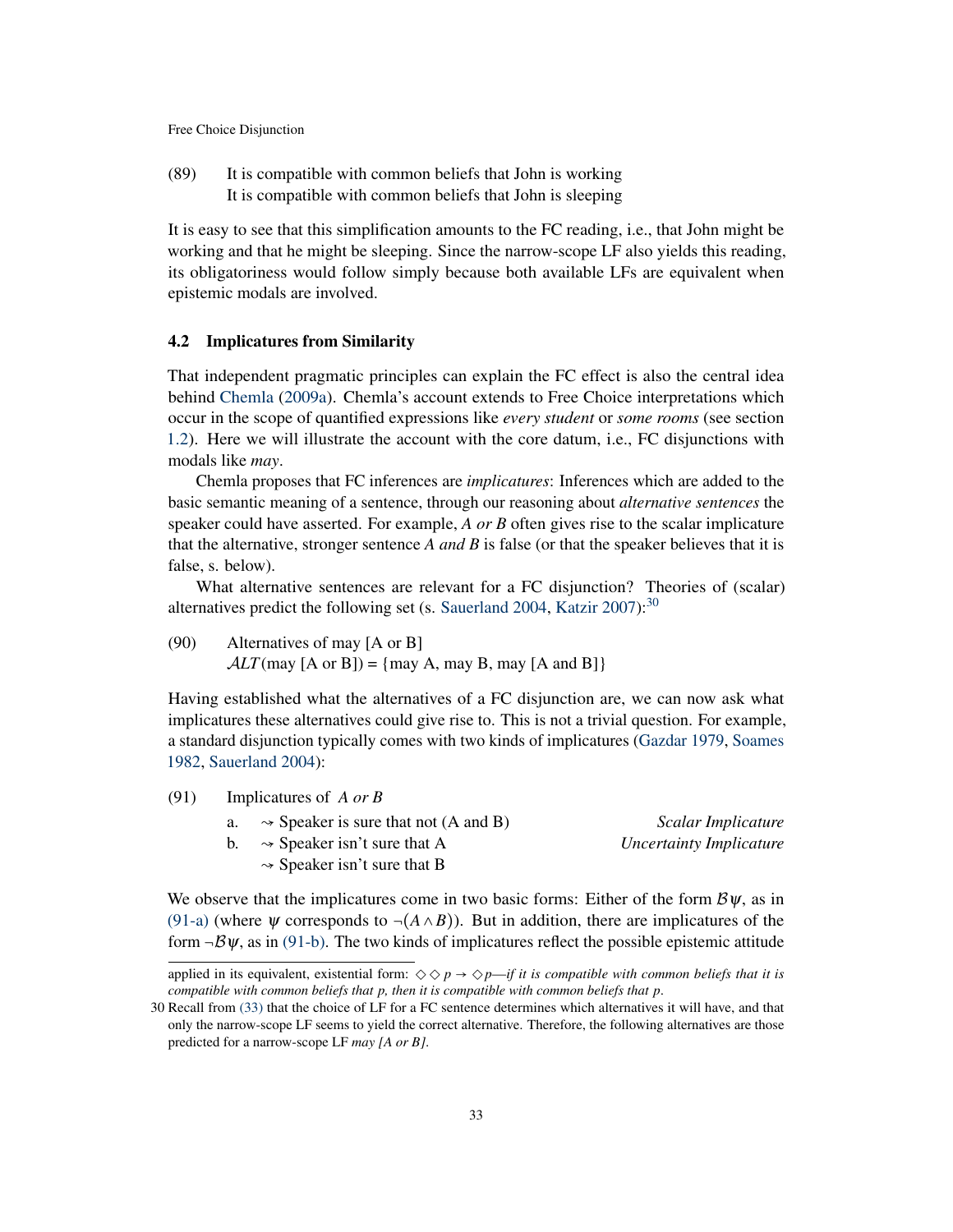of the speaker, as paraphrased in [\(91\).](#page-32-4) Chemla's idea is that there is something systematic about the possible configurations of attitude and alternative: For similar alternatives, it will be a similar attitude. This is the central principle of the account:

<span id="page-33-1"></span>(92) Similarity of Epistemic Attitudes For similar alternatives  $\phi$ ,  $\psi \in ALT(\sigma)$ : If S is sure that  $\phi$  then S is sure that  $\psi$ If S is not sure that  $\phi$  then S is not sure that  $\psi$ Formally:  $B\phi \rightarrow B\psi$  and  $\neg B\phi \rightarrow \neg B\psi^{31}$  $\neg B\phi \rightarrow \neg B\psi^{31}$  $\neg B\phi \rightarrow \neg B\psi^{31}$ 

What remains to be stated is which alternatives are similar to each other, and which ones aren't. Chemla ultimately has to rely on a stipulation for this. For the alternatives of FC disjunction in [\(90\),](#page-32-5) we have:

- <span id="page-33-2"></span>(93) Similarity of Alternatives: may [A or B]
	- a. Set I:  $\{\text{may } [A \text{ and } B], \text{may } \perp\}^{32}$  $\{\text{may } [A \text{ and } B], \text{may } \perp\}^{32}$  $\{\text{may } [A \text{ and } B], \text{may } \perp\}^{32}$
	- b. Set II:  $\{may A, may B\}$

<span id="page-33-5"></span>The principe of similarity now allows us to restrict the possible implicatures that can come with a FC disjunction like *Mary may have an apple or a pear*, by combining [\(92\)](#page-33-1) and [\(93\)](#page-33-2) above. Either the speaker is certain about all alternatives in Set I (i.e.,  $\mathcal{B}(\text{may } | \text{A} \text{ and } \text{A})$ B]),  $\mathcal{B}$ (may  $\perp$ )). Or the speaker is not certain about either of them (i.e,  $\neg \mathcal{B}$ (may [A and B]),  $\neg \mathcal{B}(\text{may } \perp)$ . And likewise for set II. Note that one further, natural restriction governs our reasoning here: Whatever the speaker's attitudes about the different alternatives are, they all need to be consistent with the fact that she just asserted the FC disjunction *may [A or B]*, and thereby presented herself as being certain about this sentence (i.e., we always assume that  $\mathcal{B}(\text{may } [A \text{ or } B])$ . This now predicts exactly two possible implicature-combinations. And these represent precisely the two readings we identified for FC disjunctions:<sup>[33](#page-33-3)</sup>

- <span id="page-33-4"></span>(94) Possible Implicatures: FC reading
	- I.  $\neg B$  (*may* [A and B]),  $\neg B$  (*may*  $\perp$ )

(ii) Negative Introspection

<span id="page-33-0"></span><sup>32</sup> The reason to include the alternative  $may \perp (\perp$  being the contradiction) is not empirical, but technical. For a standard disjunction *A or B*, it is needed to prevent the disjunction from implicating (that the speaker is sure that) *A and B*. Since  $\perp$  is an alternative to *A or B*, *may*  $\perp$  is an alternative to *may [A or B]*. In the case of FC disjunctions, this technical trick likewise prevents the implicature that the speaker is sure that *may [A and B]* is true. Arguably, this is empirically correct, even if derived by brute force.

<span id="page-33-3"></span><sup>33</sup> An interesting aspect of Chemla's account is that the unavailability of the uncertainty reading for epistemic FC sentences can be formally derived. Here is how: Assume that the logic of belief satisfies the following principles (along with Positive Introspection, which is not relevant here):

<sup>(</sup>i) Consistency of Belief Idea *We do not have inconsistent beliefs* Property of  $R$  Serial:  $\forall w \exists w'$  s.t.  $wRw'$ Axiom  $[D] \Box p \rightarrow \Diamond p$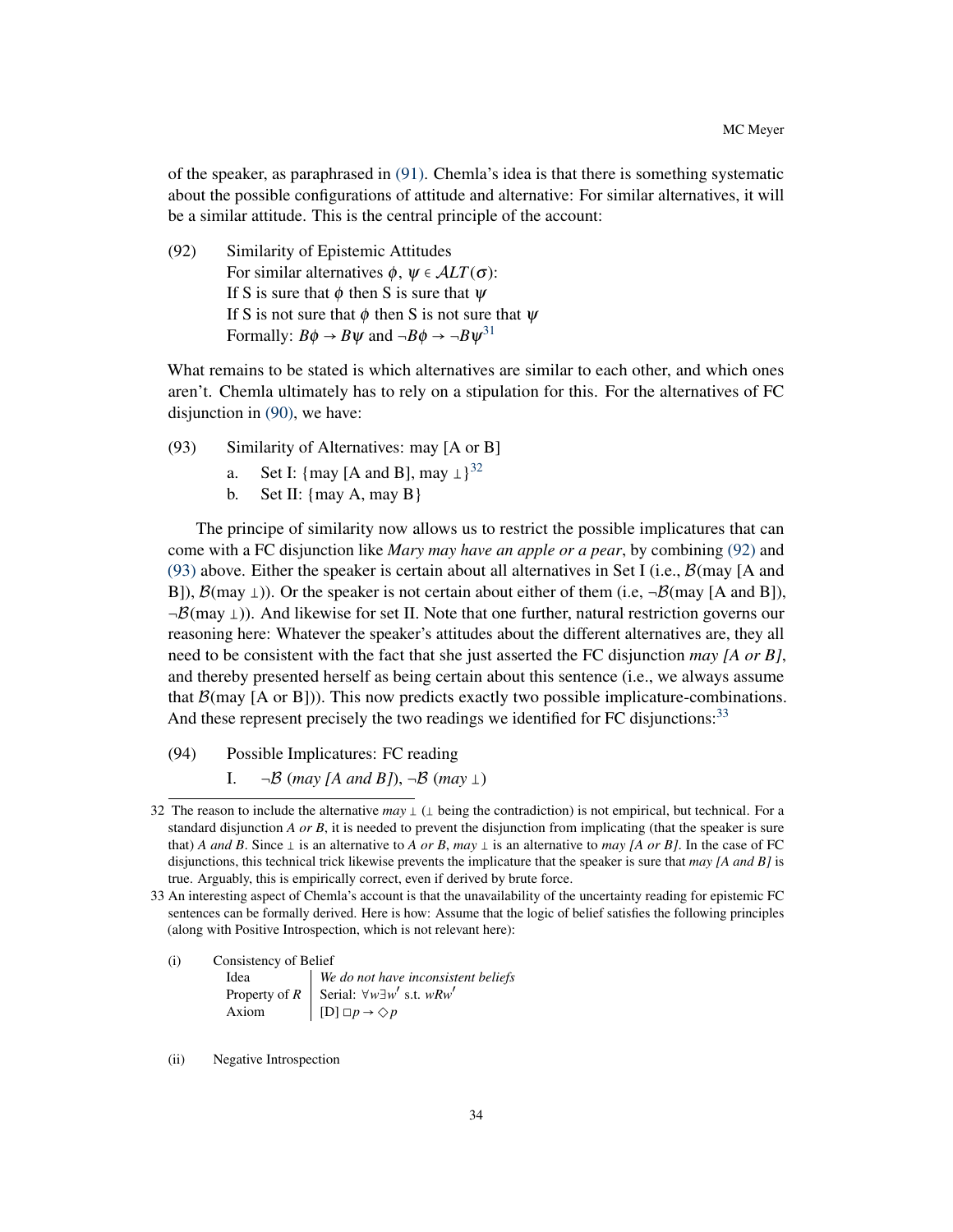II. <sup>B</sup> (*may A*), <sup>B</sup> (*may B*)

<span id="page-34-3"></span>(95) Possible implicatures: Uncertainty reading

- I.  $\neg B \text{ (may } [A \text{ and } B]), \neg B \text{ (may } \bot)$ <br>II.  $\neg B \text{ (may } A), \neg B \text{ (may } B)$
- $\neg B$  (*may A*),  $\neg B$  (*may B*)

The first thing to note about these two readings is that the implicature <sup>B</sup> (*may [A and B]*) is never be possible. This is empirically correct: A FC disjunction like *Mary may have an apple or a pear* cannot ever convey that Mary may have two fruits at the same time (if that were the intended message, the speaker would have used *and*). It is true for normal disjunctions too: *Mary had an apple or a pear* can never convey that the speaker is sure Mary had an apple *and* a pear. In both cases, this follows from the inclusion of the alternative *may*  $\perp$ , where  $\perp$  is a logical contradiction. Chemla assumes that we are never sure that a contradiction is true, and we are also never sure that a contradiction is possible. Therefore, the only implicatures we can derive for the alternatives in Set I are of the form  $-\mathcal{B}^{34}$  $-\mathcal{B}^{34}$  $-\mathcal{B}^{34}$ .

Note secondly that the implicatures about set I and set II that define the FC reading in [\(94\)](#page-33-4) are not inconsistent: You might be sure that A is allowed, and that B is allowed, but still be unsure about whether they are allowed at the same time.<sup>[35](#page-34-1)</sup>

| Idea  | If we are not sure, we're sure that we aren't                                                                                                                                          |
|-------|----------------------------------------------------------------------------------------------------------------------------------------------------------------------------------------|
|       | Property of R Euclidean: $\forall w, w', w'' : (wRw' \land wRw'') \rightarrow w'Rw''$                                                                                                  |
| Axiom |                                                                                                                                                                                        |
|       |                                                                                                                                                                                        |
|       | $\left[\begin{array}{l} [5] \neg \Box p \rightarrow \Box \neg \Box p \\ \equiv \Diamond p \rightarrow \Box \Diamond p \\ \equiv \Diamond \Box p \rightarrow \Box p \end{array}\right]$ |

The possible implicatures for an epistemic FC sentence according to Chemla's Similarity constraint are given below:

<span id="page-34-2"></span>(iii) Epistemic Free Choice – Similarity Predictions:

1.  $\neg\Box(\Diamond(A \land B), \neg\Box(\Diamond \bot))$ 2.a  $\square(\diamondsuit A), \square(\diamondsuit A)$ or 2.b  $\neg\Box(\Diamond A), \neg\Box(\Diamond A)$ 

Suppose we choose the implicatures in 2.b. Then from  $\neg \Box (\Diamond (A \wedge B))$  it follows by Negative Introspection that ¬◇(*A*∧*B*), i.e., that the speaker does not think it possible that A and B are both true. From ¬◻(◇*<sup>A</sup>*) it follows by Negative Introspection that  $\neg \Diamond A$ , and similarly  $\neg \Diamond B$  follows from  $\neg \Box (\Diamond B)$ . But this is a contradiction to the assertion *may [A or B]*, i.e.,  $\Diamond$ ( $A \lor B$ ) (assume that *may* is interpreted relative to the speaker's beliefs). Thus, we have to go for the implicatures in 2.a above and assume that  $\square(\diamondsuit A)$  and  $\square(\diamondsuit B)$ . If the speaker's beliefs are assumed to be consistent, i.e., if we assume Seriality, then it follows that  $\diamondsuit \diamond A$  and  $\diamondsuit \diamond B$ . By Negative Introspection this entails  $\Diamond A$  and  $\Diamond B$  – the speaker who said *may [A or B]* thinks A is possible *and* he thinks that B is possible. This is the FC reading. Note that because of the contradiction that could arise from the inferences in 2.b. in [\(iii\),](#page-34-2) the inferences in 2.a become effectively obligatory. The obligatory FC interpretation with epistemic modals is explained.

- <span id="page-34-0"></span>34 It is not clear whether this empirical prediction is correct; some speakers report that the FC sentence can be understood without any implicature about whether or not both options are allowed together. See e.g. Zimmermann 2000, Simons 2005, Fox 2007 for discussion. As mentioned in fn. [\(93\),](#page-33-5) Chemla's account hinges on the alternative  $may \perp$  in order to avoid false predictions in standard disjunction.
- <span id="page-34-1"></span>35 It is now easy to see that Chemla's account relies on a narrow-scope LF to derive the FC effect itself (s. fn.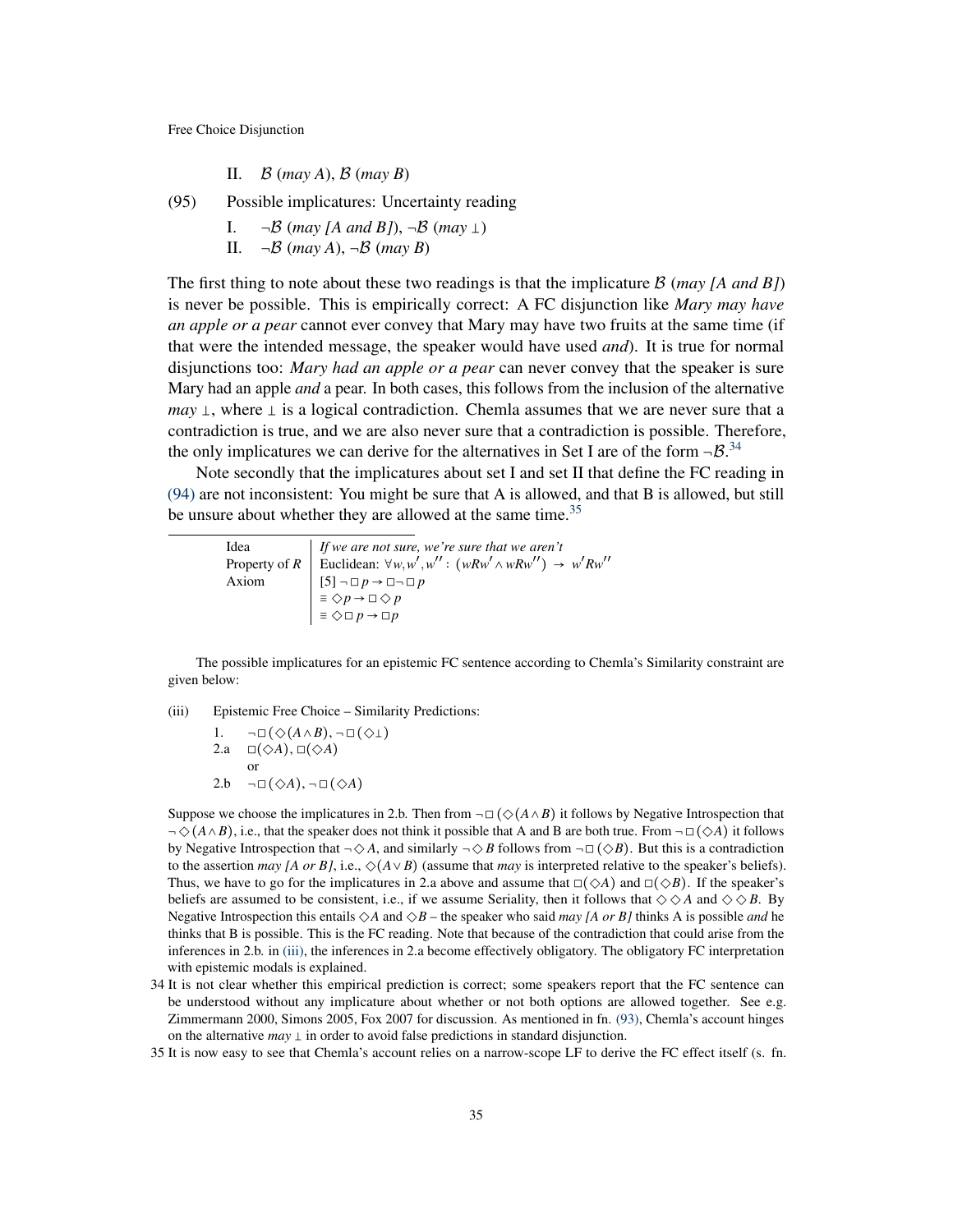Intermission: Different form of implicatures But do the implicatures in [\(94\)](#page-33-4) really represent the intuitive FC interpretation? So far, we have represented this interpretation as follows:

<span id="page-35-0"></span>

| (96) | You may have an apple or a pear     | may [A or B] |
|------|-------------------------------------|--------------|
|      | $\Rightarrow$ You may have an apple | may A        |
|      | $\Rightarrow$ You may have a pear   | may A        |

This differs slightly from the FC reading given in [\(94\).](#page-33-4) The latter only states *that the speaker is sure* that you may have an apple, i.e., <sup>B</sup> (*may A*) (and similarly for *may B*). So how do we get from [\(94\)](#page-33-4) to [\(96\)?](#page-35-0) Generally speaking, what is the relation between inferences of the form  $\mathcal{B}\psi$  and those of the form  $\psi$ ? The difference is in fact not practically significant here: In most situations, someone's (implicated or explicitly asserted) certainty about something is sufficient for us to believe it too. Thus, when I tell you *I'm sure they are still open* you will act on my expressed certainty and go there. The FC inferences in [\(96\)](#page-35-0) and the epistemicized versions that are derived in Chemla's system are thus practically equivalent in most situations. This is also relevant for standard scalar implicatures like the one given for a normal disjunction in [\(91\)](#page-32-4) above: There we stated the scalar implicature of *A or B* as *the speaker is certain that*  $\neg(A \land B)$  (i.e,  $\mathcal{B}\neg(A \land B)$ ). But depending on the mechanism by which scalar implicature are derived, sometimes this scalar implicature is simply given as  $\neg(A \wedge B)$ . According to what we just said, here again we can view the two forms  $\mathcal{B}\psi$  and  $\psi$ as (practically) equivalent.

Looking now at the implicature  $\neg B$ (may [A and B]) derived in Chemla's account, it states that the speaker is not certain that both A and B are allowed (at the same time). But there is an intuition that, especially under its FC reading, *Mary may have an apple or a pear* doesn't have to convey uncertainty of any kind: it can be used by an authority who is in fact certain that an apple *and* a pear is not an option. The general problem is thus the following: how does a predicted inference of the form  $-\mathcal{B}\psi$  relate to an observed implicature of the form  $B\n\neg \psi$ ? Since the operator B *is sure that* is modeled as a universal quantifier (paraphrasable as *in all worlds compatible with S's beliefs*), this is not problematic.  $-\mathcal{B}\psi$  is entailed by, and thus consistent with,  $\mathcal{B}-\psi$ . Especially in (Neo-)Gricean theories of implicature, it is standardly assumed that Thus, when *x* is sure that  $\neg \psi$ , then it follows that *S* is not certain that  $\psi$  (but not vice versa). the predicted inference  $\neg B\psi$  can sometimes be strengthened through additional contextual assumptions into the stronger inference that  $B\neg \psi$  [\(Soames](#page-49-2) [1982,](#page-49-2) [van der Sandt](#page-49-13) [1988,](#page-49-13) [Horn](#page-46-16) [1989\)](#page-46-16). This can happen when we know that the speaker is an authority and therefore uncertainty will be unlikely. A detailed discussion of this kind of strengthening, and the restrictions that apply can be found in [Sauerland](#page-49-1) [\(2004\)](#page-49-1), where it is called *Epistemic Step* (s. also [Meyer](#page-48-5) [2013](#page-48-5) for discussion).

#### End of Intermission

[<sup>4.2\)</sup>](#page-32-0). This is because the conjunctive alternative generated for a wide-scope LF would be *may A and may B*. But the, Set II in [\(90\)](#page-32-5) would contain the alternatives { $\{$ may A and may B $\}$ , may  $\perp$ }. The resulting obligatory inference would be  $\neg B$  (*may A and may B*). Crucially, however, this implicature would be inconsistent with the FC inference  $\beta$  (*may A*) &  $\beta$  (*may B*). Since there are independent argument for a narrow-scope LF (see section [1.3\)](#page-9-0), this is not problematic.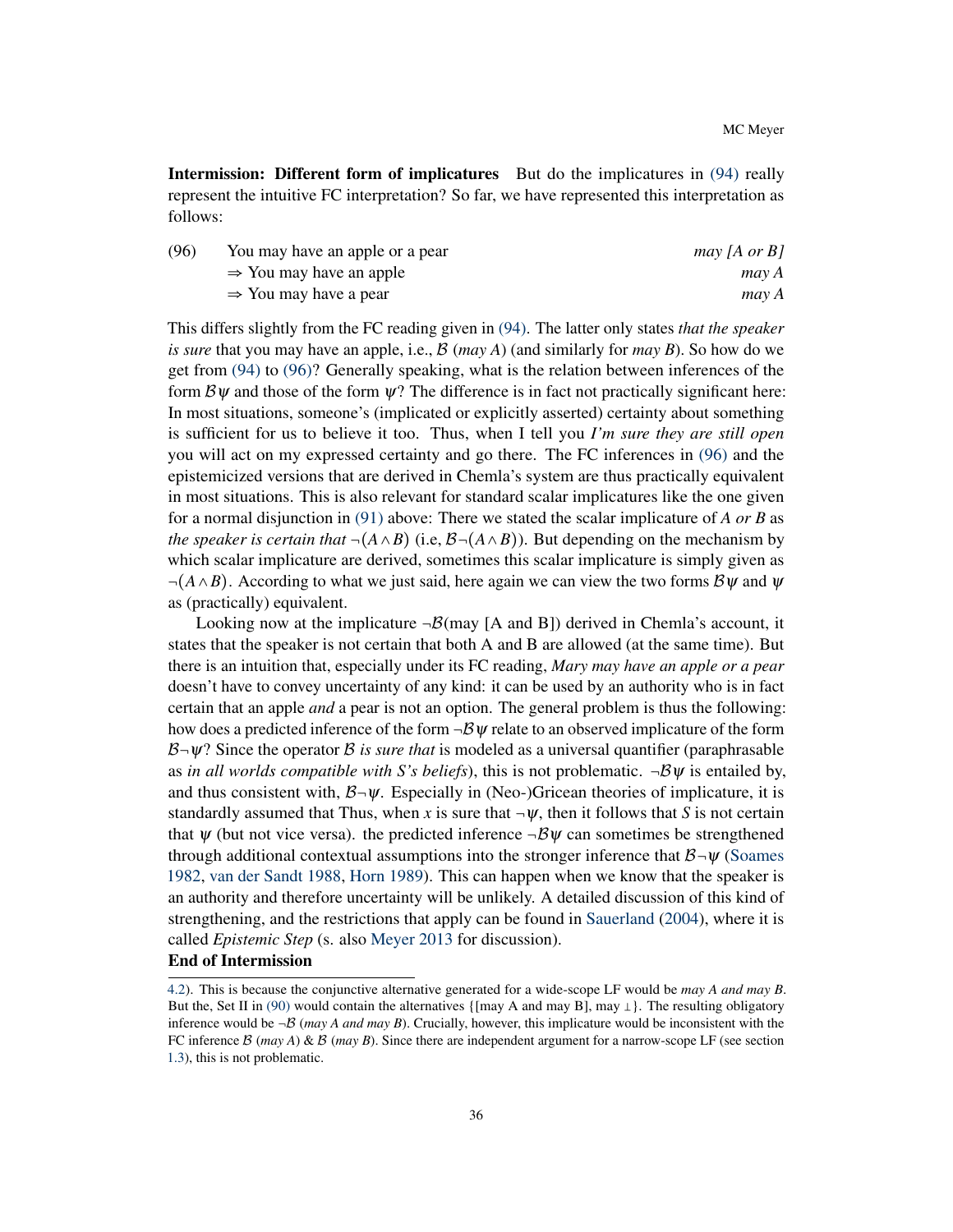As in most other accounts, the choice between the two readings in [\(94\)-](#page-33-4)[\(95\)](#page-34-3) will depend on contextual assumptions about the speaker. If she is an authority, the uncertainty implicatures  $\neg B$  (*may A*) and  $\neg B$  (*may B*) in reading [\(95\)](#page-34-3) will not be plausible (and strengthening both into the form  $B\neg \psi$  will be inconsistent with the assertion). Therefore, the hearer will chose to compute different implicatures, arriving at the FC reading in [\(94\)](#page-33-4) instead. It is important to remember that the Similarity principle is a constraint on possible implicatures: It predicts the availability of both readings, but is not meant to predict when these readings will be chosen. Though as we saw some stipulations are required, the account offers considerable generality when compared with previous proposals (pragmatic or semantic). As Chemla discusses, the principle of Similarity makes correct predictions for a number of seemingly unrelated phenomena, among them standard implicatures, FC interpretations with non-modal operators, and even presuppositions and the way they project.

### <span id="page-36-0"></span>4.3 Recursive Pragmatic Strengthening

A standard reference for the approach discussed now is [Kratzer & Shimoyama](#page-47-12) [\(2002\)](#page-47-12), who are mostly concerned with marked indefinites like German *irgendein*. The important insight of K&S's paper for FC disjunction is that recursive pragmatic reasoning can account for the FC effect in both disjunction and these marked indefinites. Specifically, the idea is to derive FC interpretations as implicatures about implicatures (whence the term *recursive*). Two independent but closely related accounts in terms of recursive implicature computation exist: [Fox](#page-45-0) [\(2007\)](#page-45-0) and [Alonso-Ovalle](#page-43-0) [\(2006\)](#page-43-0). They differ mostly in their technical execution: whereas Fox uses a standard semantics, Alonso-Ovalle's account is cast in Alternative Semantics, which was developed for questions and focus (e.g., [Hamblin](#page-46-17) [1973,](#page-46-17) [Rooth](#page-48-13) [1992,](#page-48-13) [Ramchand](#page-48-14) [1997\)](#page-48-14). In view of their similarity, the below discussion will first introduce the basic idea common to both accounts, and then go on to highlight some technical aspects in which they differ.

Consider the assertion of the FC sentence *S* below in a context in which an apple and a pear are in principle available:

# <span id="page-36-4"></span>(97) Mary may have an apple or a pear *S*

Given a standard semantics for *may* and for *or*, the basic semantic meaning of *S* will be ◇(*A*∨*B*) — *there is a possible world in which Mary has an apple or a pear* (s. [\(12\)](#page-4-1) in section [1.2\)](#page-2-0). This weak semantic meaning can now be enriched by (scalar) implicatures. As we saw above, the computation of implicatures always starts with consideration of alternatives: What other relevant and possibly more informative sentences could the speaker have asserted? There are (at least) two such alternatives here:

<span id="page-36-3"></span><span id="page-36-2"></span><span id="page-36-1"></span>

| (98) | a. | Mary may have an apple |  |
|------|----|------------------------|--|
|      |    | Mary may have a pear   |  |

The second step in computing an implicature is a process of negation: To the meaning of *S*, we can add the negation of certain alternatives  $A_1, A_2, \ldots$  This yields the strengthened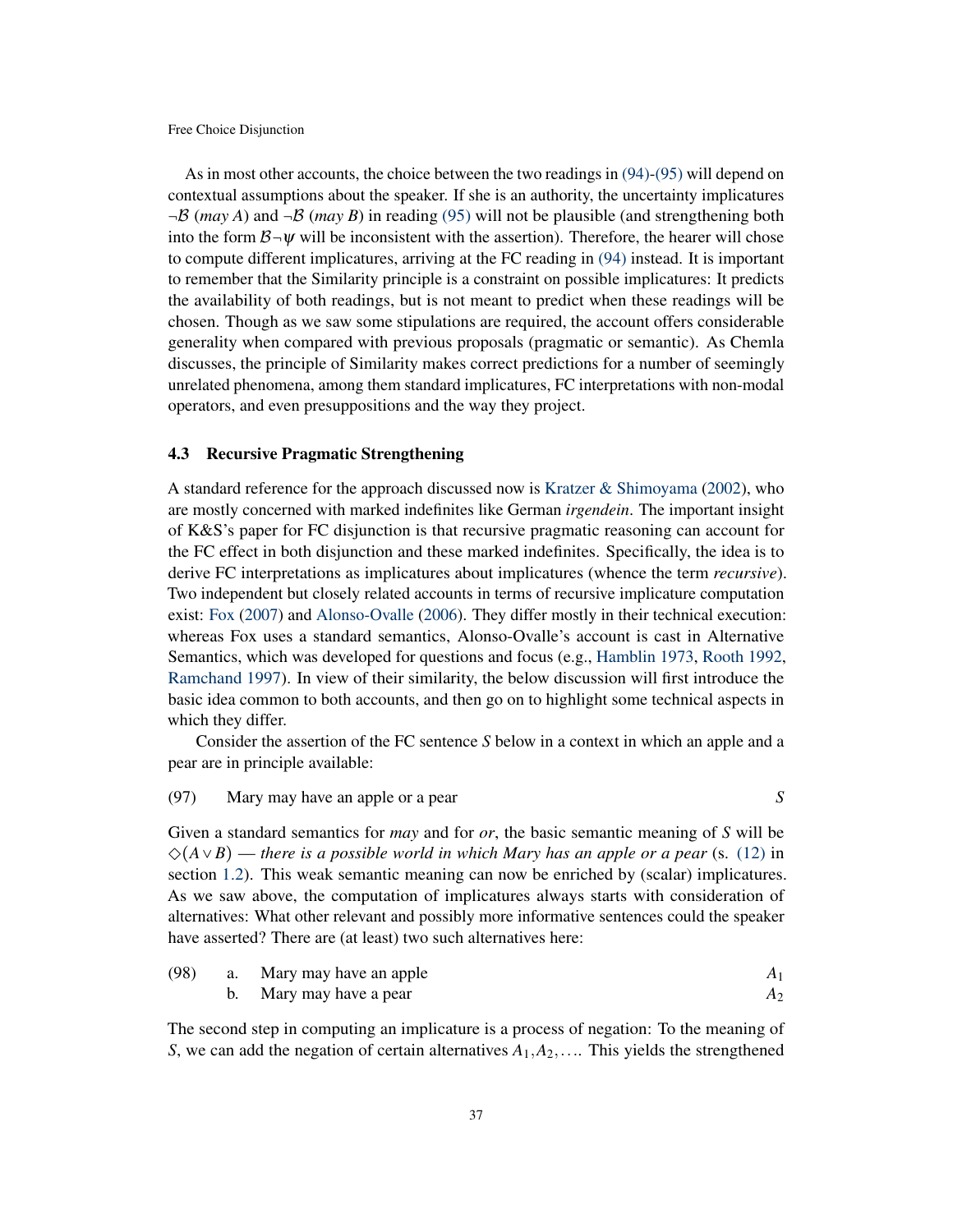meaning  $S^+ = S \& \neg A_1 \& \neg A_2 \dots$  For example, to the basic meaning of  $S = I$  ate some of the *cookies* you may add the negation of *I ate all of the cookies* and end up with the strengthened meaning  $S^+$  = *I* ate some of the cookies & *I* didn't eat all of the cookies.

Can we add the negation of  $A_1$  and  $A_2$  in [\(98\)](#page-36-1) to the meaning of *S*? The resulting strengthened meaning would be  $S^+ = S \& \neg A_1 \& \neg A_2$ . But this is contradictory: If it is allowed to have at least one of the two fruits, it cannot be forbidden to have an apple and also forbidden to have a pear.<sup>[36](#page-37-0)</sup>

It is at this point that K&S's insight becomes relevant: Hearers may actually compute another kind of implicature about the alternatives in [\(98\):](#page-36-1) that their *strengthened* meanings  $A_1^+$ ,  $A_2^+$  are false. What are these strengthened, implicature-enriched meanings? In our context with two fruit options, [\(98-a\)](#page-36-2) and [\(98-b\)](#page-36-3) would give rise to the following scalar implicatures:

<span id="page-37-4"></span><span id="page-37-2"></span><span id="page-37-1"></span>

| (99)  | a.          | Mary may have an apple                                  | A <sub>1</sub> |
|-------|-------------|---------------------------------------------------------|----------------|
|       | $b_{1}$     | $\rightarrow$ - (Mary may have a pear)                  |                |
|       | $c_{\cdot}$ | Mary may have an apple $\▵$ – (Mary may have a pear)    | $A_1^+$        |
| (100) | a.          | Mary may have a pear                                    | A <sub>2</sub> |
|       | b.          | $\rightarrow$ $\neg$ (Mary may have an apple)           |                |
|       | $c_{\cdot}$ | Mary may have a pear $\& \neg$ (Mary may have an apple) | $A_2^+$        |

Now, if we add to the FC sentence in [\(97\)](#page-36-4) the negation of these strengthened meanings, the result will be the following:

<span id="page-37-3"></span>

| (101) | Mary may have an apple or a pear                               |                  |
|-------|----------------------------------------------------------------|------------------|
|       | $\&$ It is not true that Mary may have an apple but not a pear | $\neg A_1^+$     |
|       | & It is not true that Mary may have a pear but not an apple    | $\neg A_{2}^{+}$ |

Formally:

(102) 
$$
\diamond (A \vee B)
$$
  
\n&  $\neg (\diamond A \wedge \neg \diamond B)$   
\n&  $\neg (\diamond B \wedge \neg \diamond A)$   
\n $\neg A_1^+$   
\n $\neg A_2^+$ 

Together, this amounts to the following:

<span id="page-37-0"></span><sup>36</sup> Two remarks are in order. First, it would be consistent to add the negation of just one of the alternatives to *S*. Such an arbitrary selection of alternatives has to be restricted for independent reasons, and the derivation of such a restriction is an important part of any theory of implicature (s. [Sauerland](#page-49-1) [2004,](#page-49-1) [Alonso-Ovalle](#page-43-0) [2006,](#page-43-0) [Fox](#page-45-0) [2007,](#page-45-0) [Fox & Katzir](#page-45-16) [2011,](#page-45-16) [Schwarz](#page-49-14) [2016\)](#page-49-14). Secondly, recall from the last section that there are also implicatures of the form ¬Bψ, i.e., *the speaker is not sure whether* <sup>ψ</sup>. These would be consistent with the original assertion of the FC sentence in [\(97\).](#page-36-4) The resulting meaning would be the familiar uncertainty reading of the sentence (ignoring any possible further implicatures about the conjunctive alternative):

<sup>(</sup>i) Uncertainty reading of *Mary may have an apple or a pear*

a.  $\neg B$  (Mary may have an apple)<br>b.  $\neg B$  (mary may have a pear)

 $\neg B$  (mary may have a pear)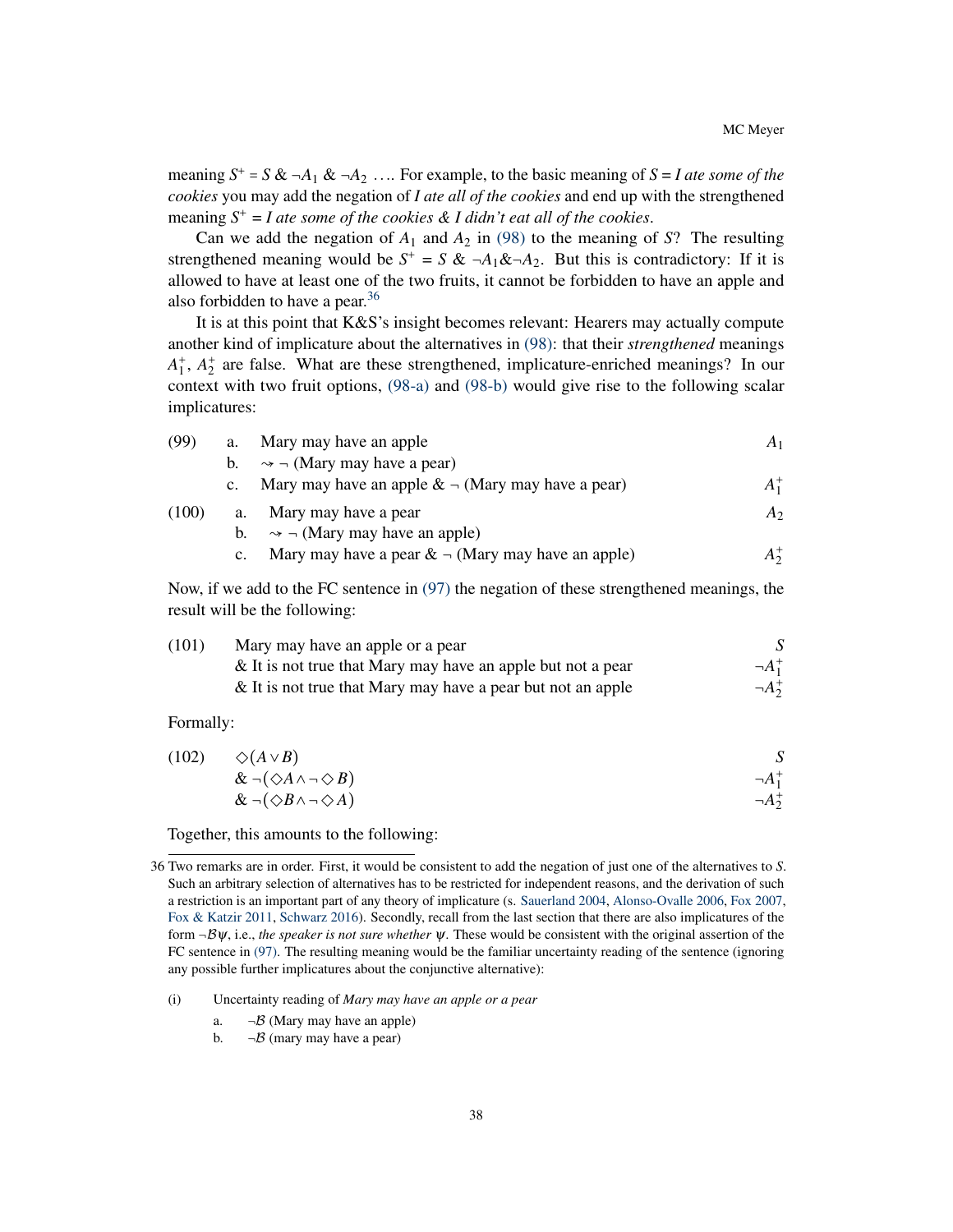(103) Mary may have an apple and Mary may have a pear  $S^{++} = S + \neg A_1^+ + \neg A_2^+$ 

And this is the FC reading. Thus, by adding to the standard semantic meaning of a FC disjunction the negation of its pragmatically strengthened alternatives, we can derive its quasi-conjunctive interpretation.

Now the question is how the two levels of strengthened meanings  $S^+$  and  $S^{++}$  are derived formally. In particular, we would like to understand how the implicatures of sentences that have not actually been asserted (e.g., the implicatures of the alternative *Mary may have an apple*) can be used in computing the actual implicatures of an FC sentence (e.g., *Mary may have an apple or a pear*, s. [Fusco](#page-45-17) [2014\)](#page-45-17).

It is primarily in this formal implementation that Alonso-Ovalle's and Fox's account differ. In Fox's account, scalar implicatures (i.e., strengthened meanings) are part of the semantic meaning  $\llbracket S \rrbracket$  of a sentence, rather than an enrichment of meaning that happens pragmatically, after semantic composition is done. More specifically, scalar implicatures are derived by a syntactic *exhaustivity* operator *exh* which can be thought of as a covert version of *only* [\(Groenendijk & Stokhof](#page-46-18) [1984,](#page-46-18) [Krifka](#page-47-18) [1995,](#page-47-18) [van Rooij & Schulz](#page-48-15) [2006\)](#page-48-15). So the informally sketched strengthening of [\(99\)](#page-37-1) is formally derived by the following LF:

\n- (104) a. *exh* [Mary may have an apple]
\n- b. Mary may only have an apple
\n- $$
= Mary\ may\ have\ an\ apple\ & \neg\ (Mary\ may\ have\ a\ pear)
$$
\n- $\approx A_1^+$
\n

Generalizing from this example, the operator *exh* takes a sentence *S* and its scalar alternative(s) <sup>A</sup>*LT*(*S*) as arguments and returns *<sup>S</sup>*'s strengthened meaning:

<span id="page-38-0"></span>(105) 
$$
[\![\nexists x h_{ALT} S]\!] = S \& \neg A_1 \& \neg A_2 \dots
$$
, where  $A_1, A_2, \dots \in \mathcal{A}LT(S)$ 

One core ingredient of theories of implicature along these lines is to specify the semantics of *exh* so as to correctly capture which alternatives in  $ALT(S)$  can be negated to strengthen the meaning of *S*, and which ones cannot. One crucial requirement here is that the meaning of *exh S* be consistent: *exh* should not add to *S* the negation of scalar alternatives that are already entailed by *S*. For example, in *exh[Mary ate many of the cookies]* the *exh* operator may negate the alternative *Mary ate all of the cookies*, but not *Mary ate some of the cookies*. This is because the latter alternative is already entailed by the sentence that *exh* is adjoined to. Another requirement for an adequate semantics of *exh* is to rule out arbitrary negation of just some alternatives of *<sup>S</sup>* without considering the whole set <sup>A</sup>*LT*(*S*), as this might lead to unattested strengthened meanings. For example, in a disjunction *exh [A or B]*, the *exh*-operator shouldn't be allowed to add the negation of just *A*, because the disjunction would then be predicted to mean *B*, which is never possible (s. fn. [4.1\)](#page-29-0). Both these issues and examples are discussed in detail in [Fox](#page-45-0) [\(2007\)](#page-45-0) (building on work by [Spector](#page-49-15) [2003,](#page-49-15) [Sauerland](#page-49-1) [2004,](#page-49-1) [Chierchia](#page-44-7) [2004,](#page-44-7) [2006,](#page-44-8) [van Rooij & Schulz](#page-48-15) [2006,](#page-48-15) among others). Many additional conceptual and empirical issues arise, as discussed e.g. in [Recanati](#page-48-16) [\(2003\)](#page-48-16), [Geurts](#page-45-18) [\(2009\)](#page-45-18), [Sauerland](#page-49-16) [\(2011\)](#page-49-16), [Chierchia et al.](#page-44-9) [\(2012\)](#page-44-9).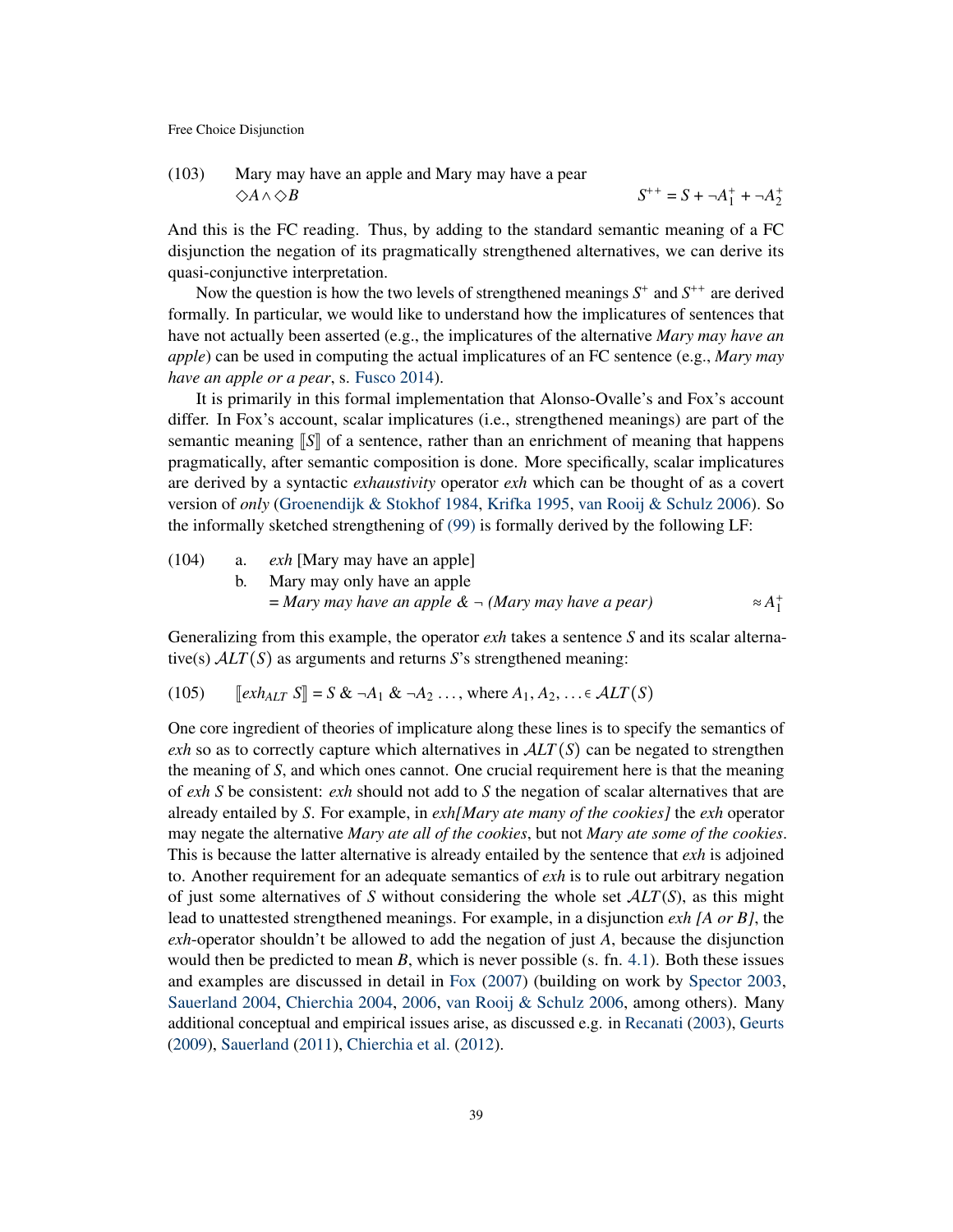Let us now see how the FC interpretation can be derived in a system with *exh*. Crucially, the semantics of *exh* in [\(105\)](#page-38-0) allows for one *exh*-operator to occur in the scope of another. This will be the case if *S* in [\(105\)](#page-38-0) contains itself an *exh*-operator. This configuration corresponds to recursive implicature computation, as assumed for FC readings. The LF that derives this reading is thus the following:

<span id="page-39-0"></span>(106)  $exh_2$  [ $exh_1$  [may [Mary have an apple or a pear]]]

To apply the general definition in [\(105\)](#page-38-0) to [\(106\),](#page-39-0) we will have to establish the alternatives that  $exh_2$  takes as argument (and negates), i.e., the set  $ALT(exh_1$  [may [Mary have an apple or a pear]]). This is shown below:

- (107)  $[\![exh_2\;[exh_1\;S]\!] = exh_1\;S\&\;\neg A'_1\&\;\neg A'_2\cdots$ <br>where  $A'_1 \,A'_2 = c\;AIT(xh, S)$ where  $A'_1, A'_2, \ldots \in ALT(\text{exh}_1S)$
- (108)  $ALT(exh_1$  [may [Mary have an apple or a pear]]) = {*exh*<sup>1</sup> [may [Mary have an apple]], *exh*<sup>1</sup> [may [Mary have a pear]]} <sup>≈</sup> {*Mary may only have an apple, Mary may only have a pear*} = {*Mary may have an apple but not a pear, Mary may have a pear but not an apple*}

It is easy to see at this point that the result of negating these two alternatives (which are themselves of the form *exh* S!) will correspond to our informal derivation in [\(99-a\)-](#page-37-2)[\(101\)](#page-37-3) above.

Alonso-Ovalle's implementation of the same idea resembles the system introduced by [Chierchia](#page-44-7) [\(2004,](#page-44-7) [2006\)](#page-44-8) in that it defines additional semantics values  $\left[\right]$ ,  $\left[\right]$ ,  $\left[\right]$ ,  $\left[\right]$ ,  $\left[\right]$ ,  $\left[\right]$ ,  $\left[\right]$ ,  $\left[\right]$ ,  $\left[\right]$ ,  $\left[\right]$ ,  $\left[\right]$ ,  $\left[\right]$ ,  $\left[\right]$ ,  $\left[\right]$ ,  $\left[\right]$ ,  $\left[\right]$ ,  $\left[\right]$ the strengthened and recursively strengthened meanings, respectively. Apart from this important conceptual difference (there is no operator assumed in the syntax), the challenges and results remain the same: to define  $\llbracket . \rrbracket^+$  and  $\llbracket . \rrbracket^{++}$  so that only consistent and non-arbitrary<br>etrapathenings can apply. A detailed discussion can be found in Alonse Qualle (2006) strengthenings can apply. A detailed discussion can be found in [Alonso-Ovalle](#page-43-0) [\(2006:](#page-43-0) 173ff.). One distinguishing feature of Alonso-Ovalle's alternative semantics for disjunction (cf. [\(69\)](#page-24-2) in section [3.2\)](#page-24-0) is that FC effects that arise in sentences like ??, which have more than two disjuncts, can be derived without further stipulations, as can scalar implicatures for standard, multiple disjunctions [\(Alonso-Ovalle](#page-43-0) [2006:](#page-43-0) 56ff.; s. also [Reichenbach](#page-48-17) [1947,](#page-48-17) [McCawley](#page-47-19) [1981\)](#page-47-19):

- (109) Mary may eat an apple, a pear, or a papaya
	- $\Rightarrow$  Mary may eat an apple
	- <sup>⇒</sup> Mary may eat a pear
	- <sup>⇒</sup> Mary may eat a papaya

The advantage of the recursive pragmatic approach is its generality: As seen in [\(99\)-](#page-37-1)[\(100\),](#page-37-4) deriving the strengthened meanings of alternatives uses only mechanisms that are needed to derive simple (scalar) implicatures. As [Aloni & van Rooy](#page-43-12) [\(2007\)](#page-43-12), [Fox](#page-45-0) [\(2007\)](#page-45-0) discuss in some detail, the challenge is to restrict recursive implicature computation so as to avoid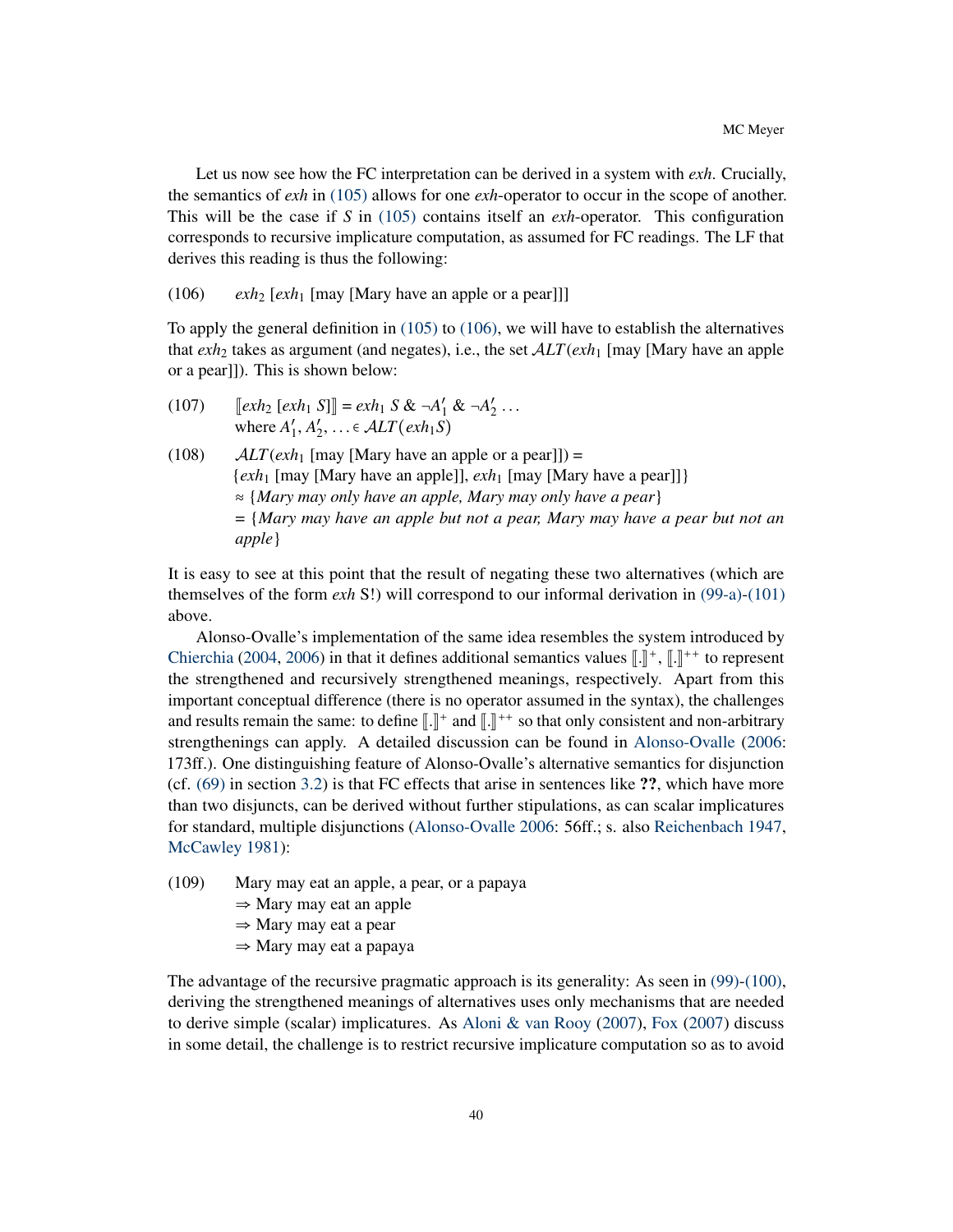over-generation. Here is one example to illustrate what's at stake. Suppose we use the strengthened meaning of the alternatives below to compute a recursive implicature for a standard disjunction. Here is the result of this process:

<span id="page-40-1"></span>

| (110) | Mary ate an apple or a pear      |                                        |
|-------|----------------------------------|----------------------------------------|
|       | Mary ate an apple                | A <sub>1</sub>                         |
|       | Mary ate an apple and not a pear | $A_1^+$                                |
|       | Mary ate a pear                  | A <sub>2</sub>                         |
|       | Mary ate a pear and not an apple | $A_2^+$                                |
|       | Mary ate an apple and a pear     | $S^{++} = S + \neg A_1^+ + \neg A_2^+$ |
|       |                                  |                                        |

Recursive implicature computation predicts *A or B* to have a reading under which it means *A and B*! This is clearly a problematic result (though cf. [Bowler](#page-44-10) [\(2014\)](#page-44-10), [Meyer](#page-48-12) [\(2015a\)](#page-48-12)). But the problem has been addressed in some detail [\(Chierchia](#page-44-8) [2006,](#page-44-8) [Alonso-Ovalle](#page-43-0) [2006,](#page-43-0) [Spector](#page-49-17) [2007,](#page-49-17) [Fox](#page-45-0) [2007\)](#page-45-0). Though implemented in different frameworks, the general form of the solution is to make sure that recursive implicature computation can only apply once the standard implicatures have been added to *S* (a move that is reflected in [Spector](#page-49-17) [2007'](#page-49-17)s terminology of *first-* vs. *second-order* implicatures). For the case of disjunctions like [\(110\),](#page-40-1) this would mean that first we need to compute the standard scalar implicature: That Mary didn't eat an apple and a pear. Then the recursive implicatures  $\neg A_2^+$  and  $\neg A_2^+$  can no longer be added consistently. Importantly, this will still allow the derivation of the FC interpretation via recursive implicatures (see esp. [Fox](#page-45-0) [2007\)](#page-45-0).

Accounts in terms of recursive implicature are general enough so as to cover FC effects that occur in the absence of disjunction and/or modals, e.g. in sentences like *we didn't give every student a stipend and a tuition waiver* (s. [\(25\)](#page-7-1) in section [1.2\)](#page-2-0). As Alonso-Ovalle shows in detail, the account can also be extended to disjunction in the antecedent of conditionals, where effects similar to the FC effect arise (s. section [2.2\)](#page-18-0). Lastly, FC effects in indefinites like *irgendein* and even in plural morphology have been addressed with recursive implicature computation [\(Kratzer & Shimoyama](#page-47-12) [2002,](#page-47-12) [Spector](#page-49-17) [2007,](#page-49-17) [Chierchia](#page-44-8) [2006\)](#page-44-8).

### <span id="page-40-0"></span>5 Semantics vs. Pragmatics: Empirical Evidence

In the preceding sections we have seen that analyses of the FC effect can be divided into at least two categories, depending on whether they derive the FC effect as part of the semantics or part of the pragmatically enriched meaning. The question as to whether FC interpretations should be derived as semantic or pragmatic meaning components was first raised by [Kamp](#page-46-11) [\(1978\)](#page-46-11), and remains debated.

Psycholinguistic research has begun to provide quantitative data from adults and children that point to processing differences between semantic and pragmatic components of meaning (e.g. [Noveck](#page-48-18) [2001,](#page-48-18) [Papafragou & Musolino](#page-48-19) [2003,](#page-48-19) [Bott & Noveck](#page-43-13) [2004,](#page-43-13) [Breheny et al.](#page-44-11) [2006,](#page-44-11) [Huang & Snedeker](#page-46-19) [2009,](#page-46-19) [Grodner et al.](#page-46-20) [2010,](#page-46-20) [Bott et al.](#page-43-14) [2012,](#page-43-14) [Tomlinson et al.](#page-50-11) [2013\)](#page-50-11).

Experimental research may thus also help shed light on the status of FC inferences, and has started to do so [\(Chemla](#page-44-12) [2009b,](#page-44-12) [Chemla & Bott](#page-44-13) [2014,](#page-44-13) [Tieu et al.](#page-50-12) [2015\)](#page-50-12). Results from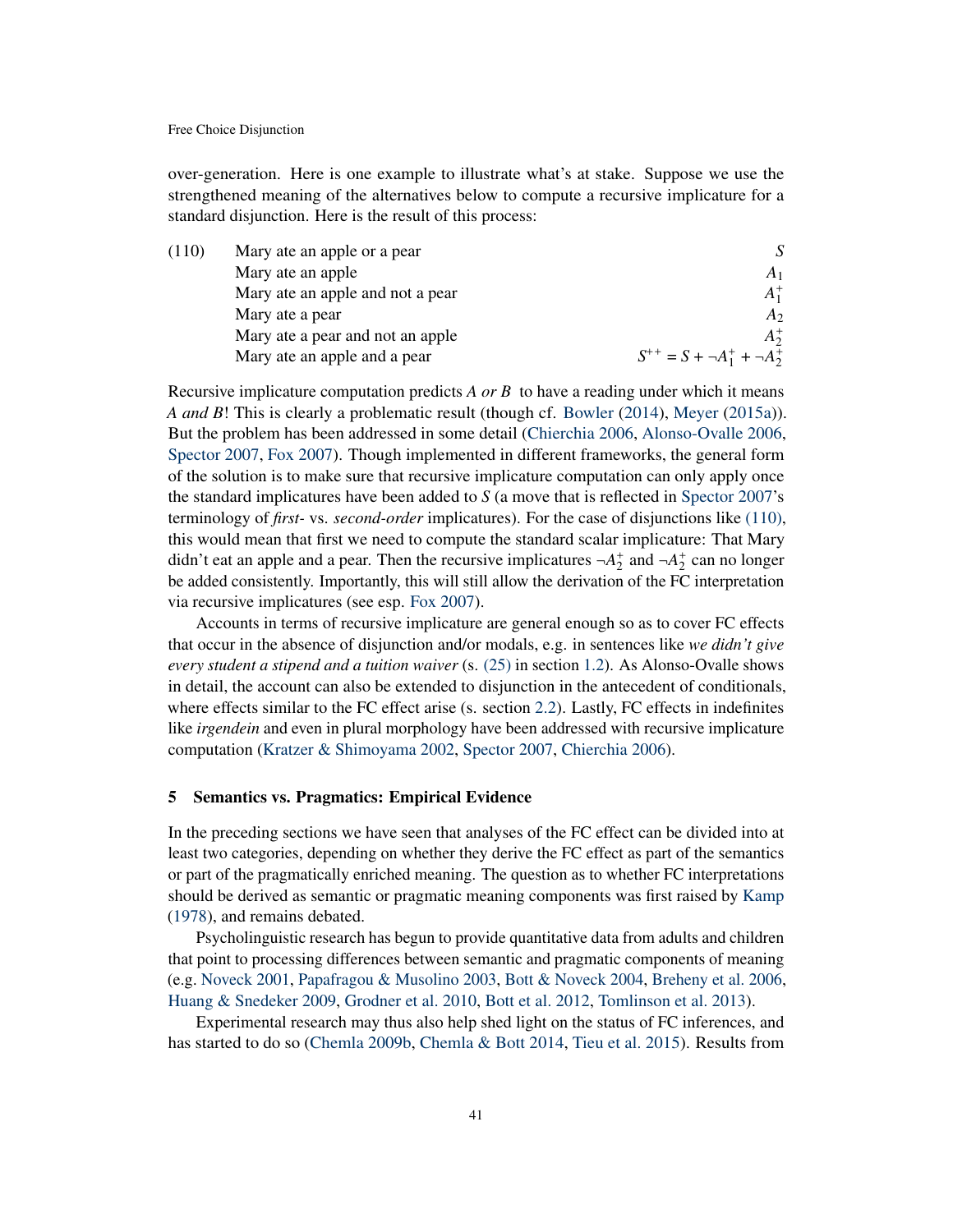[Chemla](#page-44-12) [\(2009b\)](#page-44-12) and [Chemla & Bott](#page-44-13) [\(2014\)](#page-44-13) indicate that FC inferences do not in fact pattern with (scalar) implicatures. The central finding from [Chemla](#page-44-12) [\(2009b\)](#page-44-12) is that FC readings seem to be more robust than scalar implicatures. The way robustness is measured in this experiment is by looking at embedded contexts: $37$  Speakers do not seem to strongly associate *some* with the scalar implicature *not all* in embedded positions like that shown in [\(112\),](#page-41-1) while they do prefer this reading in matrix positions as in  $(111)$ :

- <span id="page-41-2"></span>(111) John solved some of the puzzles  $\sim$  John solved some but not all of the puzzles
- <span id="page-41-1"></span>(112) Everybody solved some of the puzzles  $\sim$  Everybody solved some but not all of the puzzles

Now, if FC inferences really are just another kind of (scalar) implicature, as suggested by the accounts discussed in the last section, then the null hypothesis is that they should exhibit the same kind of behavior: The rate at which speakers agree with the relevant inferences should decline in environments like [\(114\)](#page-41-3) when compared to [\(113\):](#page-41-4)

- <span id="page-41-4"></span>(113) John is allowed to eat the cake or the ice-cream  $\sim$  John is allowed to eat the cake & John is allowed to eat the ice-cream
- <span id="page-41-3"></span>(114) Everybody is allowed to eat the cake or the ice-cream  $\rightarrow$  Everybody is allowed to eat the cake  $\&$  is allowed to eat the ice-cream

Surprisingly, though, Chemla finds that Free Choice inferences are more robust than regular scalar implicatures in embedded environments: Subjects agree with embedded FC inferences like [\(114\)](#page-41-3) much more than they agree with corresponding embedded scalar implicatures like [\(112\).](#page-41-1) Results from [Chemla & Bott](#page-44-13) [\(2014\)](#page-44-13) point to the same direction. In a series of experiments comparing basic semantic meaning, scalar implicatures, and FC readings, they find that the latter do not pattern with scalar implicatures with respect to reaction times, but tend to be processed much faster.

On the other hand, results of a recent acquisition study by [Tieu et al.](#page-50-12) [\(2015\)](#page-50-12) is consistent with the view that both kinds of inference share at least some essential features, in particular, the consideration of (scalar) alternatives (s. [Singh et al.](#page-49-18) [2013](#page-49-18) for a similar finding not involving FC sentences, but standard disjunction).

On the theoretical side, the argument most often invoked in favor of a pragmatic, implicature-like status of the FC inference is the fact that it is cancelable. This characteristic is thought to be a necessary (though not sufficient) condition for implicature-hood (s. [Faller](#page-45-19) [2012:](#page-45-19) 288ff. for an unrelated phenomenon). The argument in favor of treating FC as an implicature goes back at least to Kratzer  $\&$  Shimoyama [\(2002\)](#page-47-12), and has been resumed in [Alonso-Ovalle](#page-43-0) [\(2006:](#page-43-0) section 4.6.) and [Fox](#page-45-0) [\(2007:](#page-45-0) section 2.1.), as we have seen above. The crucial empirical observation is that FC inferences pattern with scalar implicatures in

<span id="page-41-0"></span><sup>37</sup> Chemla also looks at negative contexts, e.g. *John didn't read all books*, which leads to the so-called *indirect* implicature [\(Chierchia](#page-44-7) [2004\)](#page-44-7) that it is not the case that John didn't read any books, i.e., that John read some books. The reader is referred to Chemla's paper for details.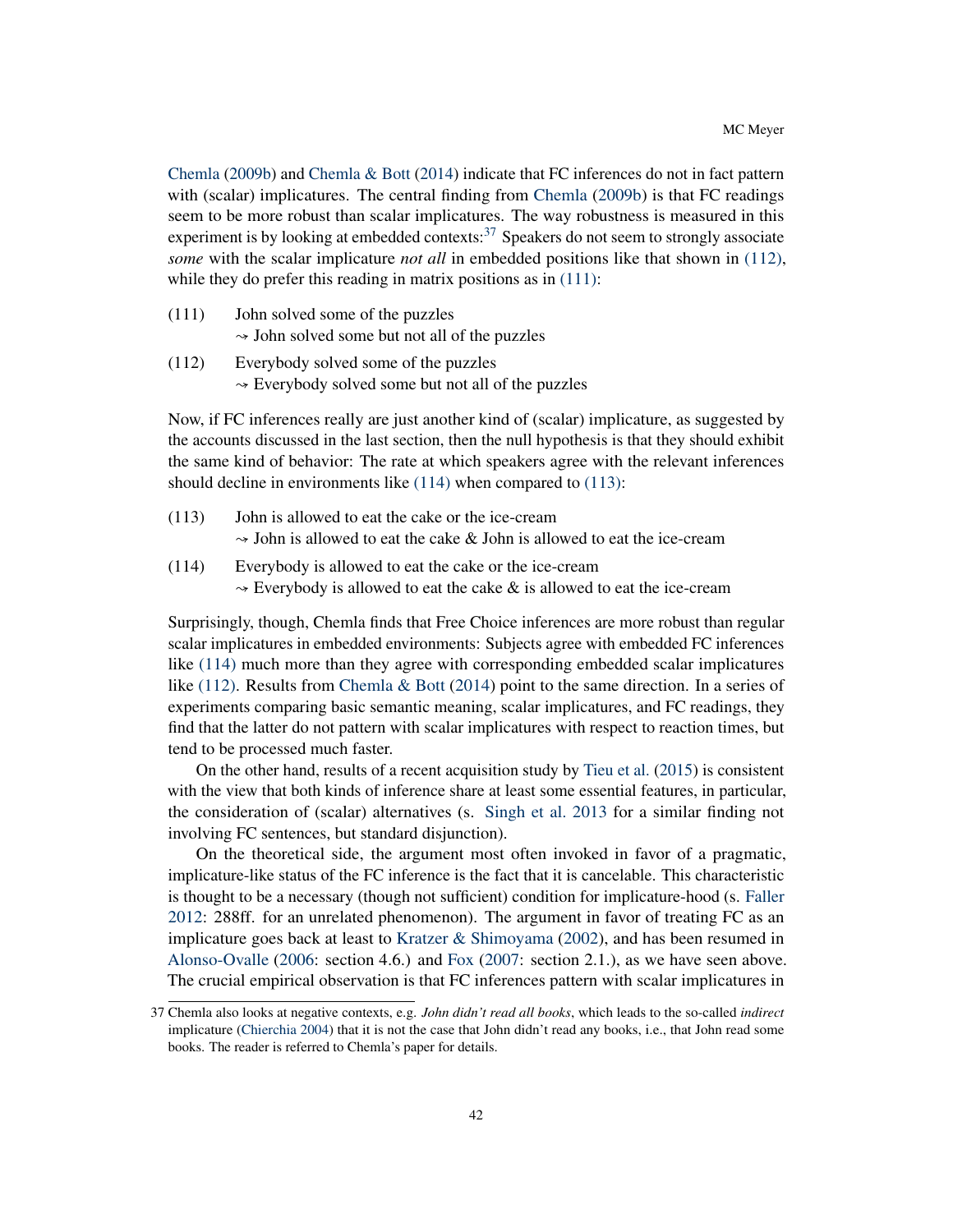disappearing under negation:<sup>[38](#page-42-0)</sup>

- <span id="page-42-3"></span><span id="page-42-2"></span><span id="page-42-1"></span>(115) You may not have ice-cream or cake
	- a. Negation of basic meaning:  $\neg \Diamond (A \lor B)$ *You may have neither ice-cream nor cake*
	- b. Negation of FC reading:  $\neg(\Diamond A \land \Diamond B)$ *You may not have both (but possibly one of the two)*

Under the assumption that the FC effect is not part of the basic semantic meaning, [\(115-a\)](#page-42-1) would be that basic semantic meaning of the sentence. [\(115-b\),](#page-42-2) on the other hand, would be the meaning if the Free Choice effect could 'survive' under negation, for instance because it is already part of the semantic meaning of the negated clause *You may have ice-cream or cake*. We observe that [\(115-b\)](#page-42-2) doesn't seem to be a possible meaning of the sentence; only [\(115-a\)](#page-42-1) is. It has been argued that the unavailability of the FC effect under negation favors a pragmatic account, and specifically, an account in terms of scalar implicature [\(Chierchia](#page-44-7) [2004,](#page-44-7) [Kratzer & Shimoyama](#page-47-12) [2002,](#page-47-12) [Alonso-Ovalle](#page-43-0) [2006,](#page-43-0) [Fox](#page-45-0) [2007\)](#page-45-0). As we saw above, implicature involves the negation of alternatives whose truth-value is left open by the basic semantic meaning. Now, the basic meaning, by assumption, is [\(115-a\).](#page-42-1) But this meaning is very strong, and does not leave open the truth-value of any scalar alternatives (e.g. *you may have ice-cream*). Therefore, no implicature like the supposed FC implicature is predicted to arise. The disappearance of the FC effect would be explained.

But semantic accounts might be able to handle the disappearance of FC under negation too. [Aloni](#page-43-2) [\(2003,](#page-43-2) [2007\)](#page-43-1), who as we saw in section [3.2](#page-24-0) defends a semantic account, addresses the challenge explicitly. In her analysis, as well as other semantic accounts, Free Choice sentences are semantically ambiguous between a FC and an uncertainty reading. Importantly, the FC reading is stronger; therefore, under negation the relation reverses and it is the negated uncertainty reading which is stronger, as shown in [\(115\).](#page-42-3) Aloni's explanation as to why the FC effect disappears under negation thus invokes an independent principle favoring the strongest meaning [\(Chierchia](#page-44-8) [2006:](#page-44-8) 25, s. also [Dalrymple et al.](#page-44-14) [1994\)](#page-44-14): Among the two readings in [\(115\),](#page-42-3) the unattested negated FC reading is weaker and therefore dispreferred. Her explanation could in principle carry over to other semantic accounts. Of course, invoking

(i) a. If you may have the cake or the ice-cream, you should bloody well be pleased!

b. Everybody who may have the cake or the ice-cream should bloody well be pleased!

As has often been remarked, however, the restrictor of universal quantifiers and the antecedent of conditionals are not bona-fide cases of DE environments, but have been characterized as *Strawson-DE* [\(von Fintel](#page-45-20) [1999\)](#page-45-20). As for negation, which creates a truly DE-environment, [Fox](#page-45-0) [\(2007:](#page-45-0) fn.16) points out that the FC reading may survive even here, given special intonational marking which he characterizes as focus on *or*. The following sequence, to the extend that it is acceptable, would constitute an example:

(ii) You can't have the ice-cream OR the cake. . . the cake is for adults only!

<span id="page-42-0"></span><sup>38</sup> As already noted by [Kamp](#page-46-11) [\(1978:](#page-46-11) 279) (s. also [Alonso-Ovalle](#page-43-0) [\(2006:](#page-43-0) 183), other apparently downward-entailing (DE) environments do not make the FC reading disappear: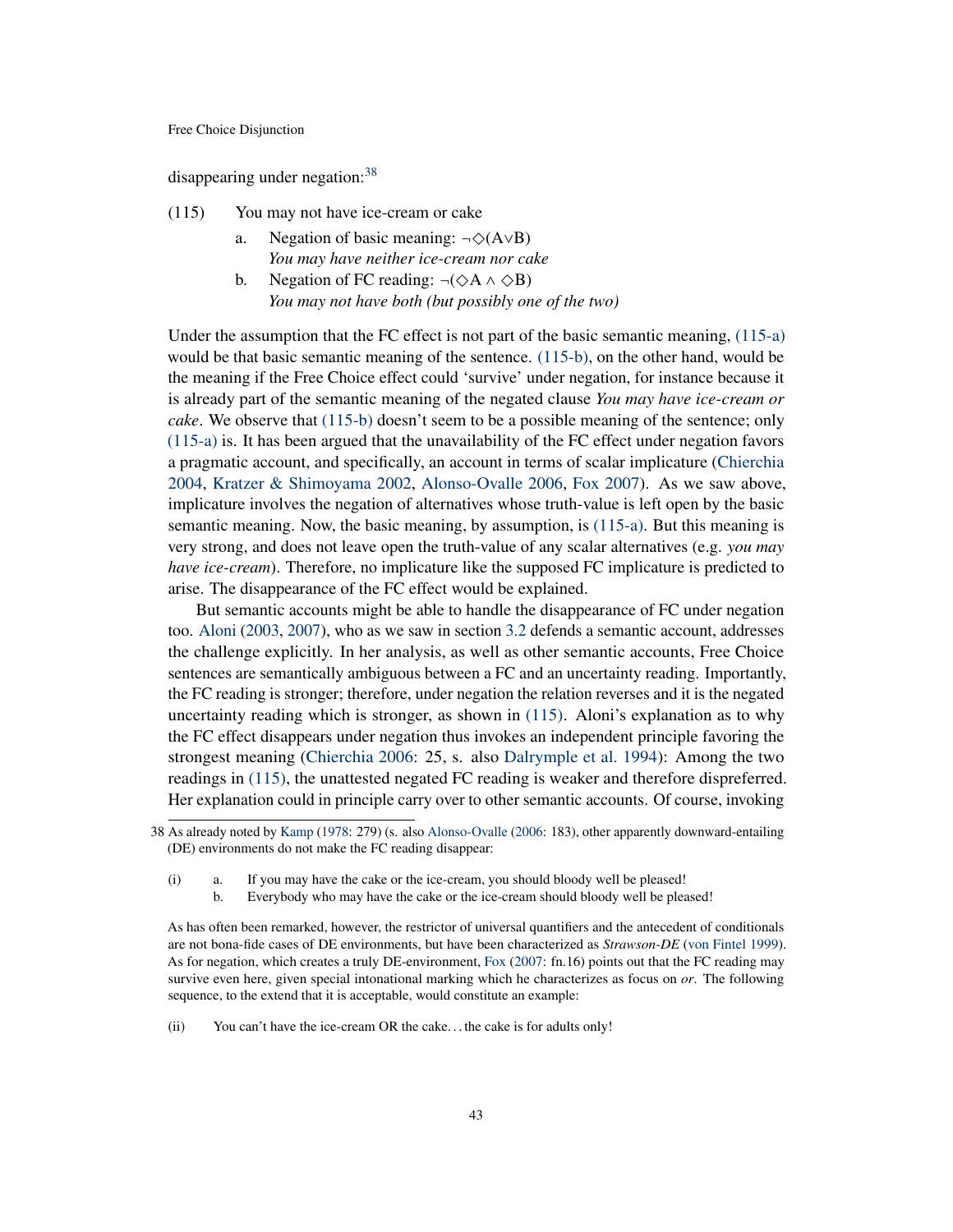a strongest-meaning principle makes predictions for positive cases too, as Aloni herself points out: Among the two available readings for non-negated FC sentences, it should be the stronger Free Choice reading which dominates. As the above-mentioned quantitative results indicate, FC inferences are indeed very robust. The fact that they are significantly more robust than scalar implicatures, however, remains an open puzzle which neither the invocation of a strongest meaning preference within a semantic framework, nor pragmatic accounts of FC have resolved so far.

#### References

- <span id="page-43-2"></span>Aloni, Maria. 2003. Free Choice in modal contexts. In M. Weisgerber (ed.), *Sinn und Bedeutung 7*, 1–13. Universität Konstanz.
- <span id="page-43-1"></span>Aloni, Maria. 2007. Free Choice, modals, and imperatives. *Natural Language Semantics* 15(1). 65–94. [http://dx.doi.org/10.1007/s11050-007-9010-2.](http://dx.doi.org/10.1007/s11050-007-9010-2)
- <span id="page-43-12"></span>Aloni, Maria & Robert van Rooy. 2007. Free choice items and alternatives. In *Cognitive foundations of interpretation. Proceedings of KNAW academy colloquium*, vol. G. Bouma and I. Kraemer and J. Zwarts, Amsterdam: Edita KNAW.
- <span id="page-43-0"></span>Alonso-Ovalle, Luis. 2006. *Disjunction in alternative semantics*: UMass Amherst PhD dissertation.
- <span id="page-43-7"></span>Alonso-Ovalle, Luis. 2008. Alternatives in the disjunctive antecedents problem. In C. Chang & H. Haynie (eds.), *West-coast conference on formal linguistics (WCCFL) 26*, 42–50.
- <span id="page-43-3"></span>Anderson, Alan. 1966. The formal analysis of normative systems. In N. Rescher (ed.), *The logic of decision and action*, Pittsburgh: University of Pittsburgh Press.
- <span id="page-43-4"></span>Asher, Nicholas & Daniel Bonevac. 2005. Free Choice Permission is Strong Permission. *Synthese* 145. 303–323. [http://dx.doi.org/10.1007/s11229-005-6196-z.](http://dx.doi.org/10.1007/s11229-005-6196-z)
- <span id="page-43-10"></span>Asher, Nicholas & Michael Morreau. 1991. Commonsense entailment: A modal theory of nonmonotonic reasoning. *Lecture Notes in Computer Science* 478. 1–30. [http:](http://dx.doi.org/10.1007/bfb0018430) [//dx.doi.org/10.1007/bfb0018430.](http://dx.doi.org/10.1007/bfb0018430)
- <span id="page-43-8"></span>Asher, Nicholas & Michael Morreau. 1995. What some generic sentences mean. In Gregory N. Carlson & Francis J. Pelletier (eds.), *The generic book*, 300–338. Chicago: University of Chicago Press.
- <span id="page-43-9"></span>Asher, Nicholas & Francis J. Pelletier. 1997. Generics and defaults. In Johan van Benthem & Alice ter Meulen (eds.), *Handbook of logic and language*, 1125–1177. Amsterdam: Elsevier.
- <span id="page-43-6"></span>Austin, J.L. 1962. *How to do things with words*. Cambridge, MA: Harvard University Press.
- <span id="page-43-5"></span>Barker, Chris. 2010. Free Choice permission as resource-sensitive reasoning. *Semantics and Pragmatics* 3. 1–38. [http://dx.doi.org/10.3765/sp.3.10.](http://dx.doi.org/10.3765/sp.3.10)
- <span id="page-43-11"></span>Benz, Anton, Gerhard Jäger & Robert van Rooij. 2006. An introduction to game theory for linguists. In *Game theory and pragmatics*, 1–82. New York: Palgrave Macmillan.
- <span id="page-43-14"></span>Bott, L., T. Bailey & D. Grodner. 2012. Distinguishing speed from accuracy in scalar implicatures. *Journal of Memory and Language* 66(1). 123–142. [http://dx.doi.org/10.](http://dx.doi.org/10.1016/j.jml.2011.09.005) [1016/j.jml.2011.09.005.](http://dx.doi.org/10.1016/j.jml.2011.09.005)
- <span id="page-43-13"></span>Bott, Lewis & Ira Noveck. 2004. Some utterances are underinformative: The onset and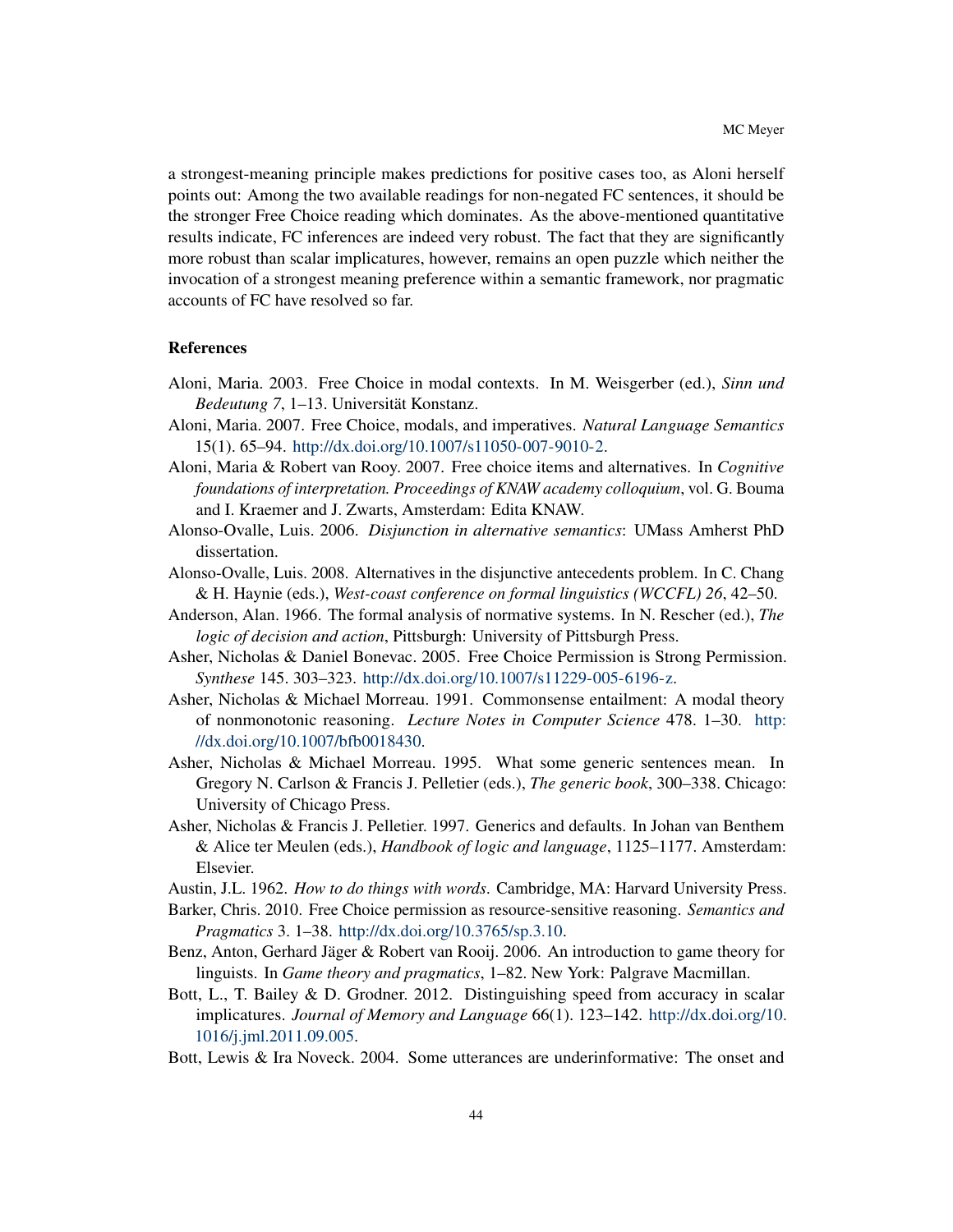time course of scalar inferences. *Journal of Memory and Language* 51(3). 437–457. [http://dx.doi.org/10.1016/j.jml.2004.05.006.](http://dx.doi.org/10.1016/j.jml.2004.05.006)

- <span id="page-44-2"></span>Boškovic, Željko & Steven Franks. 2000. Across-the-board-movement and LF. ´ *Syntax* 3. 107–128. [http://dx.doi.org/10.1111/1467-9612.00027.](http://dx.doi.org/10.1111/1467-9612.00027)
- <span id="page-44-10"></span>Bowler, Margit. 2014. Conjunction and disjunction in a language without 'and'. In T. Snider, S. D'Antonio & M. Weigand (eds.), *Proceedings of SALT XXIV*, 137–155.
- <span id="page-44-3"></span>Braine, M., B. Reiser & B. Rumain. 1984. Some empirical justification for a theory of natural propositional logic. *Psychology of Learning and Motivation* 18. 313–371. [http://dx.doi.org/10.1016/s0079-7421\(08\)60365-5.](http://dx.doi.org/10.1016/s0079-7421(08)60365-5)
- <span id="page-44-11"></span>Breheny, Richard, Napoleon Katsos & John Williams. 2006. Are generalised scalar implicatures generated by default? An on-line investigation into the role of context in generating pragmatic inferences. *Cognition* 100(3). 434–464. [http://dx.doi.org/10.1016/j.cognition.](http://dx.doi.org/10.1016/j.cognition.2005.07.003) [2005.07.003.](http://dx.doi.org/10.1016/j.cognition.2005.07.003)
- <span id="page-44-6"></span>Büring, Daniel. 1997. The great scope inversion conspiracy. *Linguistics and Philosophy* 20(2). 175–194. [http://dx.doi.org/10.3765/salt.v5i0.3116.](http://dx.doi.org/10.3765/salt.v5i0.3116)
- <span id="page-44-1"></span>Carlson, Gregory N. & Francis J. Pelletier (eds.). 1995. *The generic book*. Chicago, IL: University of Chicago Press.
- <span id="page-44-4"></span>Chemla, Emmanuel. 2009a. Similarity: Towards a unified account of scalar implicatures, free choice permission and presupposition projection. Ms., ENS.
- <span id="page-44-12"></span>Chemla, Emmanuel. 2009b. Universal implicatures and Free Choice effects: Experimental data. *Semantics and Pragmatics* 2. 1–33. [http://dx.doi.org/10.3765/sp.2.2.](http://dx.doi.org/10.3765/sp.2.2)
- <span id="page-44-13"></span>Chemla, Emmanuel & Lewis Bott. 2014. Processing inferences at the semantics/pragmatics frontier: Disjunctions and Free Choice inferences at the semantics/pragmatics frontier: Disjunctions and Free Choice. *Cognition* 130. 380–396. [http://dx.doi.org/10.1016/j.](http://dx.doi.org/10.1016/j.cognition.2013.11.013) [cognition.2013.11.013.](http://dx.doi.org/10.1016/j.cognition.2013.11.013)
- <span id="page-44-7"></span>Chierchia, Gennaro. 2004. Scalar implicatures, polarity phenomena, and the syntax/pragmatics interface. In Adriana Belletti (ed.), *Structures and beyond*, 39–103. Oxford University Press.
- <span id="page-44-8"></span>Chierchia, Gennaro. 2006. Broaden your views: Implicatures of domain widening and the "logicality" of language. *Linguistic Inquiry* 37(4). 535–590. [http://dx.doi.org/10.1162/](http://dx.doi.org/10.1162/ling.2006.37.4.535) [ling.2006.37.4.535.](http://dx.doi.org/10.1162/ling.2006.37.4.535)
- <span id="page-44-9"></span>Chierchia, Gennaro, Danny Fox & Benjamin Spector. 2012. Scalar Implicature as a Grammatical Phenomenon. In C. Maienborn, K. von Heusinger & P. Portner (eds.), *The Handbook of Semantics. Vol. 3*, 2297–2331. Berlin: de Gruyter.
- <span id="page-44-0"></span>Crnič, Luka, Emmanuel Chemla & Danny Fox. 2015. Scalar implicature of embedded disjunction. *Natural Language Semantics* 23. 271–305. [http://dx.doi.org/10.1007/](http://dx.doi.org/10.1007/s11050-015-9116-x) [s11050-015-9116-x.](http://dx.doi.org/10.1007/s11050-015-9116-x)
- <span id="page-44-14"></span>Dalrymple, M., M. Kanazawa, S. Mchombo & S. Peters. 1994. What do reciprocals mean? In M. Harvey & L. Santelmann (eds.), *Semantics and Linguistic Theory (SALT) IV*, 61–78. Ithaca, NY: Cornell University. [http://dx.doi.org/10.3765/salt.v0i0.2466.](http://dx.doi.org/10.3765/salt.v0i0.2466)
- <span id="page-44-5"></span>Dokic, Jérôme & Paul Egré. 2009. Margin of error and the transparency of knowledge. *Synthese* 166(1). 1–20. [http://dx.doi.org/10.1007/s11229-007-9245-y.](http://dx.doi.org/10.1007/s11229-007-9245-y)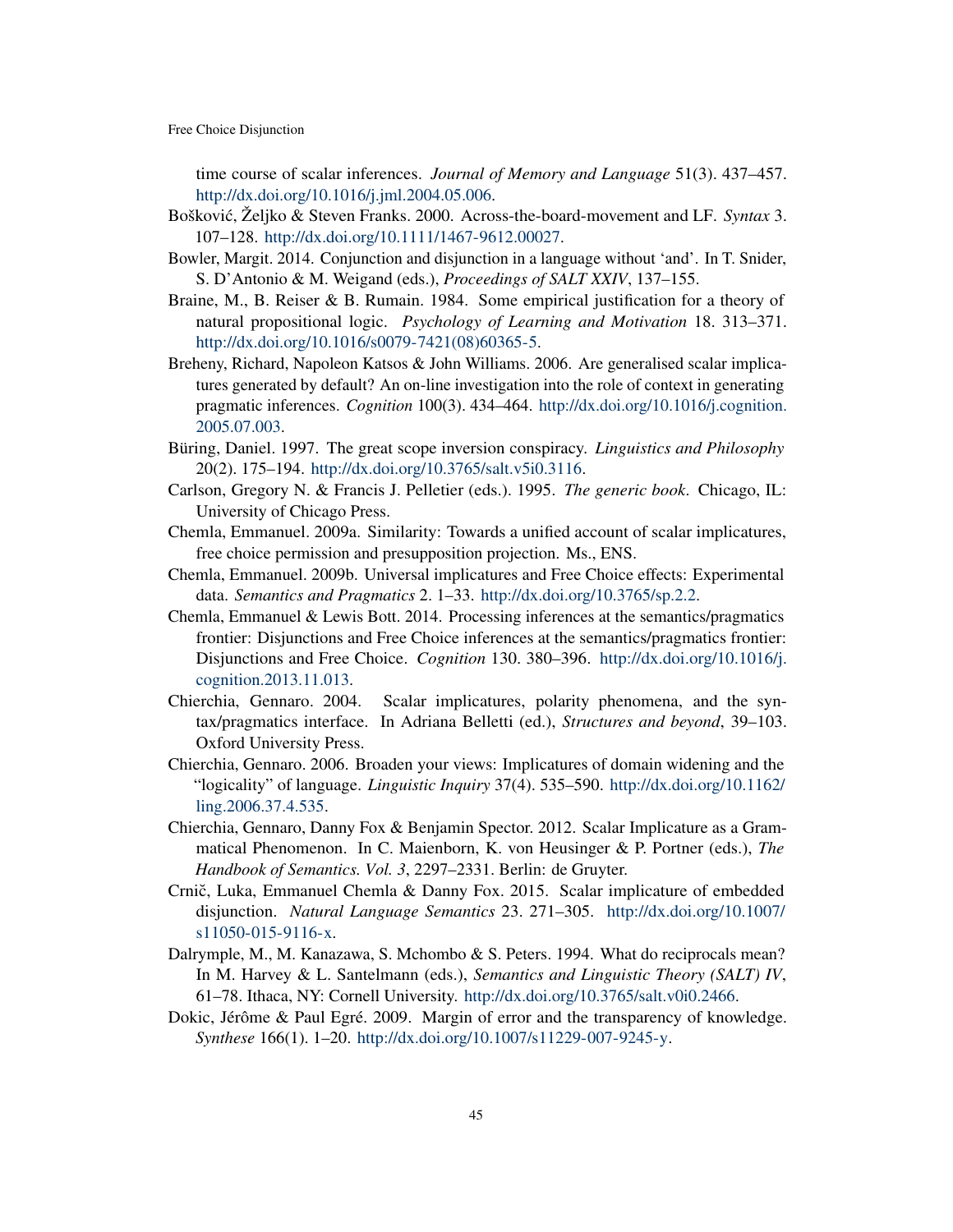- <span id="page-45-12"></span>Dorr, Cian & John Hawthorne. 2013. Embedding epistemic modals. *Mind* 122(488). 867–913. [http://dx.doi.org/10.1093/mind/fzt091.](http://dx.doi.org/10.1093/mind/fzt091)
- <span id="page-45-1"></span>Eckardt, Regine. 2007. Licensing *or*. In Uli Sauerland & Penka Stateva (eds.), *Presupposition and Implicature in Compositional Semantics*, 34–70. New York: Palgrave Macmillan.
- <span id="page-45-19"></span>Faller, Martina. 2012. Evidential scalar implicatures. *Linguistics and Philosophy* 35. 285–312. [http://dx.doi.org/10.1007/s10988-012-9119-8.](http://dx.doi.org/10.1007/s10988-012-9119-8)
- <span id="page-45-14"></span>von Fintel, Kai. 1993. Exceptive constructions. *Natural Language Semantics* 1(2). 123–148. [http://dx.doi.org/10.3765/salt.v10i0.2740.](http://dx.doi.org/10.3765/salt.v10i0.2740)
- <span id="page-45-20"></span>von Fintel, Kai. 1999. NPI licensing, Strawson entailment, and context dependency. *Journal of Semantics* 16(2). 97–148. [http://dx.doi.org/10.1093/jos/16.2.97.](http://dx.doi.org/10.1093/jos/16.2.97)
- <span id="page-45-5"></span>von Fintel, Kai. 2008. What is presupposition accomodation, again? *Philosophical Perspectives* 22. 137–170. [http://dx.doi.org/10.1111/j.1520-8583.2008.00144.x.](http://dx.doi.org/10.1111/j.1520-8583.2008.00144.x)
- <span id="page-45-7"></span>von Fintel, Kai. 2011. Conditionals. In Claudia Maienborn, Klaus von Heusinger & Paul Portner (eds.), *Semantics: An International Handbook of Natural Language and Meaning*, 1515–1538. Berlin: de Gruyter.
- <span id="page-45-13"></span>von Fintel, Kai & Anthony Gillies. 2007. *Might* Made Right. *forthcoming* 11. 11–11.
- <span id="page-45-0"></span>Fox, Danny. 2007. Free Choice and the theory of scalar implicatures. In Uli Sauerland & Penka Stateva (eds.), *Presupposition and implicature in compositional semantics*, 71–120. New York: Palgrave Macmillan.
- <span id="page-45-4"></span>Fox, Danny. 2013. Cancelling the Maxim of Quantity: Another challenge for a Gricean theory of scalar implicatures. *Semantics and Pragmatics* 7. [http://dx.doi.org/10.3765/sp.7.5.](http://dx.doi.org/10.3765/sp.7.5)
- <span id="page-45-15"></span>Fox, Danny & Martin Hackl. 2006. The universal density of measurement. *Linguistics and Philosophy* 29(5). 537–586. [http://dx.doi.org/10.1007/s10988-006-9004-4.](http://dx.doi.org/10.1007/s10988-006-9004-4)
- <span id="page-45-16"></span>Fox, Danny & Roni Katzir. 2011. On the characterization of alternatives. *Natural Language Semantics* 19(1). 87–107. [http://dx.doi.org/10.1007/s11050-010-9065-3.](http://dx.doi.org/10.1007/s11050-010-9065-3)
- <span id="page-45-10"></span><span id="page-45-9"></span>Franke, Michael. 2009. *Signal to Act*: University of Amsterdam PhD dissertation.
- Franke, Michael. 2011. Quantity implicatures, exhaustive interpretation, and rational conversation. *Semantics and Pragmatics* 4. 1–82. [http://dx.doi.org/10.3765/sp.4.1.](http://dx.doi.org/10.3765/sp.4.1)
- <span id="page-45-11"></span>Franke, Michael. 2013. Game-theoretic pragmatics. *Philosophy Compass* 8(3). 269–284. [http://dx.doi.org/10.1111/phc3.12015.](http://dx.doi.org/10.1111/phc3.12015)
- <span id="page-45-17"></span>Fusco, Melissa. 2014. Free choice permission and the counterfactuals of pragmatics. *Linguistics and Philosophy* 37(4). 275–290. [http://dx.doi.org/10.1007/s10988-014-9154-8.](http://dx.doi.org/10.1007/s10988-014-9154-8)
- <span id="page-45-6"></span>Gabbay, Dov. 1985. Theoretical foundations fr non-monotonic reasoning in expert systams. In K.R. Apt (ed.), *NATO advanced study institute on logics and models of concurrent systems*, 439–457. Berlin: Springer.
- <span id="page-45-3"></span>Gazdar, Gerald. 1979. *Pragmatics: Implicature, presupposition and logical form*. New York: Academic Press.
- <span id="page-45-2"></span>Geurts, Bart. 2005. Entertaining alternatives: Disjunctions as modals. *Natural Language Semantics* 13. 383–410. [http://dx.doi.org/10.1007/s11050-005-2052-4.](http://dx.doi.org/10.1007/s11050-005-2052-4)
- <span id="page-45-18"></span>Geurts, Bart. 2009. Scalar implicature and local pragmatics. *Mind and Language* 24(1). 51–79. [http://dx.doi.org/10.1111/j.1468-0017.2008.01353.x.](http://dx.doi.org/10.1111/j.1468-0017.2008.01353.x)
- <span id="page-45-8"></span>Geurts, Bart. 2010. *Quantity Implicatures*. Cambridge University Press.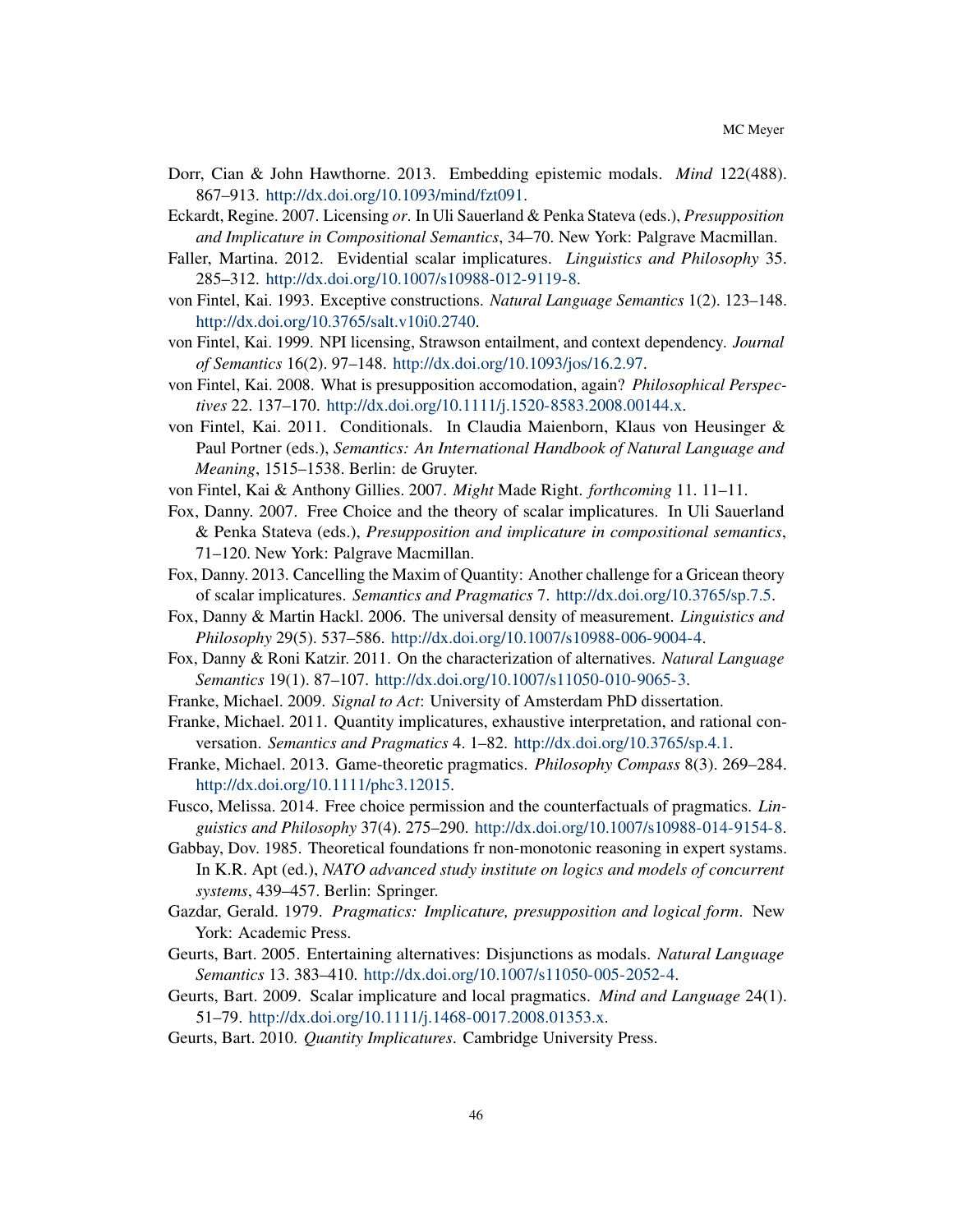- <span id="page-46-12"></span>Girard, Jean-Yves. 1987. Linear logic. *Theoretical Computer Science* 50(1). 1–101. [http://dx.doi.org/10.1016/0304-3975\(87\)90045-4.](http://dx.doi.org/10.1016/0304-3975(87)90045-4)
- <span id="page-46-1"></span>Grice, H. P. 1975. Logic and Conversation. In Donald Davidson & Gilbert Harman (eds.), *The Logic of Grammar*, 64–75. Encino, CA: Dickenson.
- <span id="page-46-2"></span>Grice, H. P. 1989. *Studies in the Way of Words*. Cambridge, MA: Harvard University Press.
- <span id="page-46-20"></span>Grodner, D., N. Klein, K. Carbary & M. Tanenhaus. 2010. "Some", and possibly all, scalar inferences are not delayed: Evidence for immediate pragmatic enrichment. *Cognition* 116. 42–55. [http://dx.doi.org/10.1016/j.cognition.2010.03.014.](http://dx.doi.org/10.1016/j.cognition.2010.03.014)

<span id="page-46-18"></span>Groenendijk, Jeroen & Martin Stokhof. 1984. *Studies in the semantics of questions and the pragmatics of answers*: University of Amsterdam dissertation.

- <span id="page-46-17"></span>Hamblin, Charles. 1973. Questions in Montague English. *Foundations of Language* 10. 41–53. [http://dx.doi.org/10.1016/b978-0-12-545850-4.50014-5.](http://dx.doi.org/10.1016/b978-0-12-545850-4.50014-5)
- <span id="page-46-10"></span>Harman, Gilbert. 1986. *Change in view: Principles of reasoning*. Cambridge, MA: MIT Press.
- <span id="page-46-7"></span>Heim, Irene. 1982. *The Semantics of Definite and Indefinite Noun Phrases*: University of Massachusetts, Amherst dissertation.
- <span id="page-46-15"></span>Heim, Irene. 2001. Degree operators and scope. In C. Féry & W. Sternefeld (eds.), *Audiatur vox sapientiae. a festschrift for Arnim von Stechow*, 214–239. Akademie-Verlag.
- <span id="page-46-9"></span>Hilpinen, R. 1982. Disjunctive permissions and conditionals with disjunctive antecedents. In I. Niiniluoto & E. Saarinen (eds.), *Intensional logic: Theory and applications.*, vol. 35, 175–195. Helsinki: Acta Philosophica Fennica.
- <span id="page-46-14"></span>Hintikka, Jaakko. 1962. *Knowledge and Belief*. Ithaca, NY: Cornell University Press.
- <span id="page-46-16"></span>Horn, Laurence. 1989. *A Natural History of Negation*. Chicago, IL: University of Chicago Press.
- <span id="page-46-19"></span>Huang, Yi Ting & Jesse Snedeker. 2009. Online interpretation of scalar quantifiers: Insight into the semantics-pragmatics interface. *Cognitive Psychology* 58. 376–415. [http:](http://dx.doi.org/10.1016/j.cogpsych.2008.09.001) [//dx.doi.org/10.1016/j.cogpsych.2008.09.001.](http://dx.doi.org/10.1016/j.cogpsych.2008.09.001)
- <span id="page-46-0"></span>Huberstone, Lloyd. 2011. *The connectives*. Cambridge, MA: MIT Press.
- <span id="page-46-13"></span>Hughes, George E. & Maxwell J. Cresswell. 1996. *A new introduction to modal logic*. London: Routledge.
- <span id="page-46-8"></span>Jørgensen, Jørgen. 1938. Imperatives and logic. *Erkenntnis* 7. 288–296.
- <span id="page-46-4"></span>Kamp, Hans. 1973. Free Choice permission. *Proceedings of the Aristotelian Society* 74. 57–74. [http://dx.doi.org/10.1093/aristotelian/74.1.57.](http://dx.doi.org/10.1093/aristotelian/74.1.57)
- <span id="page-46-11"></span>Kamp, Hans. 1978. Semantics versus pragmatics. In F. Guenthner & S. Schmidt (eds.), *Formal semantics and pragmatics for natural languages*, 255–287. Dordrecht: Reidel.
- <span id="page-46-6"></span>Kamp, Hans. 1981. A Theory of Truth and Semantic Representation. In J. Groenendijk, T. Janssen & M. Stokhof (eds.), *Formal methods in the study of language*, vol. 1, Amsterdam: Mathematisch Centrum Amsterdam.
- <span id="page-46-3"></span>Katzir, Roni. 2007. Structurally-defined alternatives. *Linguistics and Philosophy* 30(6). 669–690. [http://dx.doi.org/10.1007/s10988-008-9029-y.](http://dx.doi.org/10.1007/s10988-008-9029-y)
- <span id="page-46-5"></span>Klinedinst, Nathan. 2007a. *Plurality and Possibility*: University of California, Los Angeles dissertation.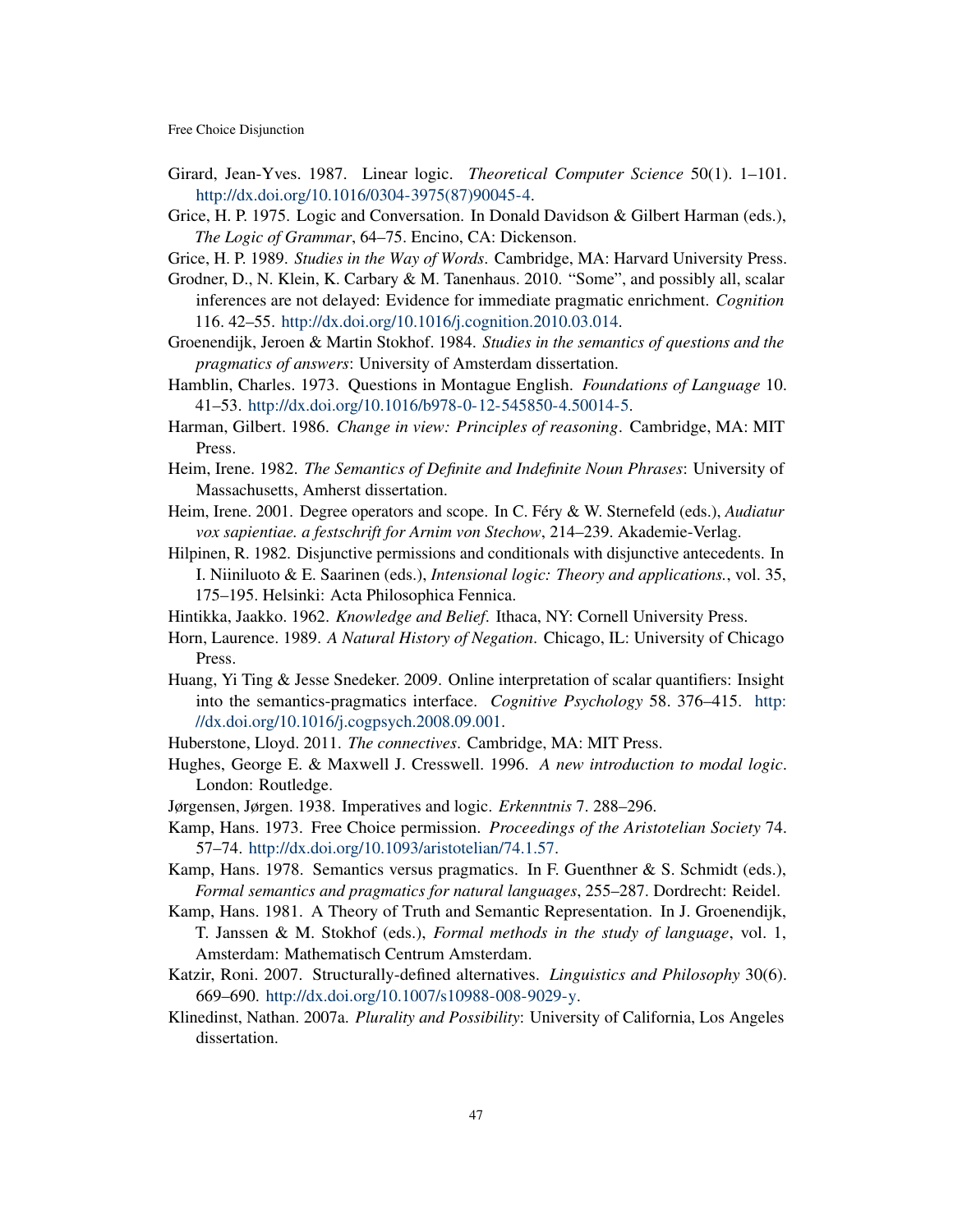- <span id="page-47-0"></span>Klinedinst, Nathan. 2007b. Plurals, possibilities, and conjunctive disjunction. *UCL Working Papers in Linguistics* 19. 261–284.
- <span id="page-47-1"></span>Kratzer, Angelika. 2012a. *Modals and Conditionals: New and Revised Perspectives*. Oxford: Oxford University Press.
- <span id="page-47-15"></span>Kratzer, Angelika. 2012b. The Notional Category of Modality. In *Modals and Conditionals: New and Revised Perspectives*, 21–69. Oxford University Press.
- <span id="page-47-14"></span>Kratzer, Angelika. 2012c. What 'Must' and 'Can' Must and Can Mean. In *Modals and Conditionals: New and Revised Perspectives*, 1–19. Oxford University Press.
- <span id="page-47-12"></span>Kratzer, Angelika & Junko Shimoyama. 2002. Indeterminate pronouns: The view from Japanese. In Yukio Otsu (ed.), *Third Tokyo conference on psycholinguistics*, 1–25. Tokyo: Hituzi Syobo.
- <span id="page-47-18"></span>Krifka, Manfred. 1995. The semantics and pragmatics of polarity items. *Linguistic Analysis* 25. 209–257. [http://dx.doi.org/10.3765/salt.v0i0.2462.](http://dx.doi.org/10.3765/salt.v0i0.2462)
- <span id="page-47-16"></span>Ladusaw, William. 1986. Principles of semantic filtering. In *Proceedings of WCCFL 1*, 129–141.
- <span id="page-47-4"></span>Larson, Richard K. 1985. On the syntax of disjunction scope. *Natural Language and Linguistic Theory* 3. 217–264. [http://dx.doi.org/10.1007/bf00133841.](http://dx.doi.org/10.1007/bf00133841)
- <span id="page-47-10"></span>Lascarides, Alex & Nicholas Asher. 1993. Temporal Interpretation, Discourse Relations and Commonsense Entailment. *Linguistics and Philosophy* 16(5). 437–493.
- <span id="page-47-3"></span>Lehrer, Keith. 1997. *Self-trust: A study of reason, knowledge, and autonomy*. Oxford: Clarendon.
- <span id="page-47-8"></span>Lewis, David. 1973. *Counterfactuals*. Oxford: Blackwell.
- <span id="page-47-7"></span>Lewis, David. 1979. A problem about permission. In E. Saarinen, R. Hilpinen, I. Niiniluoto & M. Hintikka (eds.), *Essays in honour of Jaakko Hintikka*, 163–175. Reidel.
- <span id="page-47-13"></span>Link, Godehard. 1983. The logical analysis of plurals and mass terms: A lattice-theoretical approach. In Rainer Bäuerle, Christoph Schwarze & Arnim von Stechow (eds.), *Meaning, use and interpretation of language*, 302–323. Berlin: Walter de Gruyter.
- <span id="page-47-17"></span>Magri, Giorgio. 2009. A theory of individual-level predicates based on blind mandatory scalar implicatures. *Natural Language Semantics* 17(3). 245–297. [http://dx.doi.org/10.](http://dx.doi.org/10.1007/s11050-009-9042-x) [1007/s11050-009-9042-x.](http://dx.doi.org/10.1007/s11050-009-9042-x)
- <span id="page-47-5"></span>Mally, Ernst. 1926. *Grundgesetze des Sollens*. Graz: Leuschner & Lubensky.
- <span id="page-47-11"></span>Mauri, Caterina. 2008. The Irreality of Alternatives: Towards a Typology of Disjunction. *Studies in Language* 32(1). 22–55. [http://dx.doi.org/10.1075/sl.32.1.03mau.](http://dx.doi.org/10.1075/sl.32.1.03mau)
- <span id="page-47-9"></span>McCarthy, John. 1980. Circumscription–a form of non-monotonic reasoning. *Artificial Intelligence* 13. 27–29. [http://dx.doi.org/10.1016/0004-3702\(80\)90011-9.](http://dx.doi.org/10.1016/0004-3702(80)90011-9)
- <span id="page-47-19"></span>McCawley, James. 1981. *Everything that lingusitics have always wanted to know about logic (but were afraid to ask)*. Chicago, IL: Chicago University Press.
- <span id="page-47-2"></span>McNally, Louise. 2011. Existential Sentences. In K. von Heusinger, C. Maienborn & P. Portner (eds.), *Semantics: An International Handbook of Natural Language Meaning*, 1829–1848. Berlin: de Gruyter.
- <span id="page-47-6"></span>McNamara, Paul. 2006. Deontic logic. In D. Gabbay & J. Woods (eds.), *Handbook of the history of logic.*, vol. 7, Amsterdam: Elsevier.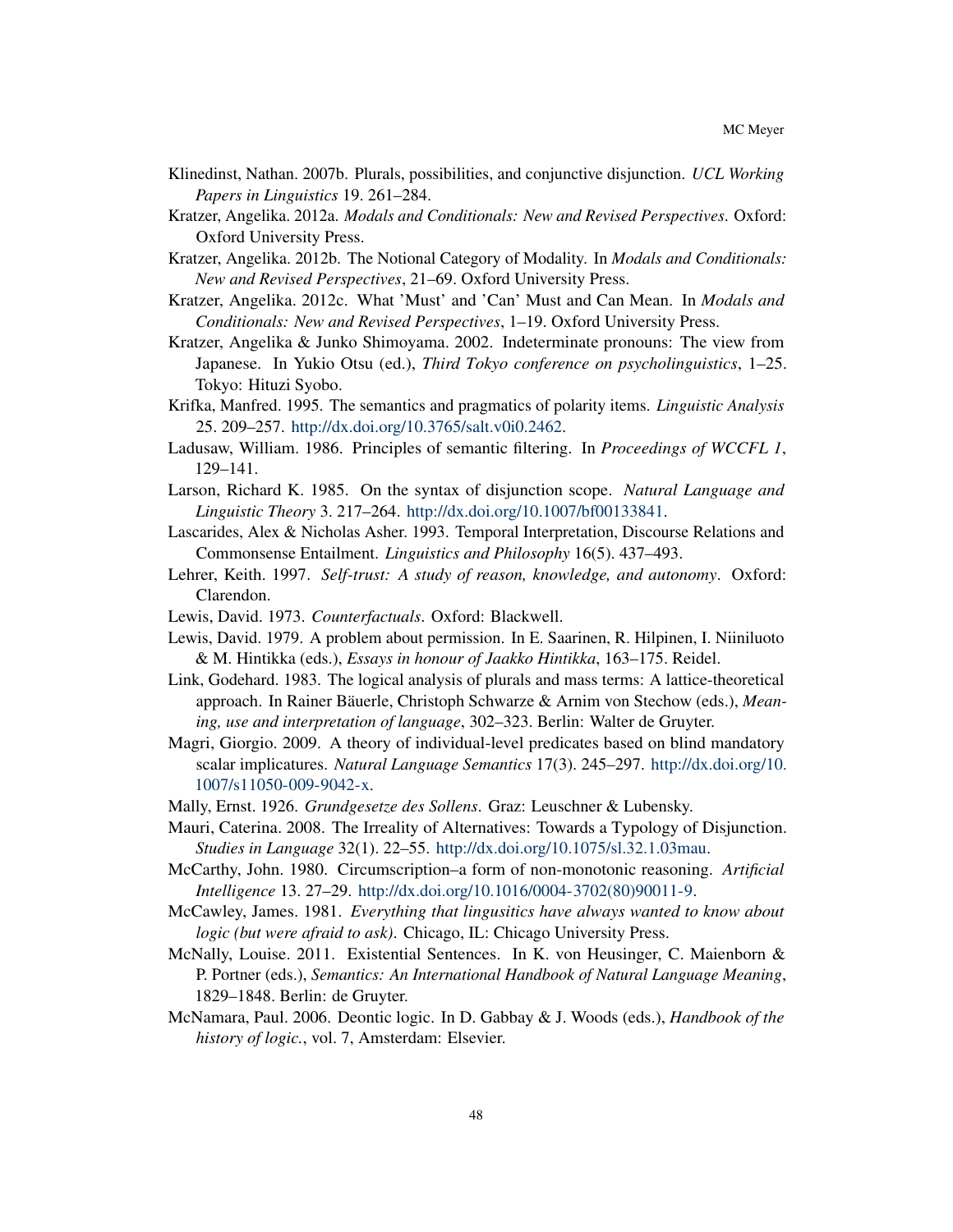- <span id="page-48-3"></span>Merin, Arthur. 1992. Permission sentences stand in the way of boolean and lattice-theoretic semantics. *Journal of Semantics* 9. 95–162. [http://dx.doi.org/10.1093/jos/9.2.95.](http://dx.doi.org/10.1093/jos/9.2.95)
- <span id="page-48-5"></span>Meyer, Marie-Christine. 2013. *Ignorance and grammar*: MIT PhD dissertation.
- <span id="page-48-6"></span>Meyer, Marie-Christine. 2014. Deriving Hurford's constraint. In T. Snider, S. D'Antonio & M. Weigand (eds.), *Semantics and Linguistic Theory (SALT) XXIV*, 577–596. [http:](http://dx.doi.org/10.3765/salt.v24i0.2518) [//dx.doi.org/10.3765/salt.v24i0.2518.](http://dx.doi.org/10.3765/salt.v24i0.2518)
- <span id="page-48-12"></span>Meyer, Marie-Christine. 2015a. Generalized Free Choice and missing alternatives. *Journal of Semantics* advanced access November 4, 2015. [http://dx.doi.org/10.1093/jos/ffv010.](http://dx.doi.org/10.1093/jos/ffv010)
- <span id="page-48-11"></span>Meyer, Marie-Christine. 2015b. Redundancy and embedded exhaustification. In S. D'Antonio, M. Moroney & C.R. Little (eds.), *Semantics and Linguistic Theory (SALT) XXV*, 491–511. [http://dx.doi.org/10.3765/salt.v25i0.3486.](http://dx.doi.org/10.3765/salt.v25i0.3486)
- <span id="page-48-2"></span>Milsark, Gary. 1977. Toward an Explanation of Certain Pecularities of the Existential Construction in English. *Linguistic Analysis* 3. 1–29.
- <span id="page-48-1"></span>Nickel, Bernhard. 2010. Generically Free Choice. *Linguistics and Philosophy* 33(6). 479–512. [http://dx.doi.org/10.1007/s10988-011-9087-4.](http://dx.doi.org/10.1007/s10988-011-9087-4)
- <span id="page-48-18"></span>Noveck, Ira. 2001. When Children Are More Logical Than Adults: Experimental Investigations of Scalar Implicature. *Cognition* 78(2). 165–188. [http://dx.doi.org/10.1016/](http://dx.doi.org/10.1016/s0010-0277(00)00114-1) [s0010-0277\(00\)00114-1.](http://dx.doi.org/10.1016/s0010-0277(00)00114-1)
- <span id="page-48-8"></span>Nute, Donald. 1980. Conversational scorekeeping and conditionals. *Journal of Philosophical Logic* 9. 153–166. [http://dx.doi.org/10.1007/bf00247746.](http://dx.doi.org/10.1007/bf00247746)
- <span id="page-48-19"></span>Papafragou, Anna & Julien Musolino. 2003. Scalar Implicatures: Experiments at the Semantics-Pragmatics Interface. *Cognition* 86(3). 253–282. [http://dx.doi.org/10.1016/](http://dx.doi.org/10.1016/s0010-0277(02)00179-8) [s0010-0277\(02\)00179-8.](http://dx.doi.org/10.1016/s0010-0277(02)00179-8)
- <span id="page-48-4"></span>Portner, Paul. 2007. Imperatives and modals. *Natural Language Semantics* 15(4). 351–383. [http://dx.doi.org/10.1007/s11050-007-9022-y.](http://dx.doi.org/10.1007/s11050-007-9022-y)
- <span id="page-48-14"></span><span id="page-48-9"></span>Portner, Paul. 2009. *Modality*. Oxford: Oxford University Press.
- Ramchand, Gillian. 1997. Questions, polarity, and alternative semantics. In K. Kusumot (ed.), *North-eastern linguistic society (NELS) 27*, 383–296. Amherst, MA: GLSA.
- <span id="page-48-16"></span>Recanati, François. 2003. Embedded implicatures. *Philosophical Perspectives* 17(1). 299–332. [http://dx.doi.org/10.1111/j.1520-8583.2003.00012.x.](http://dx.doi.org/10.1111/j.1520-8583.2003.00012.x)
- <span id="page-48-17"></span>Reichenbach, Hans. 1947. *Elements of symbolic logic*. New York: The Free Press.
- <span id="page-48-10"></span>Reiter, Raymond. 1980. A logic for default reasoning. *Artificial Intelligence* 13. 81–132. [http://dx.doi.org/10.1016/0004-3702\(80\)90014-4Actions.](http://dx.doi.org/10.1016/0004-3702(80)90014-4 Actions)
- <span id="page-48-7"></span>van Rooij, Robert. 2006. Free choice counterfactual donkeys. *Journal of Semantics* 23. 383–402.
- <span id="page-48-0"></span>van Rooij, Robert. 2010. Conjunctive interpretation of disjunction. *Semantics and Pragmatics* 1. 1–15. [http://dx.doi.org/10.3765/sp.3.11.](http://dx.doi.org/10.3765/sp.3.11)
- <span id="page-48-15"></span>van Rooij, Robert & Katrin Schulz. 2006. Pragmatic meaning and non-monotonic reasoning. the case of exhaustive interpretation. *Linguistics and Philosophy* 29(2). 205–250. [http://dx.doi.org/10.1007/s10988-005-3760-4.](http://dx.doi.org/10.1007/s10988-005-3760-4)
- <span id="page-48-13"></span>Rooth, Mats. 1992. A theory of focus interpretation. *Natural Language Semantics* 1. 75–116. [http://dx.doi.org/10.1007/bf02342617.](http://dx.doi.org/10.1007/bf02342617)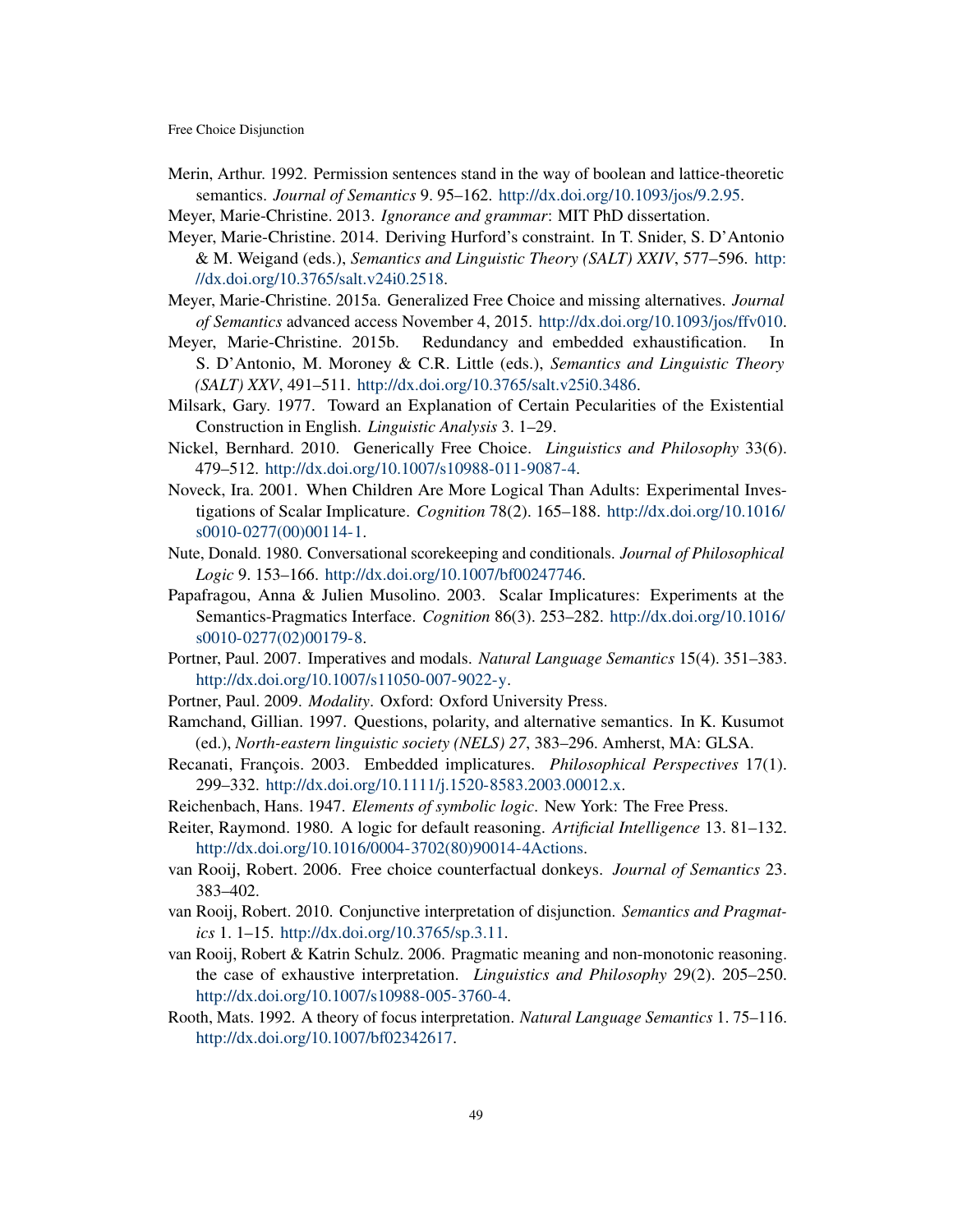- <span id="page-49-3"></span>Rooth, Mats & Barbara H. Partee. 1982. Conjunction, Type Ambiguity, and Wide-Scope *or*. In D. Flickinger, M. Macken & N. Wiegand (eds.), *Proceeedings of WCCFL 1*, Stanford.
- <span id="page-49-9"></span>van Rooy, Robert. 2000. Permission to change. *Journal of Semantics* 17. 119–145. [http:](http://dx.doi.org/10.1093/jos/17.2.119) [//dx.doi.org/10.1093/jos/17.2.119.](http://dx.doi.org/10.1093/jos/17.2.119)
- <span id="page-49-4"></span>Ross, Alf. 1941. Imperatives and Logic. *Theoria* 7. 53–71. [http://dx.doi.org/10.1086/286823.](http://dx.doi.org/10.1086/286823)
- <span id="page-49-12"></span>Rothschild, Daniel. 2013. Game theory and scalar implicatures. *Philosophical Perspectives* 27(1). 438–478. [http://dx.doi.org/10.1111/phpe.12024.](http://dx.doi.org/10.1111/phpe.12024)
- <span id="page-49-13"></span>van der Sandt, Rob. 1988. *Context and Presupposition*. London: Croom Helm.
- <span id="page-49-1"></span>Sauerland, Uli. 2004. Scalar implicatures in complex sentences. *Linguistics and Philosophy* 27(3). 367–391. [http://dx.doi.org/10.1023/b:ling.0000023378.71748.db.](http://dx.doi.org/10.1023/b:ling.0000023378.71748.db)
- <span id="page-49-16"></span>Sauerland, Uli. 2011. The computation of scalar implicatures: Pragmatic, lexical or grammatical? *Language and Linguistics Compass* 10. 1–14. [http://dx.doi.org/10.1002/lnc3.321.](http://dx.doi.org/10.1002/lnc3.321)
- <span id="page-49-11"></span>Schlenker, Philippe. forthcoming. The semantics/pragmatics interface. In M. Aloni & P. Dekker (eds.), *Cambridge handbook of semantics*, Cambridge: Cambridge University Press.
- <span id="page-49-10"></span>Schulz, Katrin. 2005. A Pragmatic Solution for the Paradox of Free Choice Permission. *Synthese* 147. 343–377.
- <span id="page-49-14"></span>Schwarz, Bernhard. 2016. Consistency preservation and Quantity implicature: The case of *at least*. *Semantics and Pragmatics* .
- <span id="page-49-5"></span>Searle, John. 1969. *Speech acts: An essay in the philosophy of language*. Cambridge: Cambridge University Press.
- <span id="page-49-0"></span>Simons, Mandy. 2005. Dividing things up: The semantics of 'or' and the modal/'or' interaction. *Natural Language Semantics* 13(3). 217–316. [http://dx.doi.org/10.1007/](http://dx.doi.org/10.1007/s11050-004-2900-7) [s11050-004-2900-7.](http://dx.doi.org/10.1007/s11050-004-2900-7)
- <span id="page-49-18"></span>Singh, R., K. Wexler, A. Astle, D. Kamawar & D. Fox. 2013. Children interpret disjunction as conjunction: Consequences for the theory of scalar implicature. Ms., Carleton University, MIT and Hebrew University of Jerusalem.
- <span id="page-49-2"></span>Soames, Scott. 1982. How presuppositions are inherited: A solution to the projection problem. *Linguistic Inquiry* 13. 483–545. Reprinted in: Steven Davis (ed): Pragmatics. A Reader. Oxford University Press 1991.
- <span id="page-49-15"></span>Spector, Benjamin. 2003. Scalar implicatures: Exhaustivity and Gricean reasoning. In M. Aloni, P. Dekker & A. Butler (eds.), *Questions in Dynamic Semantics*, 229–253. Amsterdam: Elsevier.
- <span id="page-49-17"></span>Spector, Benjamin. 2007. Aspects of the pragmatics of plural morphology: On higher-order implicatures. In U. Sauerland & P. Stateva (eds.), *Presupposition and Implicature in Compositional Semantics*, 243–281. New York: Palgrave Macmillanra.
- <span id="page-49-6"></span>Stalnaker, Robert. 1973. Presuppositions. *Journal of Philosophical Logic* 2. 447–457. [http://dx.doi.org/10.1007/bf00262951.](http://dx.doi.org/10.1007/bf00262951)
- <span id="page-49-7"></span>Stalnaker, Robert. 1974. Pragmatic presuppositions. In Milton K. Munitz & Peter K. Unger (eds.), *Semantics and Philosophy*, 197–213. New York: New York University Press. Reprinted in: Steven Davis (ed): Pragmatics. A Reader. Oxford University Press 1991.
- <span id="page-49-8"></span>Stalnaker, Robert. 1978. Assertion. In Peter Cole (ed.), *Syntax and Semantics 9: Pragmatics*,